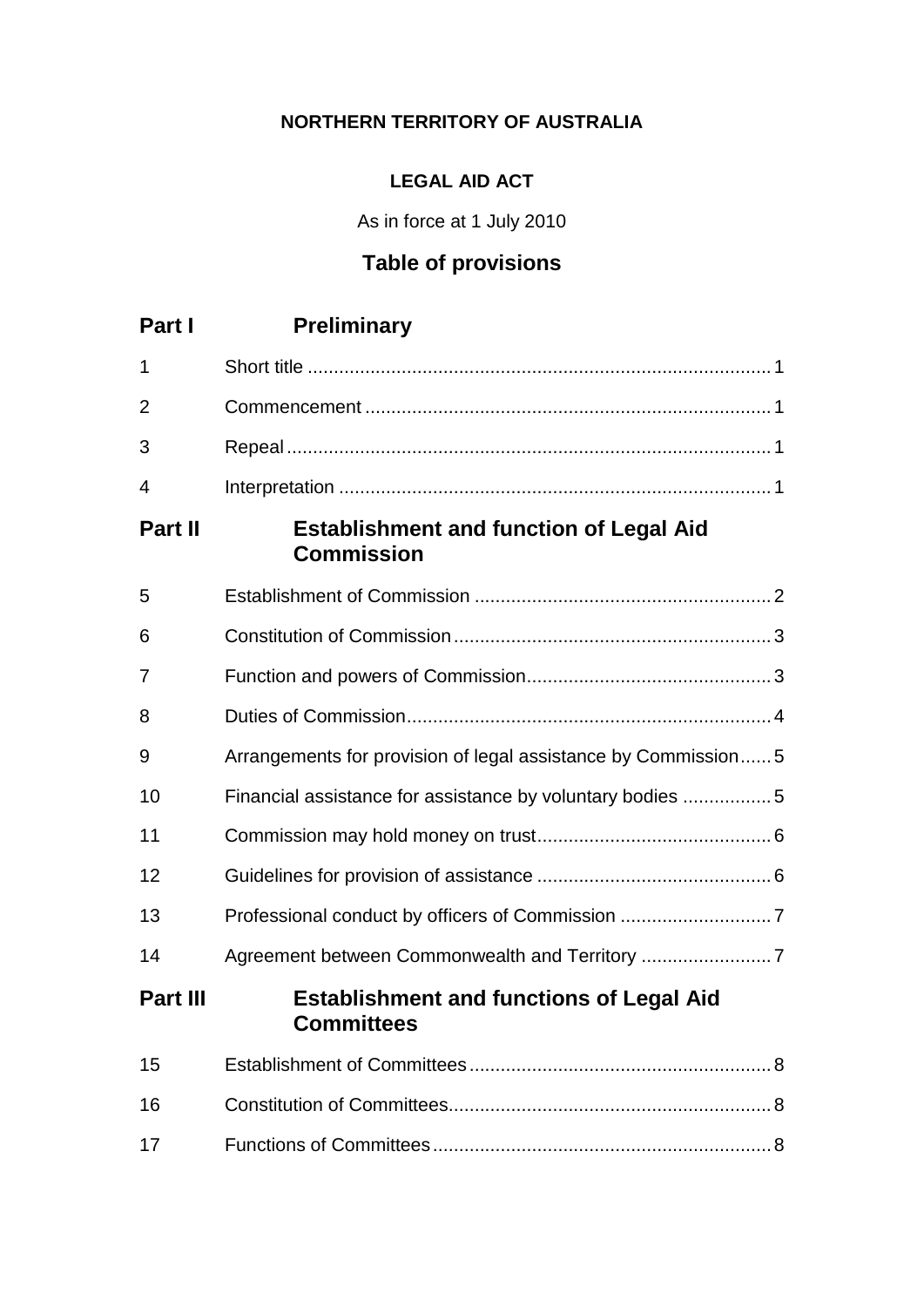| <b>Part IV</b> | <b>Staff of Commission</b>                                    |
|----------------|---------------------------------------------------------------|
| 18             |                                                               |
| 19             |                                                               |
| 19A            |                                                               |
| 20             |                                                               |
| 21             |                                                               |
| <b>Part V</b>  | <b>Provision of legal assistance by</b><br><b>Commission</b>  |
| 22             |                                                               |
| 23             |                                                               |
| 24             |                                                               |
| 25             |                                                               |
| 26             | Circumstances in which legal assistance may be provided13     |
| 27             | Commission may assist person having interest adverse to       |
| 28             |                                                               |
| 29             |                                                               |
| 30             | Arranging for services of private legal practitioners 16      |
| 31             | Prohibition of additional payments to private practitioners19 |
| 32             | Entitlement of assisted persons to costs in proceedings 19    |
| 33             | Payment by Commission of costs awarded against assisted       |
| 34             |                                                               |
| <b>Part VI</b> | <b>Reconsideration and review of decisions</b>                |
| 35             |                                                               |
| 36             | Establishment and constitution of Review Committees  23       |
| 37             |                                                               |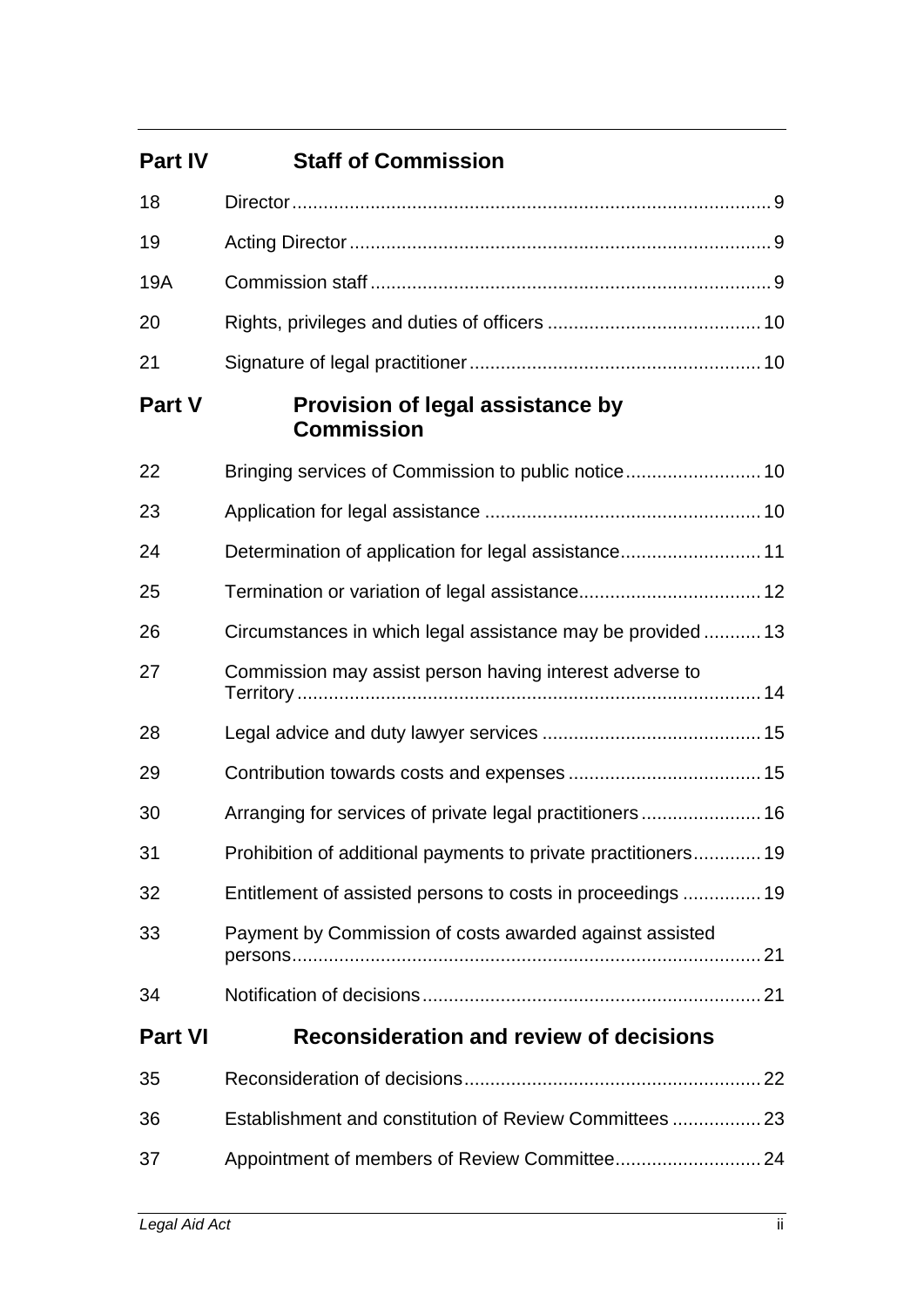| 38                |                                                            |  |
|-------------------|------------------------------------------------------------|--|
| 39                | Person requesting review to have opportunity to be heard24 |  |
| 40                | Power of Review Committees to obtain information and       |  |
| 41                |                                                            |  |
| <b>Part VII</b>   | <b>Finances of Commission</b>                              |  |
| <b>Division 1</b> | <b>Accountability and reporting</b>                        |  |
| 42                |                                                            |  |
| 42A               |                                                            |  |
| 42B               |                                                            |  |
| 42C               |                                                            |  |
| 42D               |                                                            |  |
| <b>Division 2</b> | <b>Funds of the Commission</b>                             |  |
| 43                |                                                            |  |
| 44                |                                                            |  |
| 45                |                                                            |  |
| 46                | Limitation of liability of Contingency Legal Aid Fund30    |  |
| <b>Part VIII</b>  | Administrative provisions relating to<br><b>Commission</b> |  |
| 47                |                                                            |  |
| 48                |                                                            |  |
| 49                |                                                            |  |
| 50                |                                                            |  |
| 51                |                                                            |  |
| 51A               | Regional representatives of staff-elected Commissioner 32  |  |
| 52                |                                                            |  |
| 53                |                                                            |  |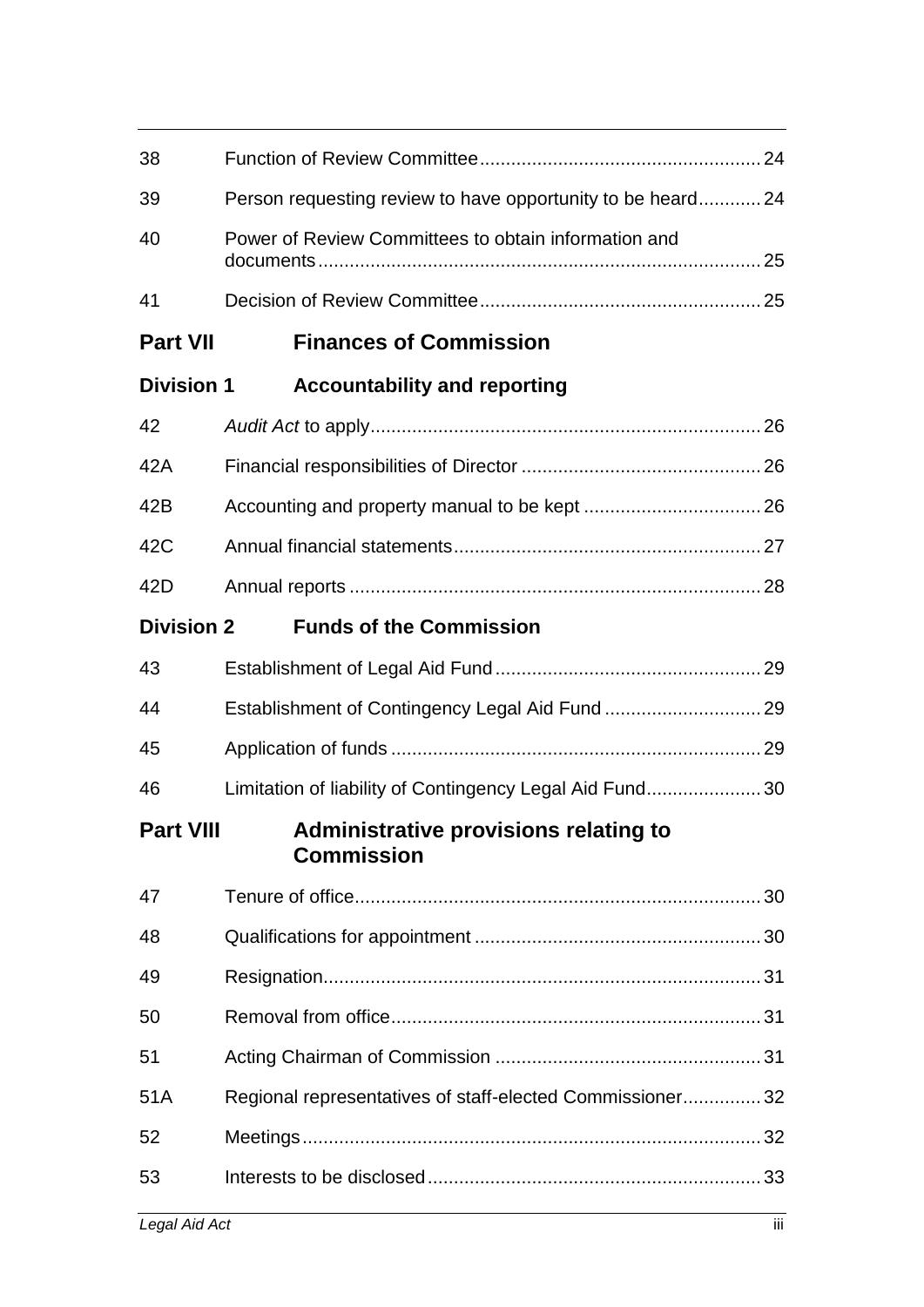| <b>Part IX</b>  | <b>Miscellaneous</b>                                 |  |
|-----------------|------------------------------------------------------|--|
| 54              |                                                      |  |
| 55              |                                                      |  |
| 56              |                                                      |  |
| 57              |                                                      |  |
| 58              | Certificate as to amounts owing to Commission36      |  |
| 59              |                                                      |  |
| 60              |                                                      |  |
| Part X          | <b>Transitional</b>                                  |  |
| 61              |                                                      |  |
| 62              | Legal aid provided by Australian Legal Aid Office 37 |  |
| 64              |                                                      |  |
| <b>ENDNOTES</b> |                                                      |  |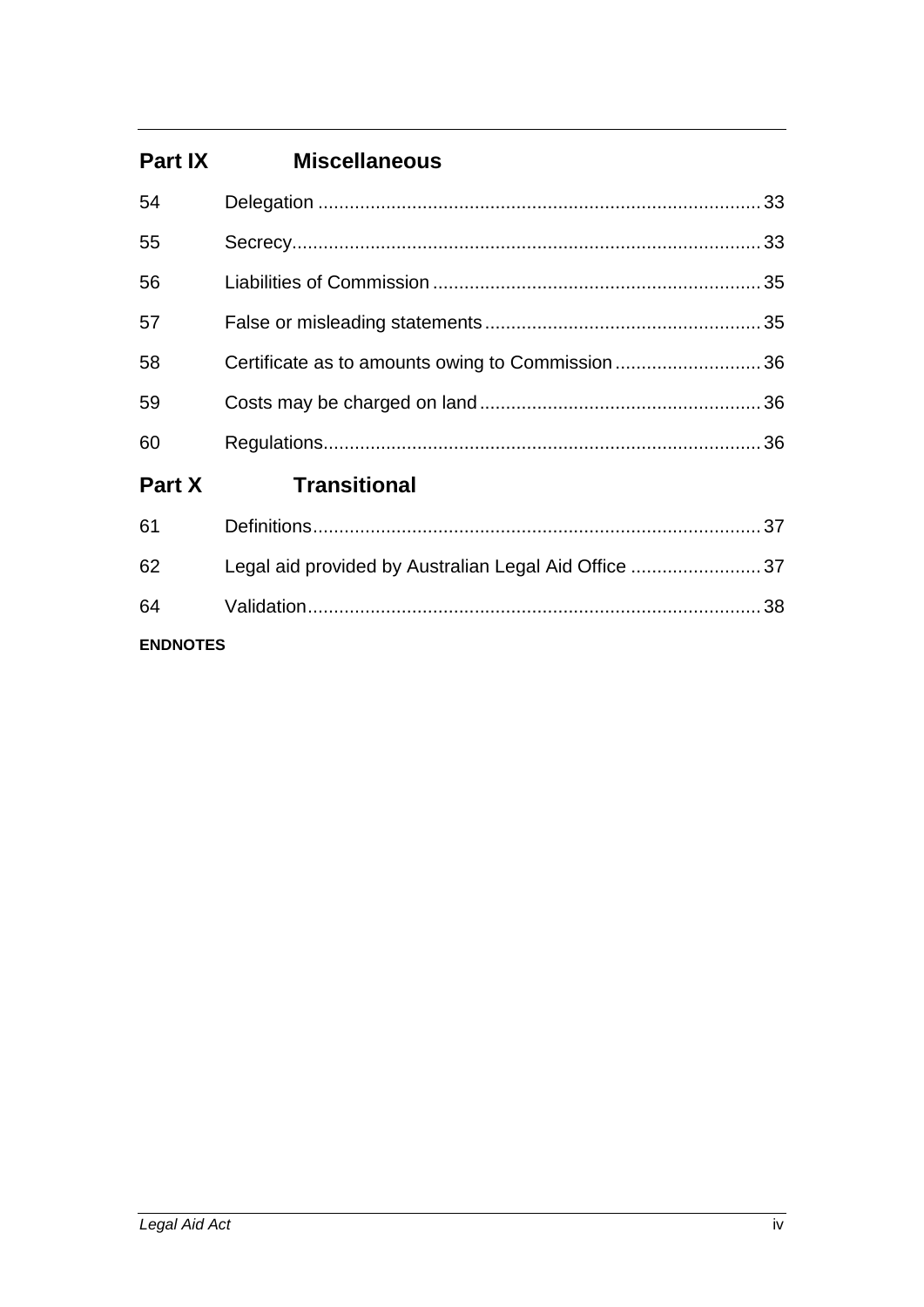# **NORTHERN TERRITORY OF AUSTRALIA**

\_\_\_\_\_\_\_\_\_\_\_\_\_\_\_\_\_\_\_\_

This reprint shows the Act as in force at 1 July 2010. Any amendments that commence after that date are not included.

\_\_\_\_\_\_\_\_\_\_\_\_\_\_\_\_\_\_\_\_

# **LEGAL AID ACT**

### **An Act relating to the provision of legal aid and to make a consequential amendment to the** *Legal Practitioners Act*

# **Part I Preliminary**

#### **1 Short title**

This Act may be cited as the *Legal Aid Act*.

#### **2 Commencement**

This Act shall come into operation on a date to be fixed by the Administrator by notice in the *Gazette*.

#### **3 Repeal**

The *Legal Assistance Ordinance 1972* (No. 53, 1972) is repealed.

### **4 Interpretation**

(1) In this Act, unless the contrary intention appears:

*assisted person* means a person to whom legal assistance is provided under this Act.

*audit* has the same meaning as in the *Audit Act*.

*Chairman* means the Chairman of the Commission and includes a person appointed under section 51 to act in the office of Chairman while so acting.

*Commission* means the Legal Aid Commission established by section 5.

*Commissioner* means a Commissioner of the Commission and includes the Chairman of the Commission and a person acting as a Commissioner under section 51A.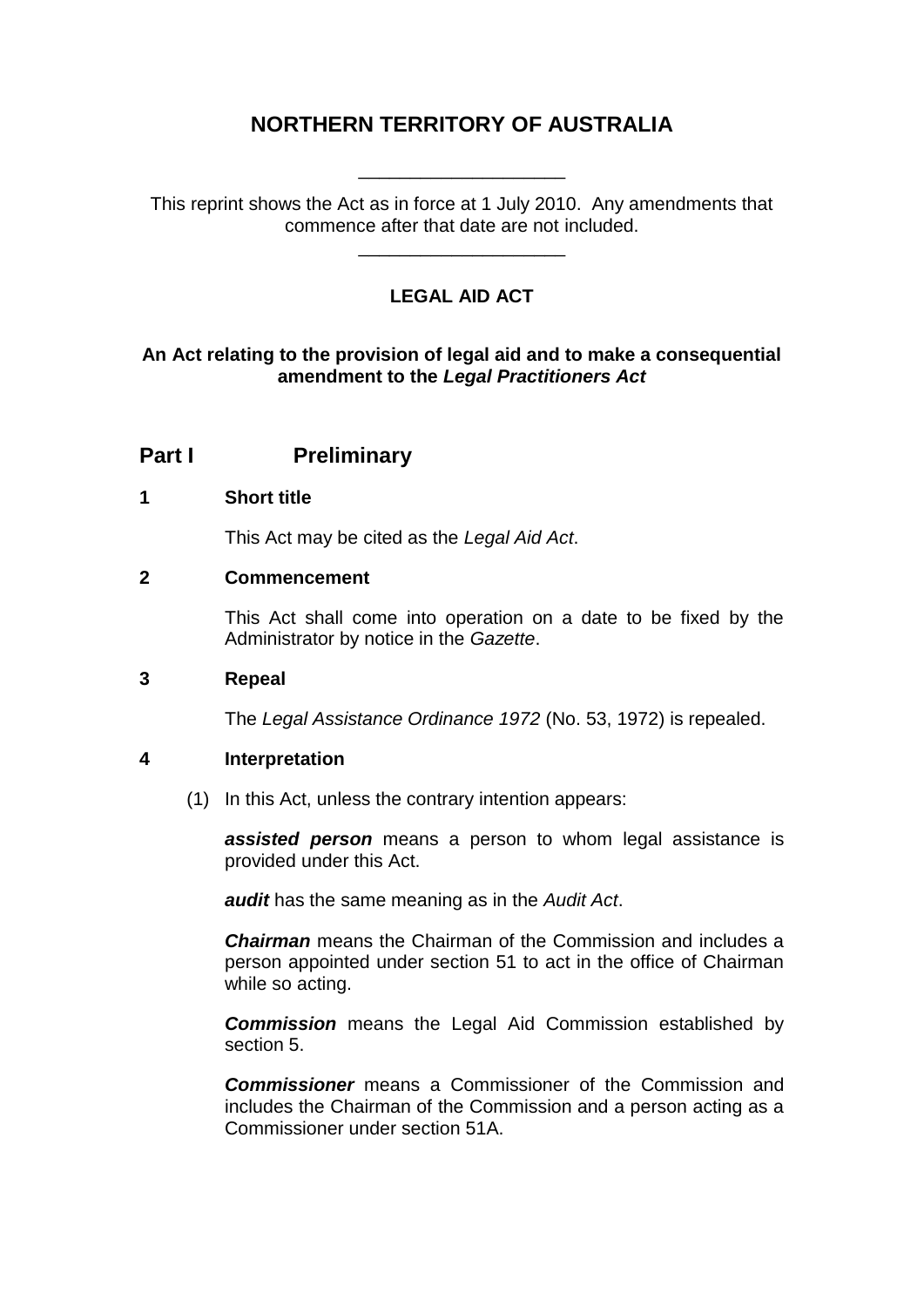*court* includes a tribunal or person entitled to receive evidence on oath.

**Director** means the Director of Legal Aid and includes a person appointed to act in the office of the Director.

*duty lawyer services* means legal services provided by a legal practitioner (whether or not an officer) attending at a proceeding of a court, being legal services consisting of appearing on behalf of a person at, or giving legal advice to a person in connection with, the proceeding, otherwise than by prior arrangement with the person.

*Law Society* means the Law Society Northern Territory as established by section 635 of the *Legal Profession Act*.

*Legal Aid Committee* means a Legal Aid Committee established under section 15.

*Legal Aid Fund* means the Legal Aid Fund established by section 43.

*officer* means the Director or a person employed by the Commission who is a legal practitioner.

*private legal practitioner* means a legal practitioner practising on his or her own account or in partnership.

*produce* includes permit access to.

*Review Committee* means a Review Committee established under Part VI.

(2) A reference in this Act to the provision of legal assistance shall be construed as a reference to the provision of legal services (including the giving of legal advice) without charge to the person to whom the legal assistance is provided with or without the making of a payment by the person, or the provision of financial assistance to bring or defend a civil proceeding.

# **Part II Establishment and function of Legal Aid Commission**

### **5 Establishment of Commission**

(1) There is established by this section a commission by the name of the Northern Territory Legal Aid Commission.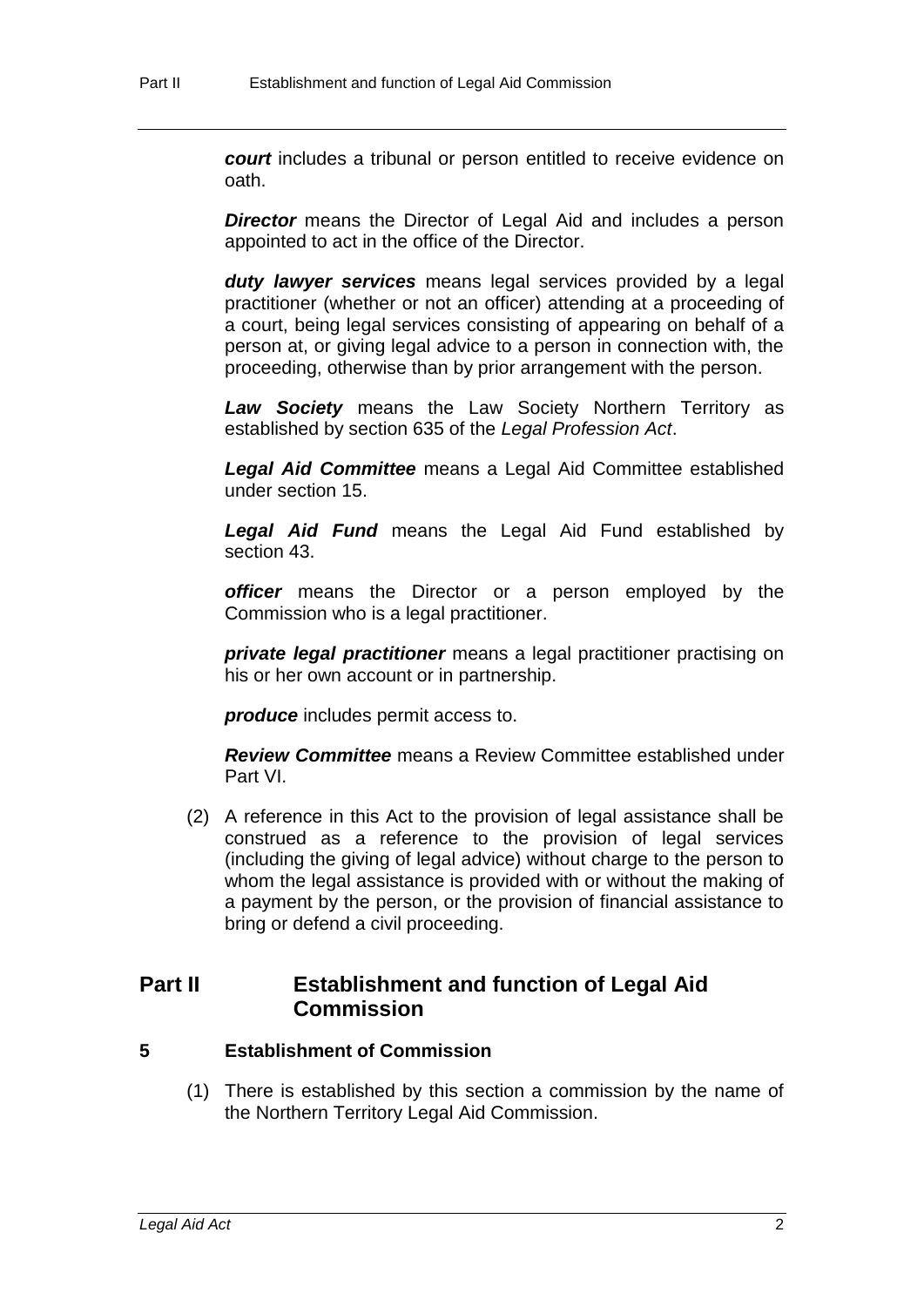- (2) The Commission:
	- (a) is a body corporate;
	- (b) shall have a common seal; and
	- (c) is capable, in its corporate name, of acquiring, holding and disposing of real (including leasehold) and personal property and of suing and being sued.
- (3) All courts, judges and persons acting judicially shall take judicial notice of the common seal of the Commission affixed to a document and shall assume that it was duly affixed.

#### **6 Constitution of Commission**

- (1) Subject to subsection (2), the Commission shall be constituted by:
	- (a) a Chairman appointed by the Minister;
	- (b) a Commissioner appointed by the Minister;
	- (c) a Commissioner appointed by the Treasurer;
	- (d) 2 Commissioners appointed by the Minister, one to represent community interests and one, on the nomination of the Law Society; and
	- (f) a Commissioner appointed by the Minister after having been elected by the staff of the Commission from amongst their number as prescribed.
- (2) The Director shall, ex officio, be a Commissioner.
- (3) The performance of the function, or the exercise of the powers, of the Commission is not affected by reason of there being a vacancy in the membership of the Commission.
- (4) The appointment of a Commissioner is not invalidated, and shall not be called in question, by reason of a defect or irregularity in connection with his or her nomination.

### **7 Function and powers of Commission**

- (1) The function of the Commission is to provide legal assistance in accordance with this Act.
- (2) The Commission has such powers as are necessary to enable it to perform its functions and exercise its powers.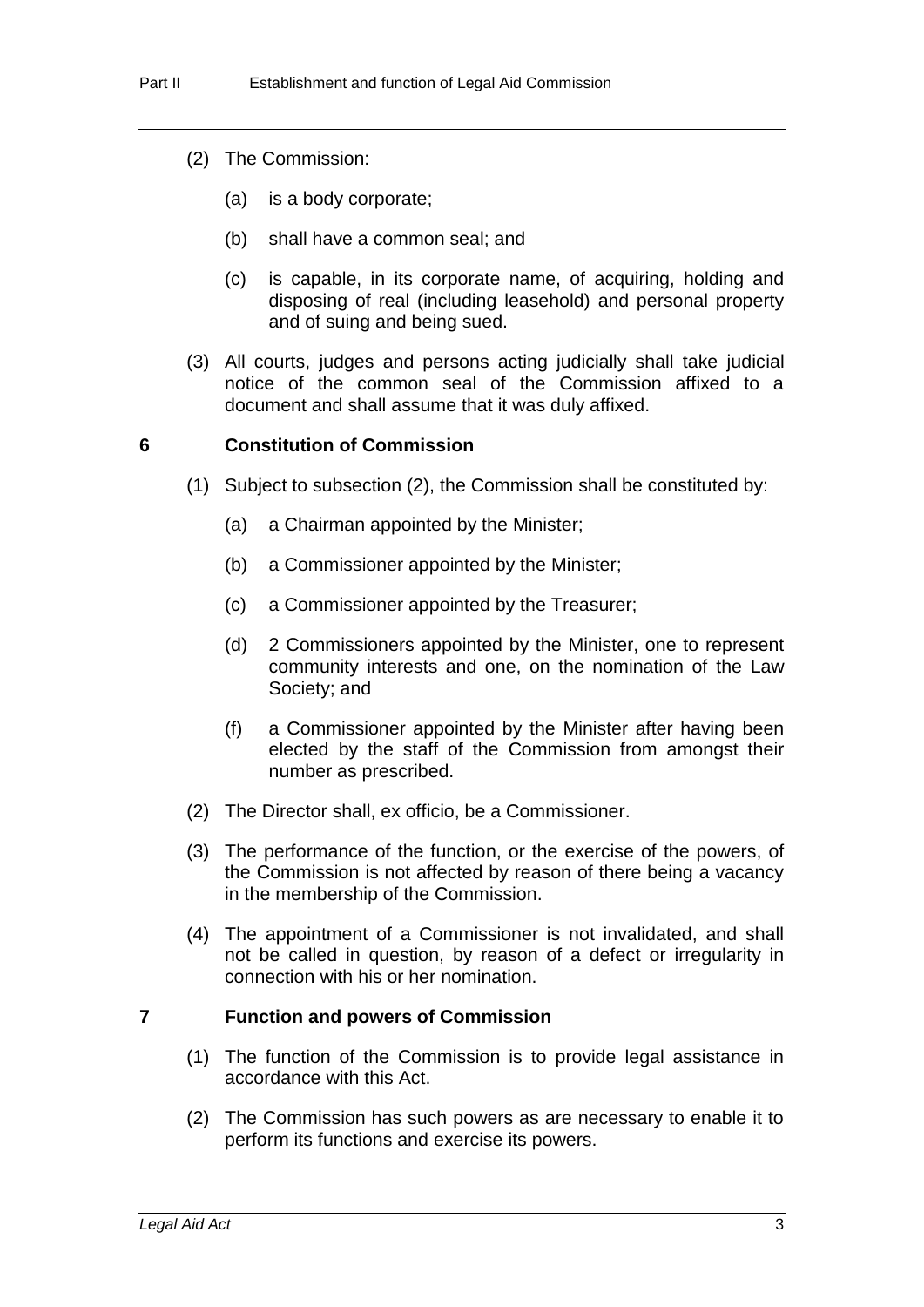(3) In the performance of its function, the Commission shall have regard to the amount of money for the time being standing to the credit of the Legal Aid Fund or the Contingency Legal Aid Fund and of any money likely to be received by the Commission for the purposes of the Funds.

## **8 Duties of Commission**

In the performance of its function, the Commission must do the following:

- (a) ensure that legal assistance is provided in the most effective, efficient and economic manner;
- (b) ensure that its activities are carried on consistently with, and do not prejudice, the independence of the private legal profession;
- (c) liaise and co-operate with, and if the Commission considers it desirable to do so, make reciprocal arrangements with, professional bodies representing private legal practitioners and other bodies engaged or interested in the provision of legal assistance in the Territory or elsewhere;
- (d) liaise with professional bodies representing private legal practitioners in order to facilitate the use, in appropriate circumstances, of services provided by private legal practitioners;
- (e) make maximum use of services which private legal practitioners offer to provide on a voluntary basis;
- (f) encourage and permit persons who are not legal practitioners to participate, so far as the Commission considers it practicable and proper to do so, on a voluntary basis, under professional supervision, in the provision of legal assistance by officers;
- (g) provide officers and agencies of the Commonwealth or a State concerned in the provision of legal assistance with such statistical and other information as they reasonably require;
- (h) make its services available to persons eligible for legal assistance by establishing such local offices, and by making such other arrangements, as it considers appropriate;
- (j) determine priorities in the provision of legal assistance as between different classes of persons or classes of matters;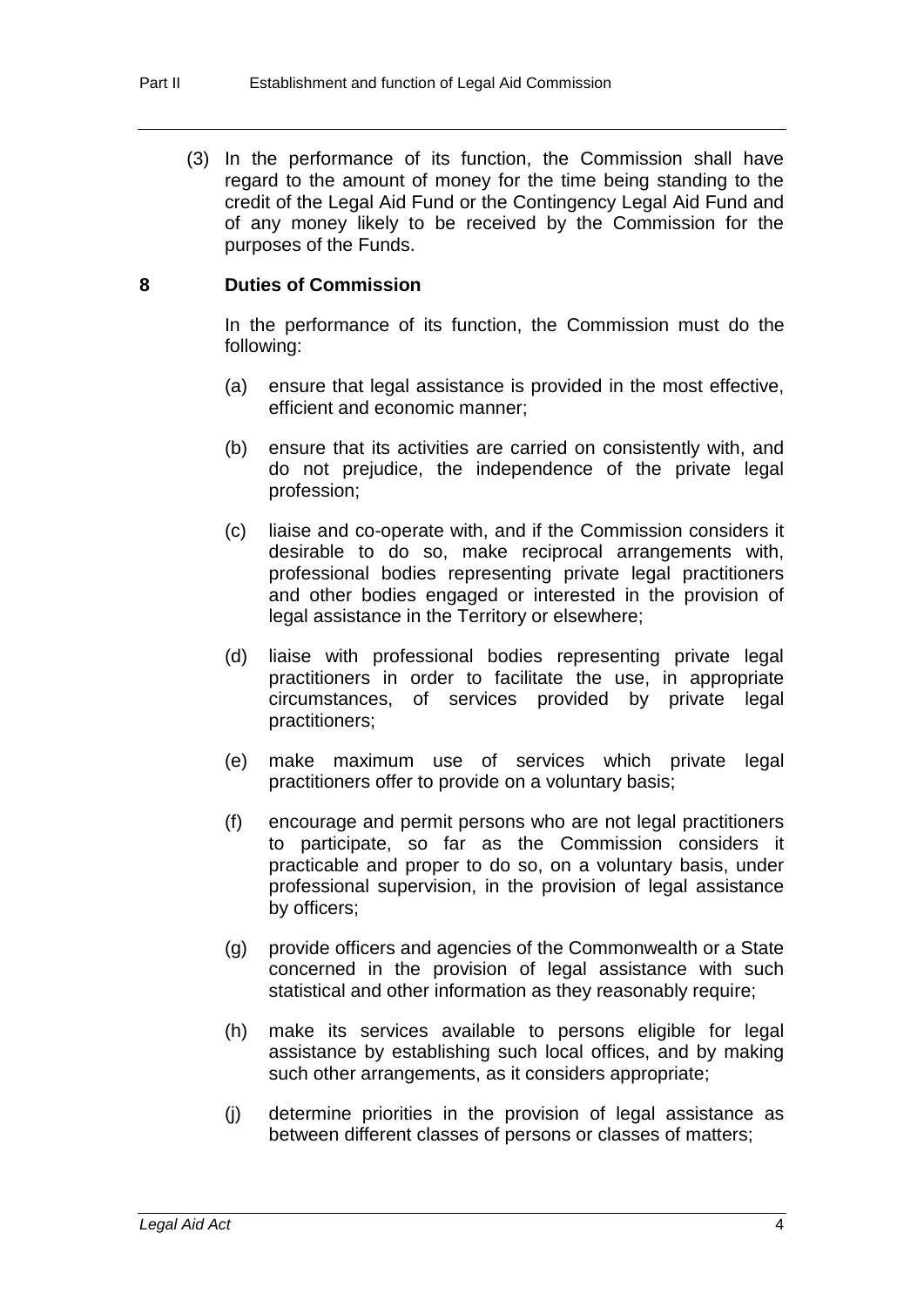- (k) arrange for the provision of duty lawyer services at sittings in the Territory in such courts as it considers appropriate;
- (m) endeavour to secure the services of language interpreters, marriage counsellors and other appropriate persons to assist legally assisted persons in connection with matters in respect of which they are provided with legal assistance;
- (n) initiate and carry out educational programs designed to promote an understanding by the public (and by sections of the public having special needs in this respect) of their rights, powers, privileges and duties under the laws in force in the Territory.

#### **9 Arrangements for provision of legal assistance by Commission**

- (1) Without limiting the generality of section 7, legal assistance may be provided by the Commission by arranging for the services of a private legal practitioner to be made available at the expense of the Commission or by making available the services of officers.
- (2) The Commission shall determine guidelines for the allocation of work between officers and private legal practitioners and make the guidelines available to them.
- (3) Where the Commission provides legal assistance by making available the services of officers, the Commission shall pay disbursements and out-of-pocket expenses incurred in the course of providing that assistance.
- (4) Where the Commission provides legal assistance by arranging for the services of private legal practitioners, the Commission shall, except where the services are provided on a voluntary basis, pay fees to the private legal practitioners for the performance of those services (being fees determined by the Commission in accordance with section 30(8), (9) and (10)) and shall pay disbursements and out-of-pocket expenses properly incurred by them.

### **10 Financial assistance for assistance by voluntary bodies**

Subject to and in accordance with any agreement or arrangement between the Commonwealth and the Territory, the Commission may provide financial assistance to voluntary legal aid bodies in the Territory for the provision of legal assistance.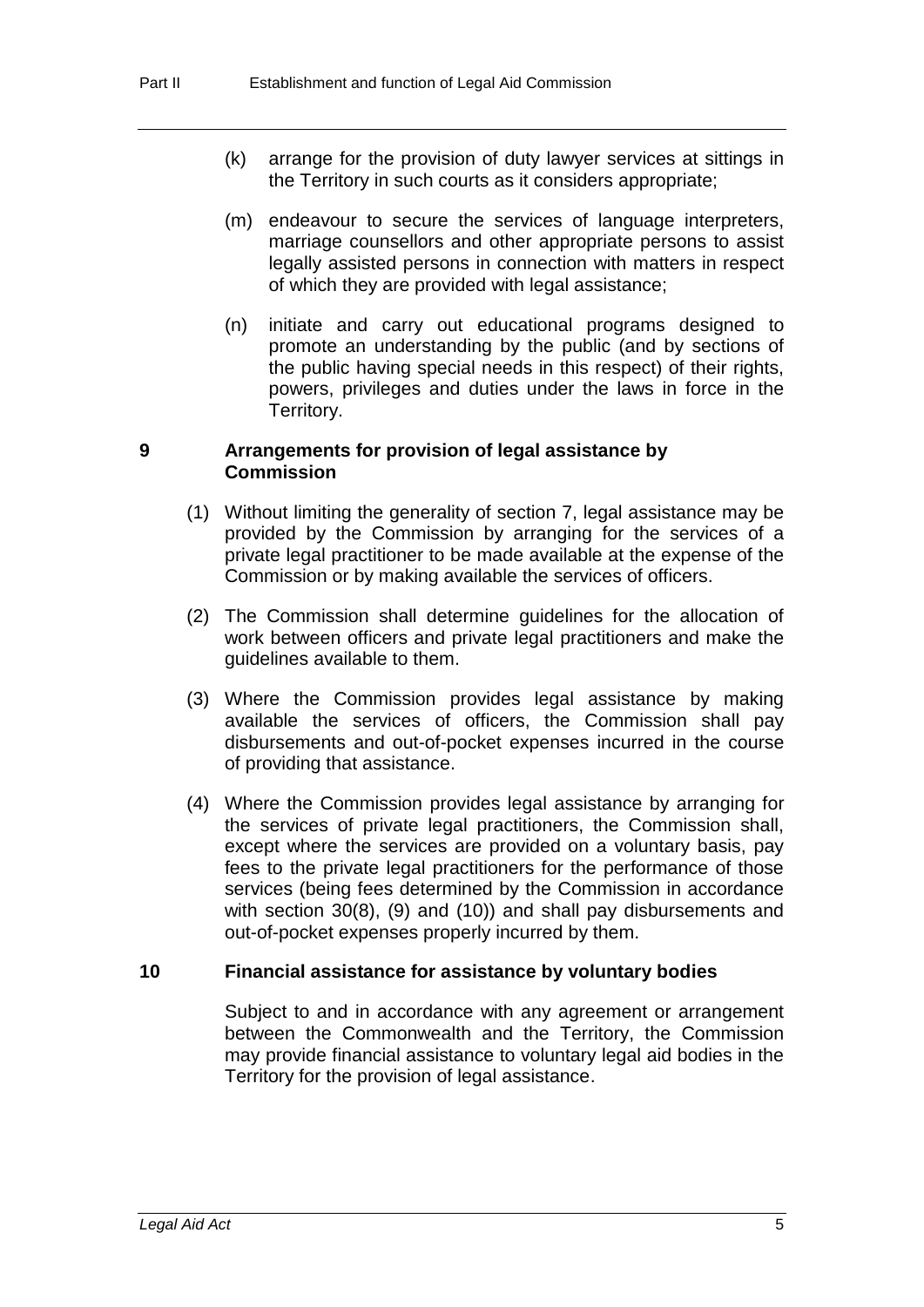#### **11 Commission may hold money on trust**

- (1) The Commission may accept money or property on trust and may, in accordance with the *Trustee Act*, act as trustee of money or other property held by it on trust.
- (2) The Commission shall hold money received by it on trust separate from other money held by the Commission.
- (3) Money held by the Commission on trust may be invested by the Commission in any manner in which trust funds may, for the time being, be invested under the *Trustee Act*, but not otherwise.

#### **12 Guidelines for provision of assistance**

The Commission shall determine, and make known to the public, guidelines to be applied in:

- (a) the application of section 26 for the purposes of determining whether legal assistance may be provided to a person under this Act;
- (b) determining the conditions subject to which assistance referred to in section 28(1)(a) or (b) will be granted;
- (c) determining the extent (if any) to which the Commission will pay costs awarded against a legally assisted person in a proceeding;
- (d) determining the amount of costs or disbursements that will be required to be paid to the Commission under section 32 by a legally assisted person who has been successful in the proceeding in respect of which the legal assistance was provided;
- (e) determining the conditions (including conditions relating to the recovery of money by the Commission on a contingency basis) subject to which money in the Contingency Legal Aid Fund will be made available for the provision of legal assistance to bring or defend legal proceedings; and
- (f) determining an amount to be paid under section 33 towards costs an assisted person is directed to pay.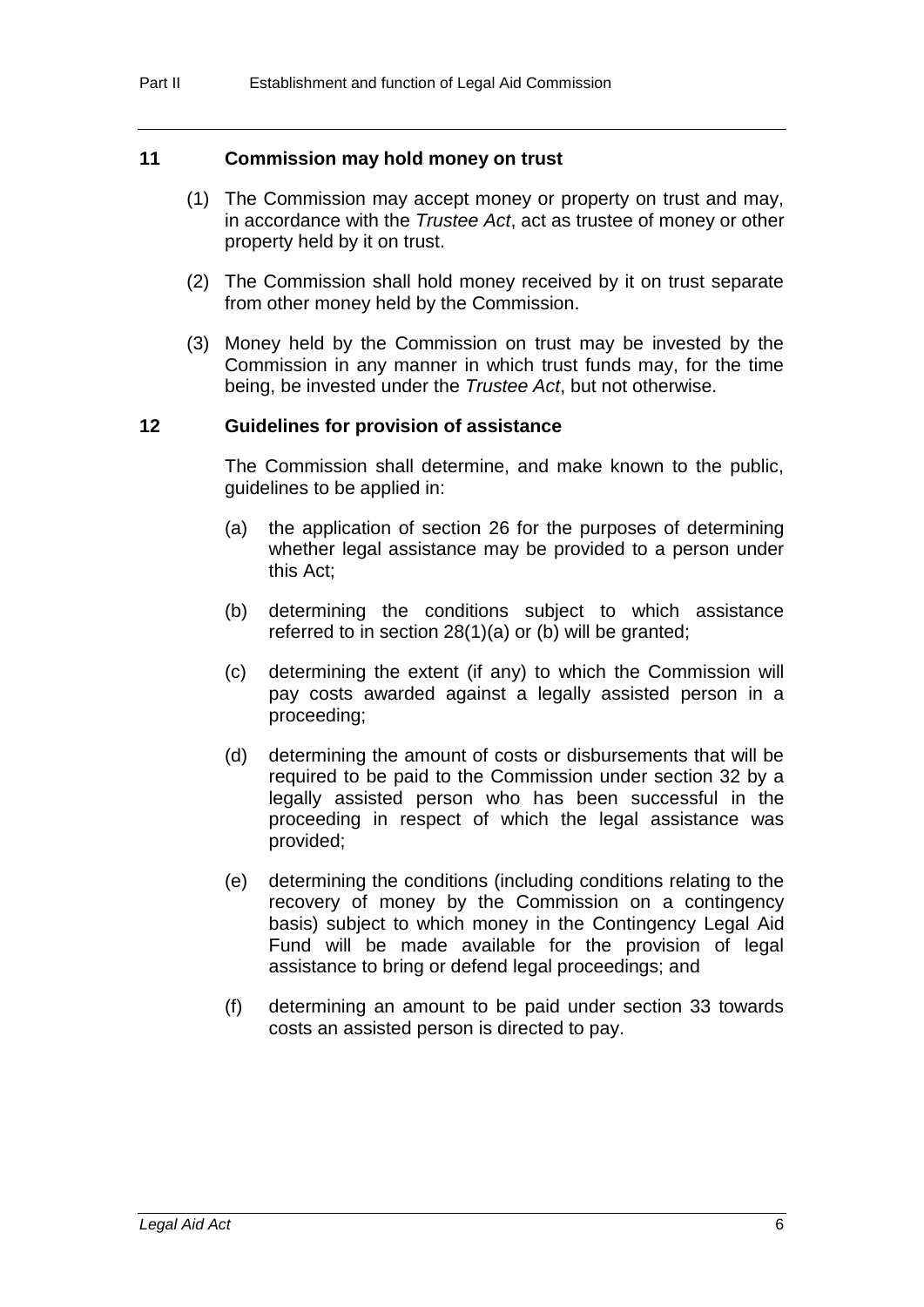#### **13 Professional conduct by officers of Commission**

- (1) An officer, when practising as, or performing any of the functions of, a legal practitioner, in pursuance of this Act:
	- (a) shall observe the same rules and standards of professional conduct and ethics as those that a private legal practitioner is, by law or the custom of the legal profession, required to observe in the practice of his or her profession; and
	- (b) is subject to the same professional duties as those to which a private legal practitioner is subject, by law or the custom of the legal profession, in the practice of his or her profession.
- (2) The like privileges as those that arise from the relationship of client and solicitor acting in his or her professional capacity and in the course of his or her professional employment shall arise between a person who has applied for legal assistance, or to whom legal assistance is being provided, under this Act and an officer who practices as, or performs any of the functions of, a legal practitioner for the person in pursuance of this Act.

#### **14 Agreement between Commonwealth and Territory**

- (1) The Territory may enter into an agreement with the Commonwealth for or in relation to:
	- (a) the operation of the Commission;
	- (b) the money to be made available by the Commonwealth or by the Territory and the Commonwealth, for the purposes of the provision of legal assistance;
	- (c) the priorities to be observed, in relation to money made available by the Commonwealth, in the provision of legal assistance as between classes of persons, or classes of matters, or both;
	- (d) the sharing of the operational costs incurred in the provision of legal assistance and other legal services by the Commission; and
	- (e) any matter incidental to a matter mentioned in paragraph (a), (b), (c) or (d).
- (2) An agreement under subsection (1) shall, except in so far as it is inconsistent with this Act or the Regulations, be binding on the Commission.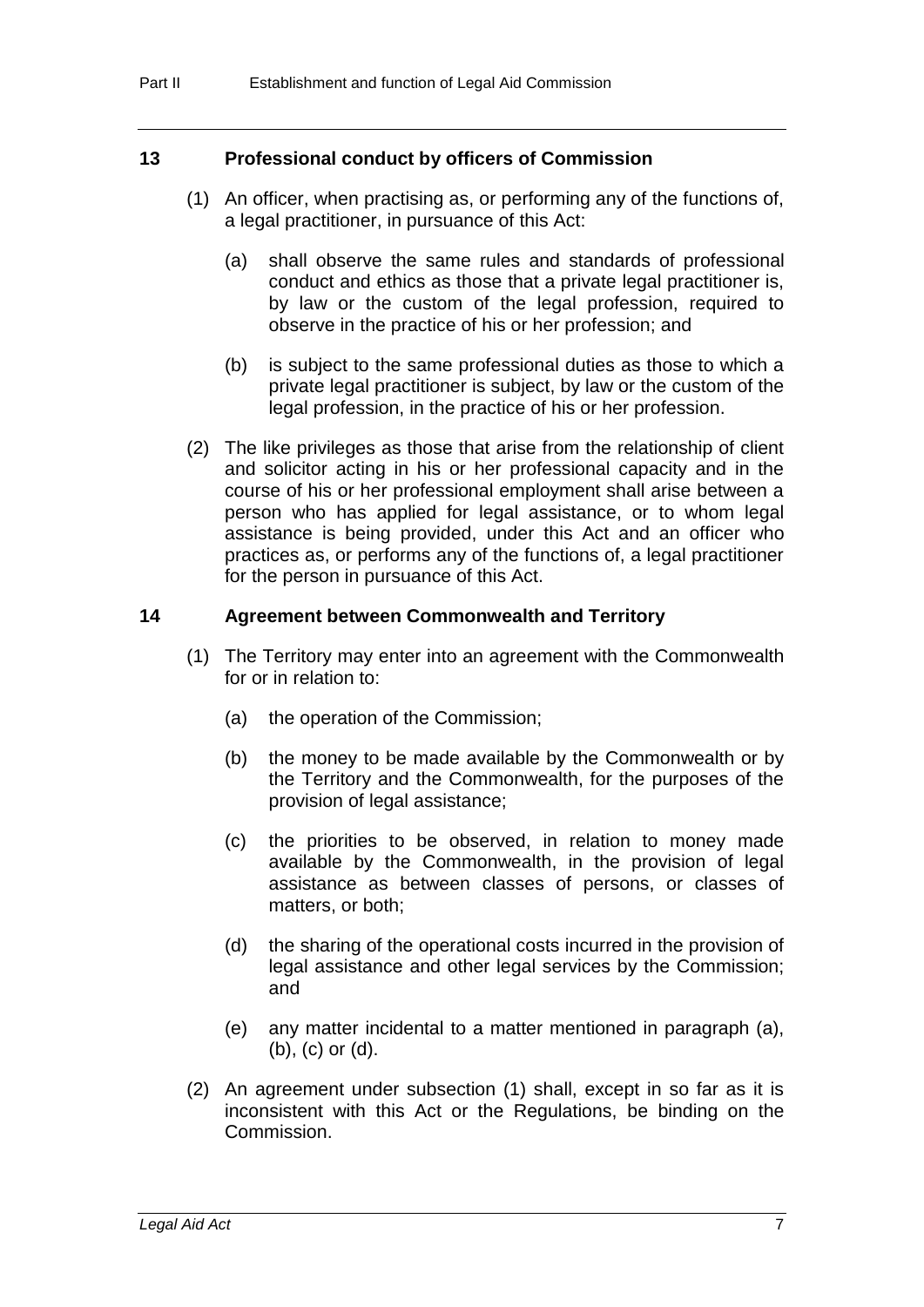# **Part III Establishment and functions of Legal Aid Committees**

#### **15 Establishment of Committees**

Subject to and in accordance with the Regulations, there shall be such Legal Aid Committees as the Commission establishes in accordance with this Part.

### **16 Constitution of Committees**

- (1) Each Legal Aid Committee shall consist of the Director and 3 other members.
- (2) The members of a Legal Aid Committee, other than the Director, shall be appointed by the Commission.
- (3) The Commission shall appoint as a member of a Legal Aid Committee one person who is not a lawyer.
- (4) The members of a Legal Aid Committee, other than the Director and the person appointed under subsection (3), shall be persons nominated by the Law Society.
- (5) Subject to subsection (6), the Director may appoint another officer to be his or her deputy, or may appoint other officers to be his or her deputies, in relation to the Director's membership of Legal Aid Committees.
- (6) In the event of the absence of the Director from a meeting of a Legal Aid Committee, the deputy of the Director or, if there is more than one deputy, one of the deputies, is entitled to attend that meeting and, while so attending, shall be deemed to be a member of the Committee.
- (7) The Commission may appoint a person to be the deputy of a member of a Legal Aid Committee other than the Director and, in the event of the absence of the member from a meeting of the Legal Aid Committee, the deputy is entitled to attend that meeting and, while so attending, shall be deemed to be a member of the Committee.

### **17 Functions of Committees**

The functions of a Legal Aid Committee are to decide:

(a) applications for legal assistance coming before the Committee; and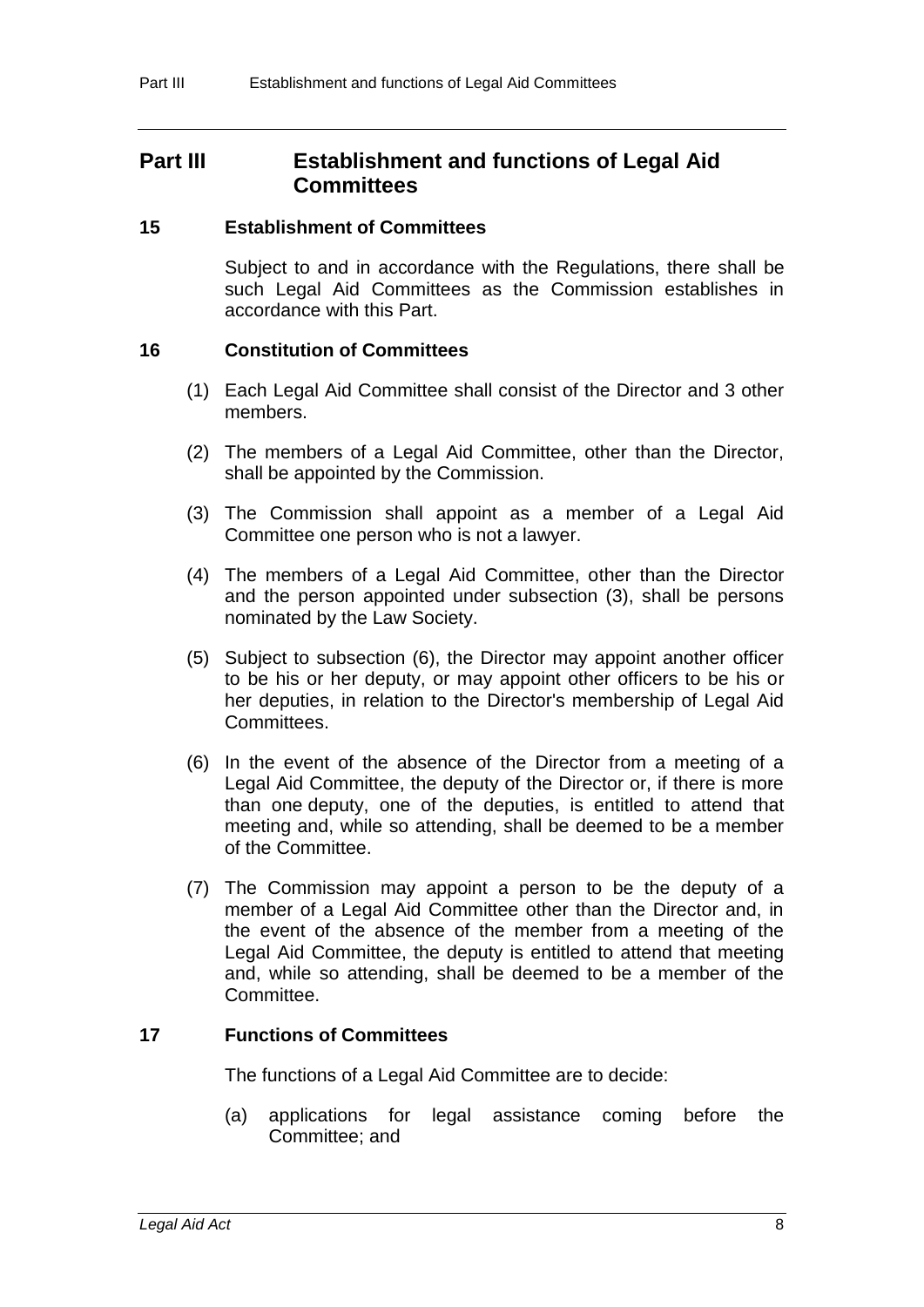(b) any other matters coming before the Committee under this Act.

# **Part IV Staff of Commission**

### **18 Director**

- (1) The Minister shall appoint a person to be the Director of Legal Aid who shall be charged with carrying out the decisions of the Commission and the general administration of the service of the Commission, including the administration of staff employment.
- (2) The Director shall:
	- (a) be paid such salary, allowances and expenses; and
	- (b) hold office on such terms and conditions,

as the Minister, with the advice of the Commissioner, as defined in the *Public Sector Employment and Management Act*, determines.

- (3) The Director, if he or she does not hold a current unrestricted practising certificate under the *Legal Profession Act*, shall be deemed to hold such a certificate.
- (4) The salary, allowances and expenses payable to the Director are to be paid out of the Legal Aid Fund.

# **19 Acting Director**

- (1) Where the Director is or is expected to be absent from duty or from the Territory or is, for any reason, unable to perform the duties of his or her office, or there is a vacancy in the office of the Director, the Chairman may appoint a person to act as the Director during the absence or until the vacancy is filled.
- (2) A person appointed under subsection (1) to act in the office of the Director, if he or she does not hold a current practising certificate under the *Legal Profession Act*, shall be deemed to hold such a certificate.

# **19A Commission staff**

- (1) The Commission may employ persons necessary to enable it to perform its functions and exercise its powers under this Act.
- (2) All salaries, allowances and expenses payable to an employee of the Commission are to be paid out of the Legal Aid Fund.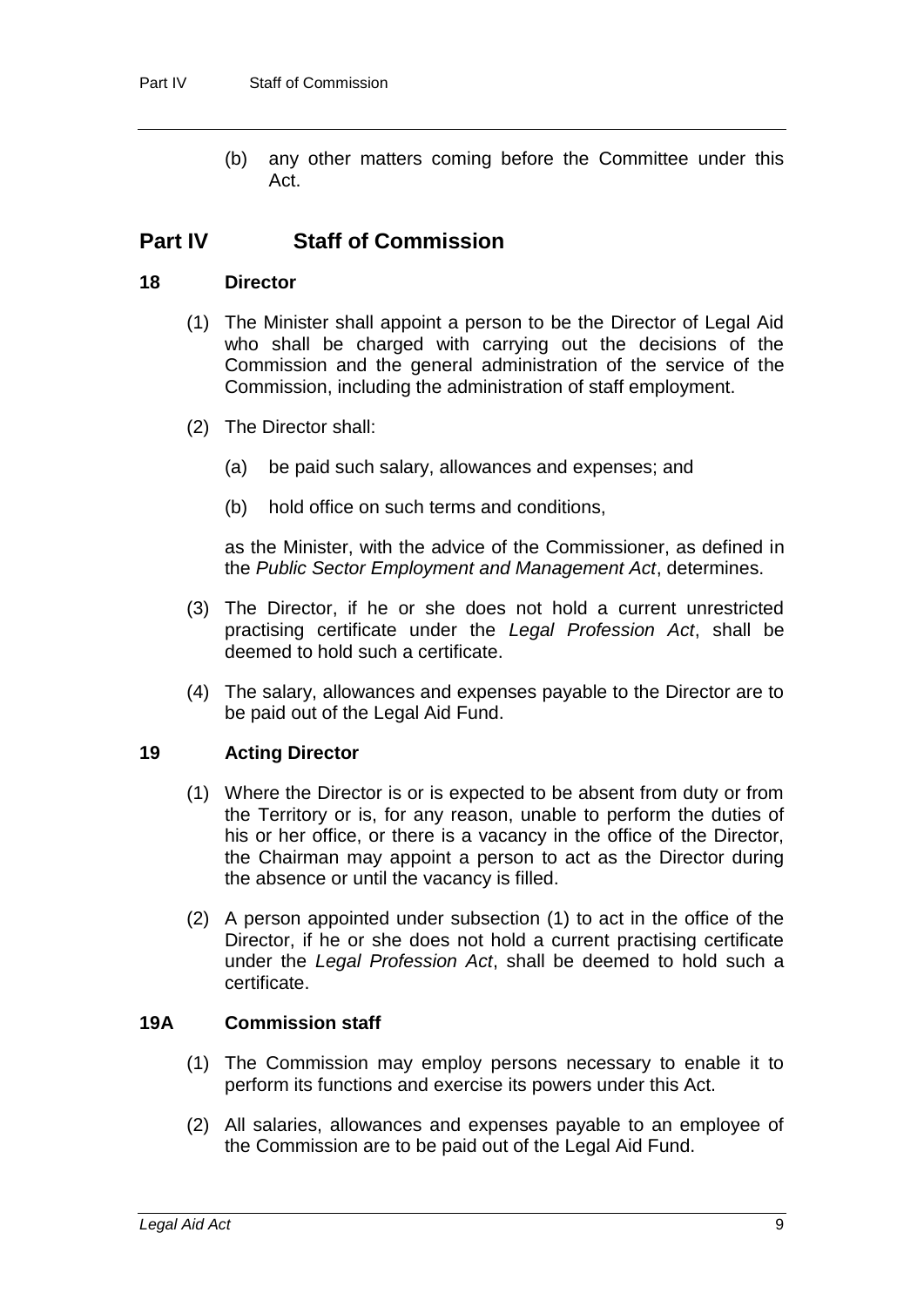### **20 Rights, privileges and duties of officers**

An officer who is not the Director has all the rights, privileges and duties of a legal practitioner employed by a person who holds an unrestricted practising certificate under the *Legal Profession Act*.

### **21 Signature of legal practitioner**

Where:

- (a) in a proceeding, a document is required or permitted to be signed by a legal practitioner for a party to the proceeding who is an assisted person; and
- (b) legal services are being provided to the assisted person in relation to the proceeding by an officer,

the signature of the Director or of an officer authorized in writing by the Director to sign documents on behalf of the Director for the purposes of this section shall be deemed to be the signature of a legal practitioner for that party.

# **Part V Provision of legal assistance by Commission**

### **22 Bringing services of Commission to public notice**

The Commission may, by public advertisement or otherwise, bring the services made available by the Commission to the attention of the public and any officer may, in the course of the performance of his or her duties, bring those services to the attention of the public or to the attention of particular persons.

### **23 Application for legal assistance**

- (1) An application for legal assistance, other than legal assistance consisting of the giving of legal advice or the provision of duty lawyer services, shall:
	- (a) be made to the Commission in writing and shall be substantially in accordance with a form approved by the Commission; and
	- (b) contain such information as is required by that form.
- (2) The Commission may, in special circumstances, treat an application that does not comply with all the requirements of subsection (1) as having been duly made.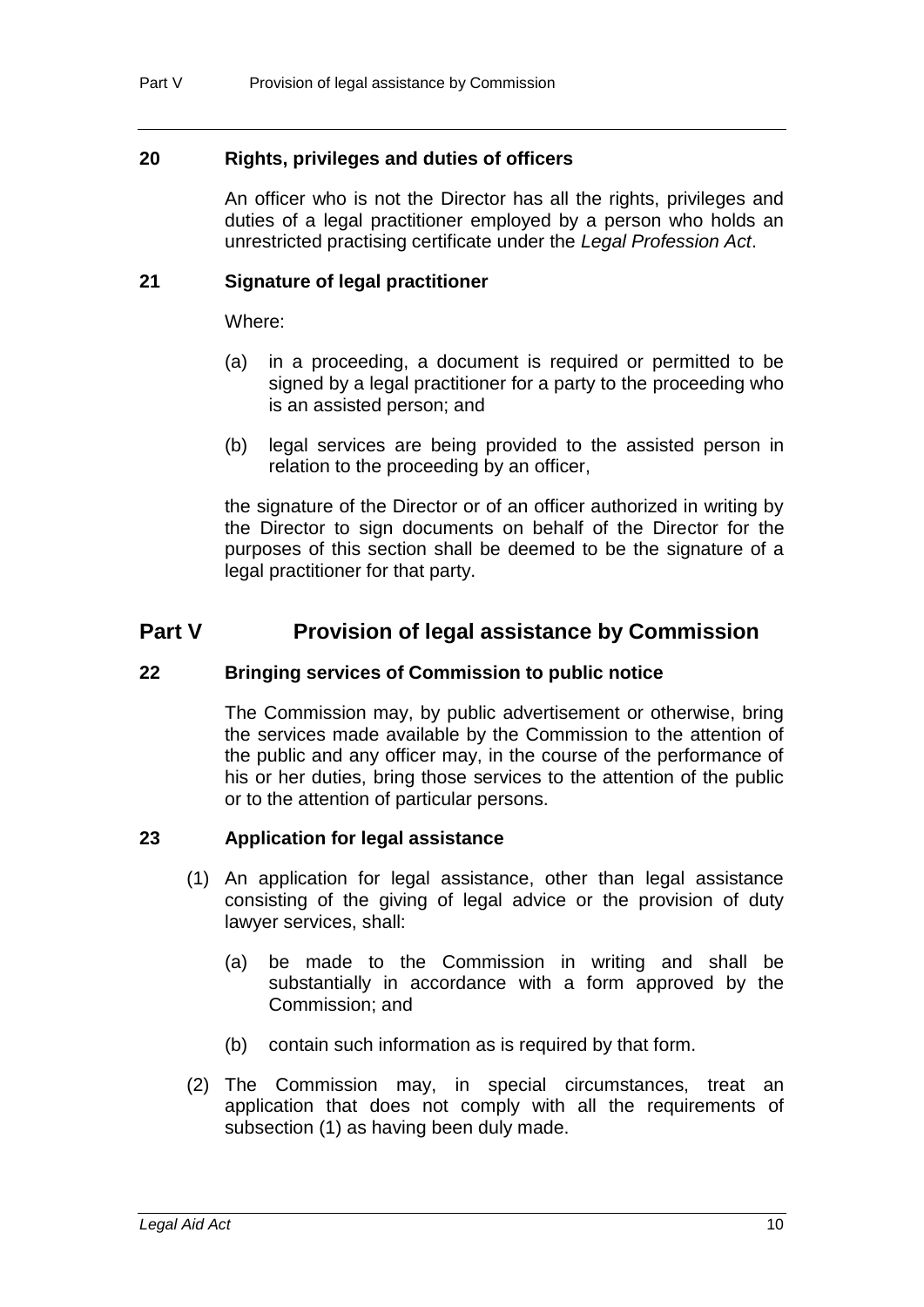- (3) An applicant for legal assistance to which subsection (1) applies shall furnish to the Commission such declarations, certificates and other documents as the Commission requires for the purpose of enabling a decision to be made as to whether legal assistance should be granted in respect of the application.
- (4) Where legal advice is being provided to a person under this Act and it appears to an officer that the legal advice required by the person is likely to be of a substantial or continuing nature, the officer may require the person to make an application for legal assistance in accordance with subsections (1) and (3) and, where such a requirement is made, those subsections and sections 26(1), (2) and (3), 29 and 34(2) apply in relation to the application.
- (5) The Commission may distribute to private legal practitioners application forms for completion by persons applying for legal assistance.

#### **24 Determination of application for legal assistance**

- (1) An application for legal assistance shall, in accordance with the directions of the Commission, be decided by a Legal Aid Committee, by the Director or by an officer authorized by the Director to decide applications for legal assistance.
- (2) The Commission shall give directions as to the classes of cases in which:
	- (a) applications for legal assistance are to be decided by a Legal Aid Committee; and
	- (b) applications are to be decided by officers.
- (3) Where a Legal Aid Committee or an officer decides to grant an application for legal assistance, the Committee or officer shall also decide, in accordance with guidelines determined by the Commission in pursuance of sections 9(2) and 12:
	- (a) whether the legal assistance should be provided by making available the services of a private legal practitioner or whether the legal assistance should be provided by making available the services of an officer;
	- (b) the nature and extent of the legal assistance to be provided; and
	- (c) whether the legal assistance is to be provided without charge or subject to either or both of the conditions referred to in section 29(1).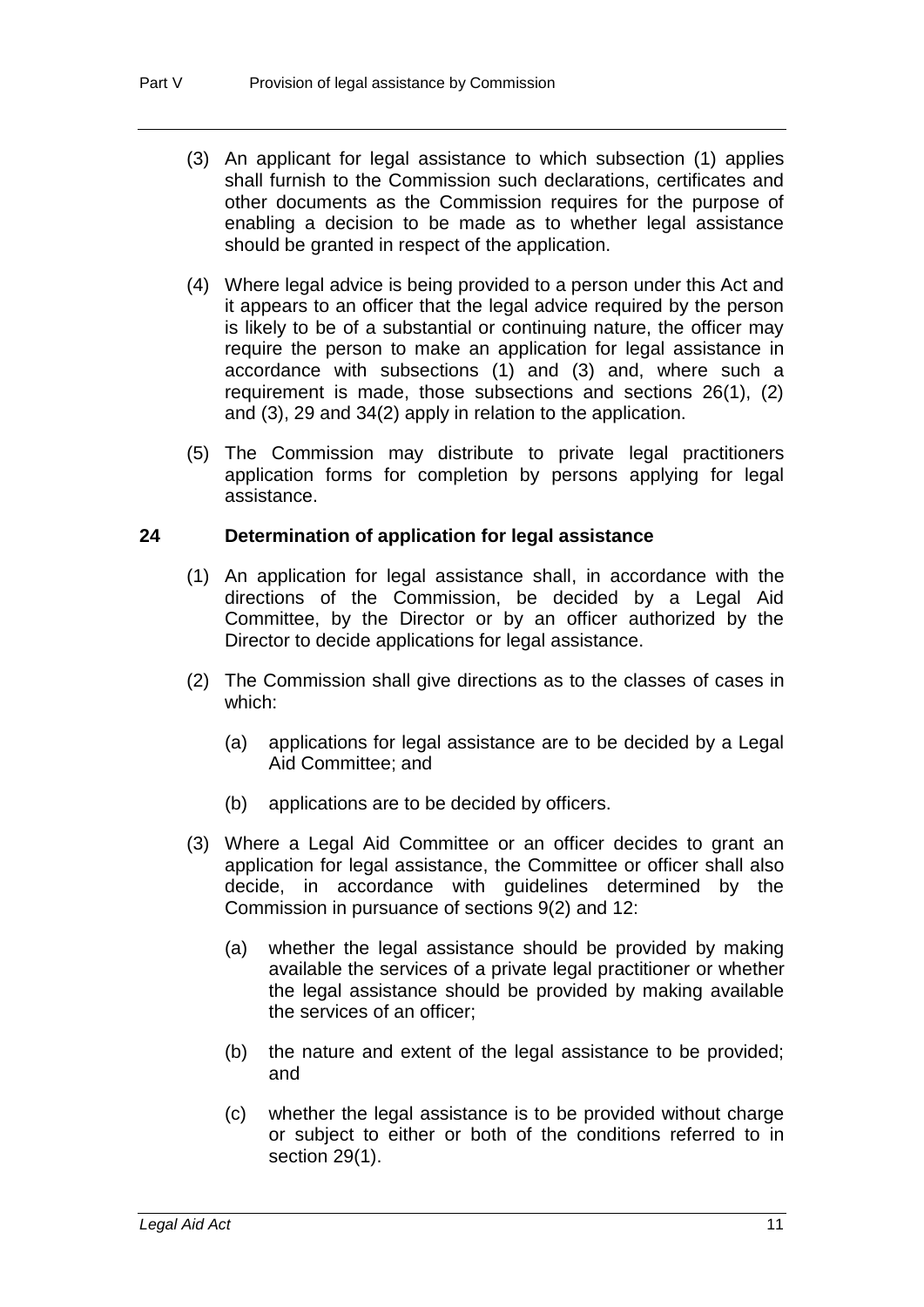- (4) The Director shall ensure that each Legal Aid Committee is provided with such assistance as it requires to enable it to perform its functions under this Act.
- (5) For the purpose of deciding an application for legal assistance, a Legal Aid Committee or an officer may make such inquiries and obtain such advice (including the opinion of counsel) and reports as the Committee or officer considers desirable.
- (6) The cost of making inquiries under subsection (5) or obtaining such advice or reports shall be paid:
	- (a) if the Committee or officer so determines by the applicant for the legal assistance; or
	- (b) in any other case out of the Legal Aid Fund.

#### **25 Termination or variation of legal assistance**

A decision to provide legal assistance to a person under this Act may be varied at any time so as to:

- (a) terminate the provision of the legal assistance;
- (b) alter the nature or extent of the legal assistance;
- (c) make the provision of the legal assistance subject to a condition in accordance with section 29; or
- (d) alter a condition to which the provision of the legal assistance is subject in accordance with section 29,

and may be so varied:

- (e) in a case where the decision was made by a Legal Aid Committee – by such a Committee; or
- (f) in a case where the decision was made by an officer  $-$  by the Director or by an appropriate officer in accordance with arrangements made or approved by the Director.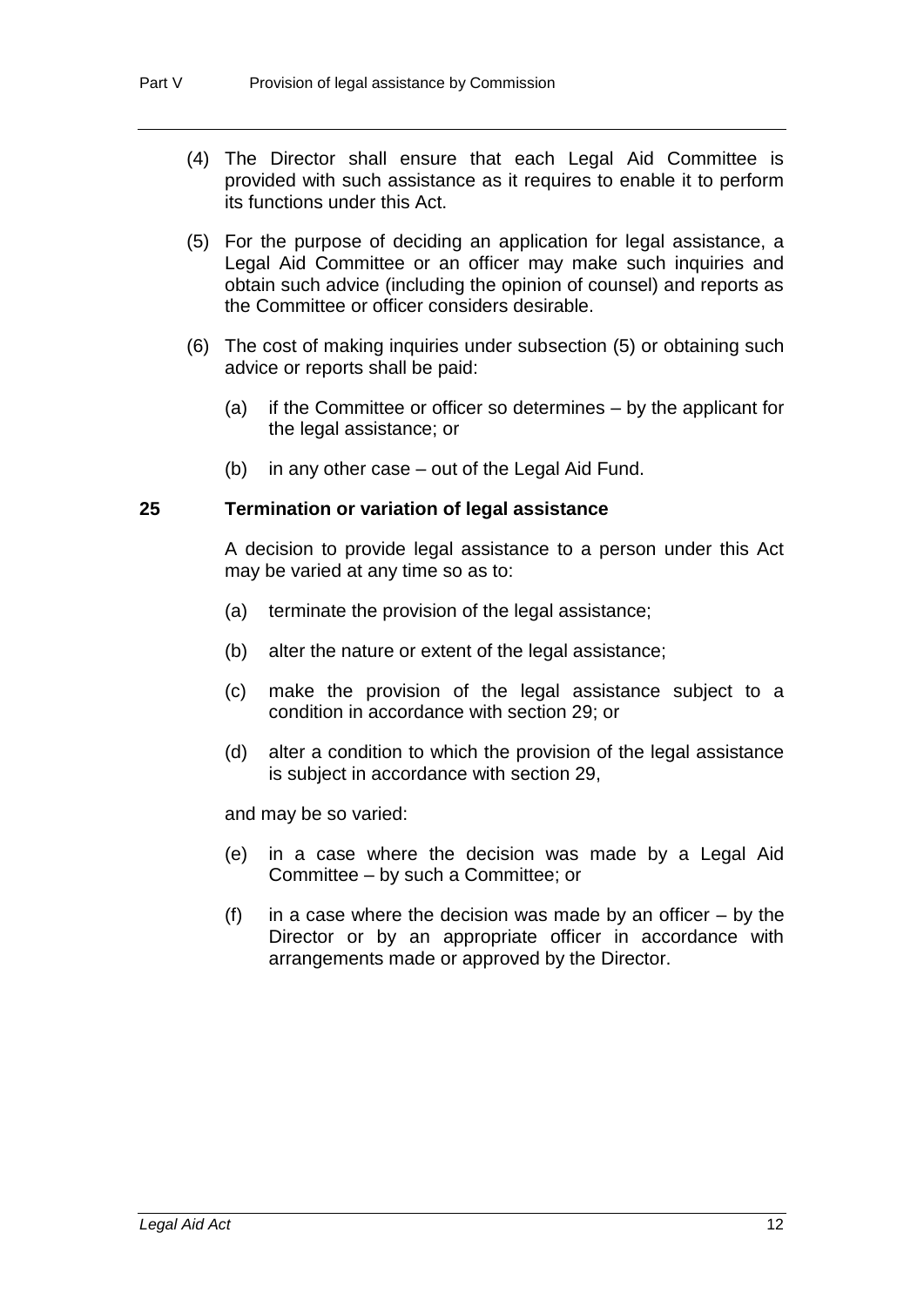#### **26 Circumstances in which legal assistance may be provided**

- (1) Subject to this section, legal assistance, other than legal assistance consisting of financial assistance from the Contingency Legal Aid Fund to bring or defend a civil proceeding, the giving of legal advice or the provision of duty lawyer services, may be provided to a person under this Act only if:
	- (a) (i) the person is in need of assistance because the person is unable to afford the cost of obtaining from private legal practitioners the legal services in respect of which legal assistance is sought; and
		- (ii) it is reasonable in all the circumstances to provide the legal assistance; or
	- (b) pursuant to an agreement under section 14(1)(b) the Commonwealth agrees to reimburse the Territory the cost of providing legal assistance to the person.
- (2) In making a decision whether a person is in need of legal assistance because the person is unable to afford the cost of obtaining from private legal practitioners the legal services in respect of which the legal assistance is sought, regard shall be had to all relevant matters, including:
	- (a) the income of the person and of each person associated with the person;
	- (b) the cash that is readily available to the person or can be made so available;
	- (c) the debts, liabilities and other financial obligations of the person;
	- (d) the cost of living;
	- (e) the cost of obtaining the legal services from a private legal practitioner; and
	- (f) any other matter affecting the ability of the person to meet the cost of obtaining the legal services from a private legal practitioner.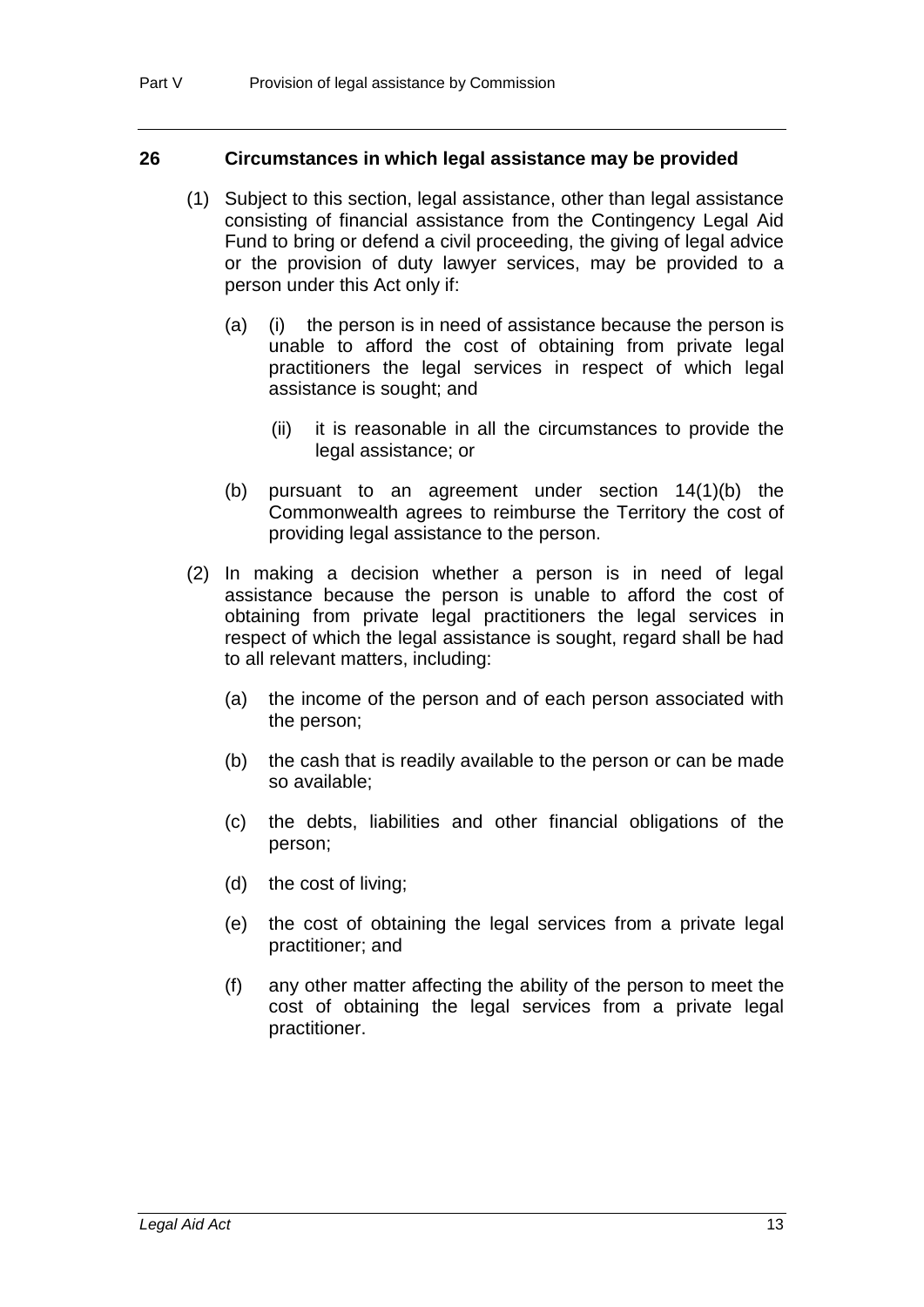- (3) In making a decision whether it is reasonable in all the circumstances to provide assistance to a person, regard shall be had to all relevant matters, including:
	- (a) the nature and extent of a benefit that may accrue to the person, to the public or to a section of the public from the provision of the assistance or of any detriment that may be suffered by the person, by the public or by a section of the public if the assistance is not provided; and
	- (b) in the case of assistance in relation to a proceeding in a court – whether the proceeding is likely to terminate in a manner favourable to the person.
- (4) Legal assistance shall not be provided under this Act to a person who is not ordinarily resident in the Territory unless the assistance relates to:
	- (a) a proceeding in a court in the Territory; or
	- (b) a matter arising under a law in force in the Territory.
- (5) Legal assistance shall not be provided under this Act to a person in or in connection with a review by a Review Committee under Part VI.
- (6) A reference in subsection (2)(a) to a person who is associated with a person is a reference to:
	- (a) the person's spouse or de facto partner; or
	- (b) a person who is financially responsible for, or who provides financial support to, that person.

#### **27 Commission may assist person having interest adverse to Territory**

Legal assistance may be provided under this Act to a person in relation to a proceeding or matter notwithstanding that the interests of the person are, or may be, adverse to the interests of the Territory, the interests of an authority or body established for a public purpose by or under a law of the Territory or in the interests of a body corporate in which the Territory or such an authority or body has an interest.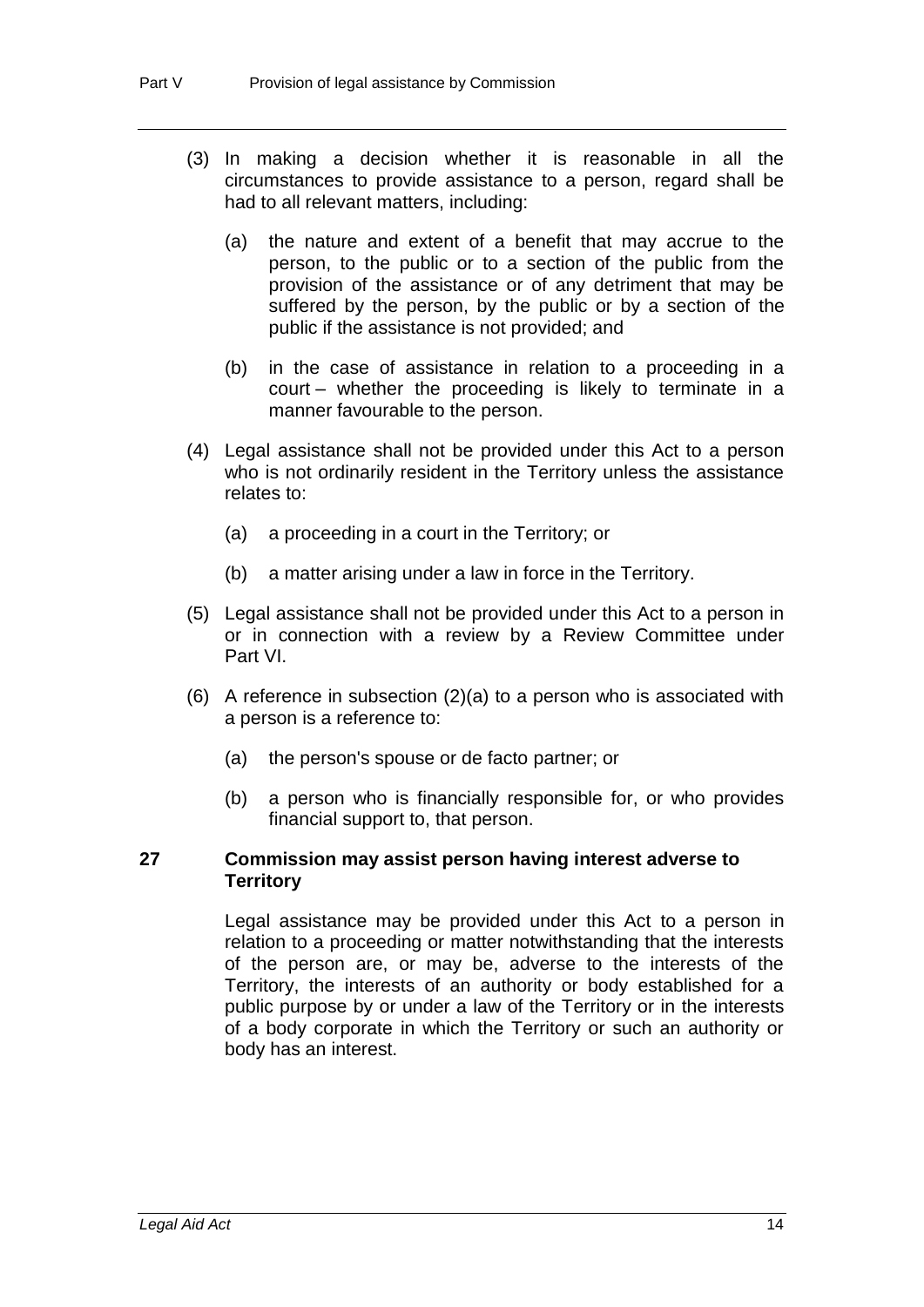### **28 Legal advice and duty lawyer services**

- (1) Legal assistance provided under this Act, being legal assistance consisting of:
	- (a) legal advice, other than legal advice mentioned in section 23(4); or
	- (b) the provision of duty lawyer services,

shall, subject to subsection (2), be provided without charge.

- (2) In special circumstances determined by the Commission, legal assistance to which subsection (1) applies may be provided subject to a condition that the person to whom the legal assistance is to be provided pays to the Commission a fixed charge determined by the Commission.
- (3) In special circumstances determined by the Commission, legal assistance mentioned in subsection (1) shall not be provided to a person.

#### **29 Contribution towards costs and expenses**

- (1) The granting under this Act of an application by a person for legal assistance, other than legal assistance to which section 28(1) applies, may be on the basis that the assistance will be provided without charge or may be subject to all or any of the following conditions:
	- (a) a condition that the person pays to the Commission the full amount of, or a contribution of a specified amount or an amount to be specified towards, the cost to the Commission of providing the assistance;
	- (b) a condition that the person makes a payment or payments to the Commission in respect of any out-of-pocket expenses incurred, or to be incurred, by the Commission in providing the assistance;
	- (c) a condition that the cost or part of the cost to the Commission of providing assistance be secured:
		- (i) by a charge under section 59 over any land or a charge over any other property which is recovered or preserved for that person in the proceedings; or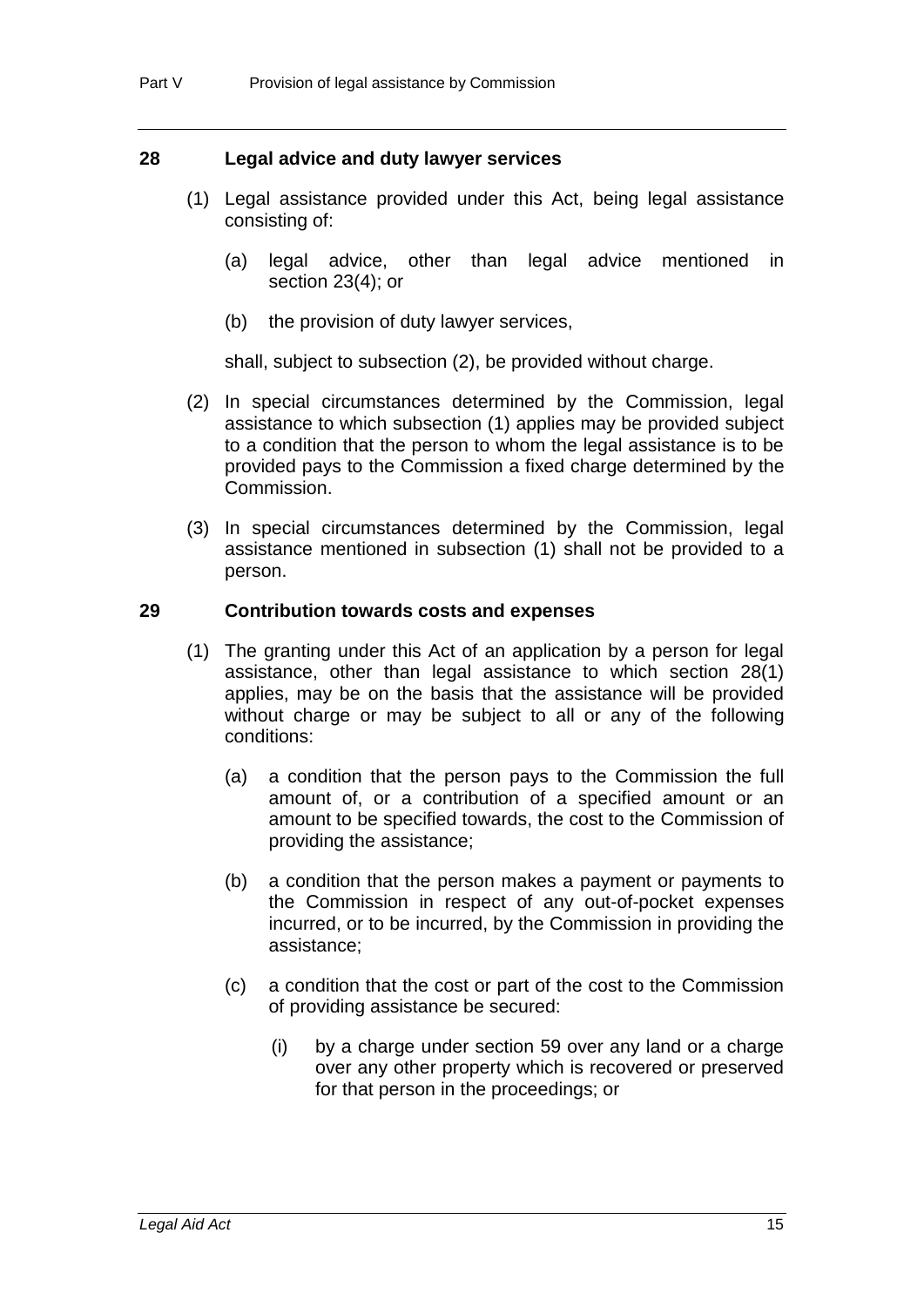- (ii) in any other manner the Commission thinks fit over any property in which the person has an interest or in which the person acquires an interest during the period of assistance.
- (2) The Commission shall advise the applicant in writing before imposing a condition under subsection (1)(c) on the provision of legal assistance.
- (3) An amount required to be paid or secured by an assisted person under this section shall be paid or secured in such manner and within such time as the Commission directs.
- (4) If a person who is or has been a legally assisted person has not paid an amount payable by the person to the Commission under this section, the amount is recoverable by the Commission as a debt due and payable to the Commission.

## **30 Arranging for services of private legal practitioners**

- (1) For the purpose of facilitating arrangements for the services of private legal practitioners to be made available to legally assisted persons, the Commission shall cause to be prepared and maintained, and to be made available to Legal Aid Committees, a list of private legal practitioners who have notified the Commission that they are willing to act as legal practitioners on behalf of legally assisted persons, whether generally, in particular classes of matters or in particular courts.
- (2) Subject to this section, the Commission may:
	- (a) refuse to include in the list maintained under subsection (1) the name of a private legal practitioner who has notified the Commission that he or she is willing to act as a legal practitioner on behalf of legally assisted persons;
	- (b) remove the name of a private legal practitioner from the list maintained under subsection (1); or
	- (c) include the name of a private legal practitioner in that list together with limitations as to the classes of matters in which the services of the private practitioner will be sought by the Commission for the purposes of this Act.
- (3) The Commission shall not refuse to include the name of a private legal practitioner in the list maintained under subsection (1), remove the name of a private legal practitioner from that list or include in that list limitations as to the classes of matters in which the services of a private legal practitioner will be sought by the Commission for the purposes of this Act, unless the Commission has: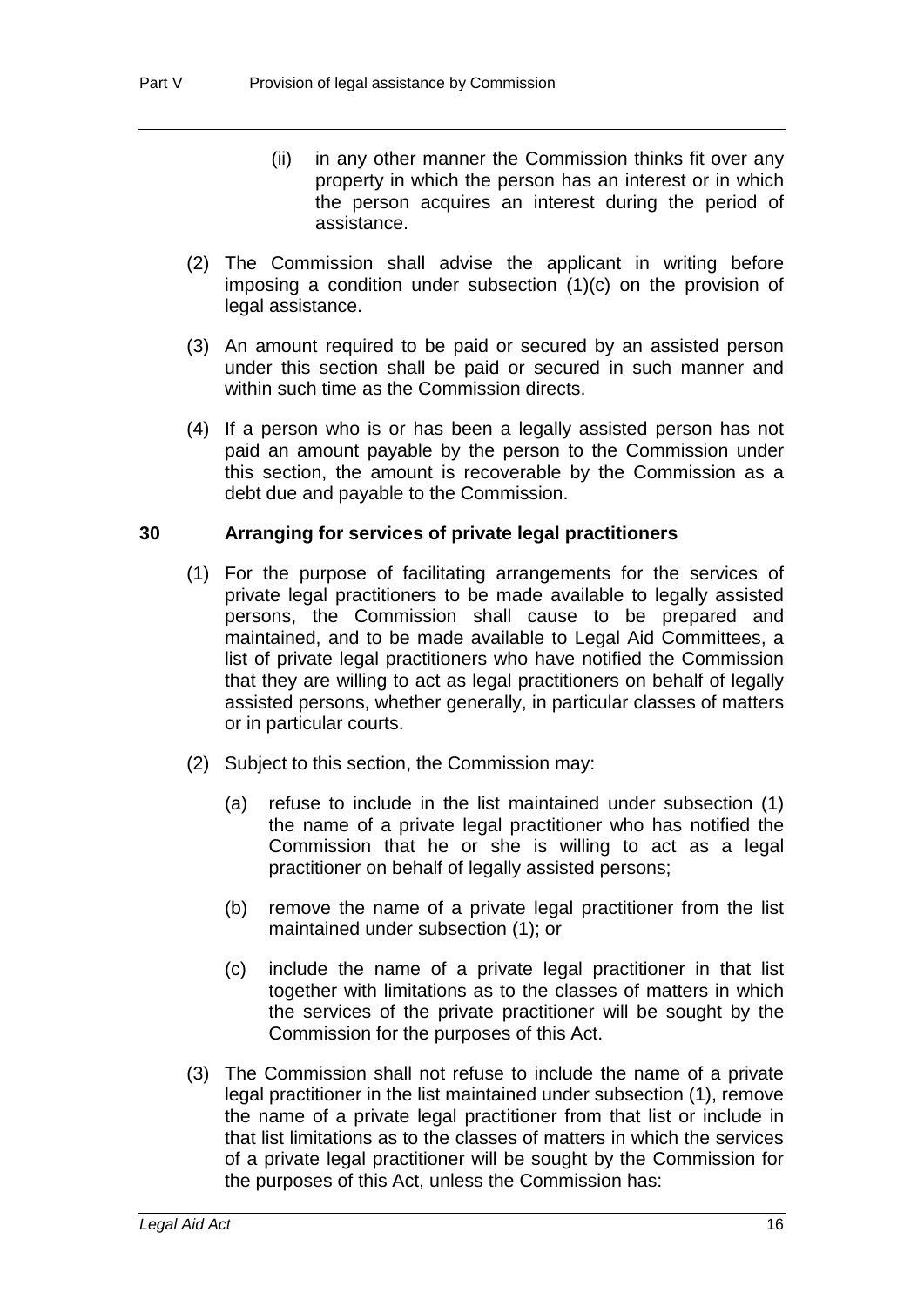- (a) given written notice to the practitioner setting out the reasons for the proposed refusal, removal or limitation; and
- (b) afforded the practitioner a reasonable opportunity to be heard in relation to the proposed refusal, removal or limitation.
- (4) Where the Commission has:
	- (a) refused to include the name of a practitioner in the list maintained under subsection (1);
	- (b) removed the name of a practitioner from that list; or
	- (c) included in that list, in relation to a practitioner, a limitation as mentioned in subsection (2)(c),

the practitioner may, before the expiration of 3 months (or where another period is prescribed for that purpose, the expiration of that other period) after receipt of the notice given to him under subsection (3), apply to the Supreme Court for an order directing the Commission to include his or her name in the list, to restore his or her name in the list or to remove the limitation, as the case may be.

- (5) Where an application is made under subsection (4) to the Supreme Court, the Court may:
	- (a) make the order applied for;
	- (b) postpone the making of the order applied for with liberty to apply; or
	- (c) dismiss the application,

and, subject to subsection (6), the decision of the Court is final and conclusive.

- (6) Where an application (including a further application made in pursuance of a previous application of this subsection) is dismissed, the applicant may, at any time after the expiration of 3 months (or where another period is prescribed for that purpose, the expiration of that other period) after the date of the dismissal, make a further application for an order as mentioned in subsection (4), and subsection (5) applies in relation to any such further application.
- (7) In selecting a private legal practitioner whose services may be sought to be made available to an assisted person in a particular case, the paramount considerations shall be the interest of the assisted person and any choice expressed by the person for the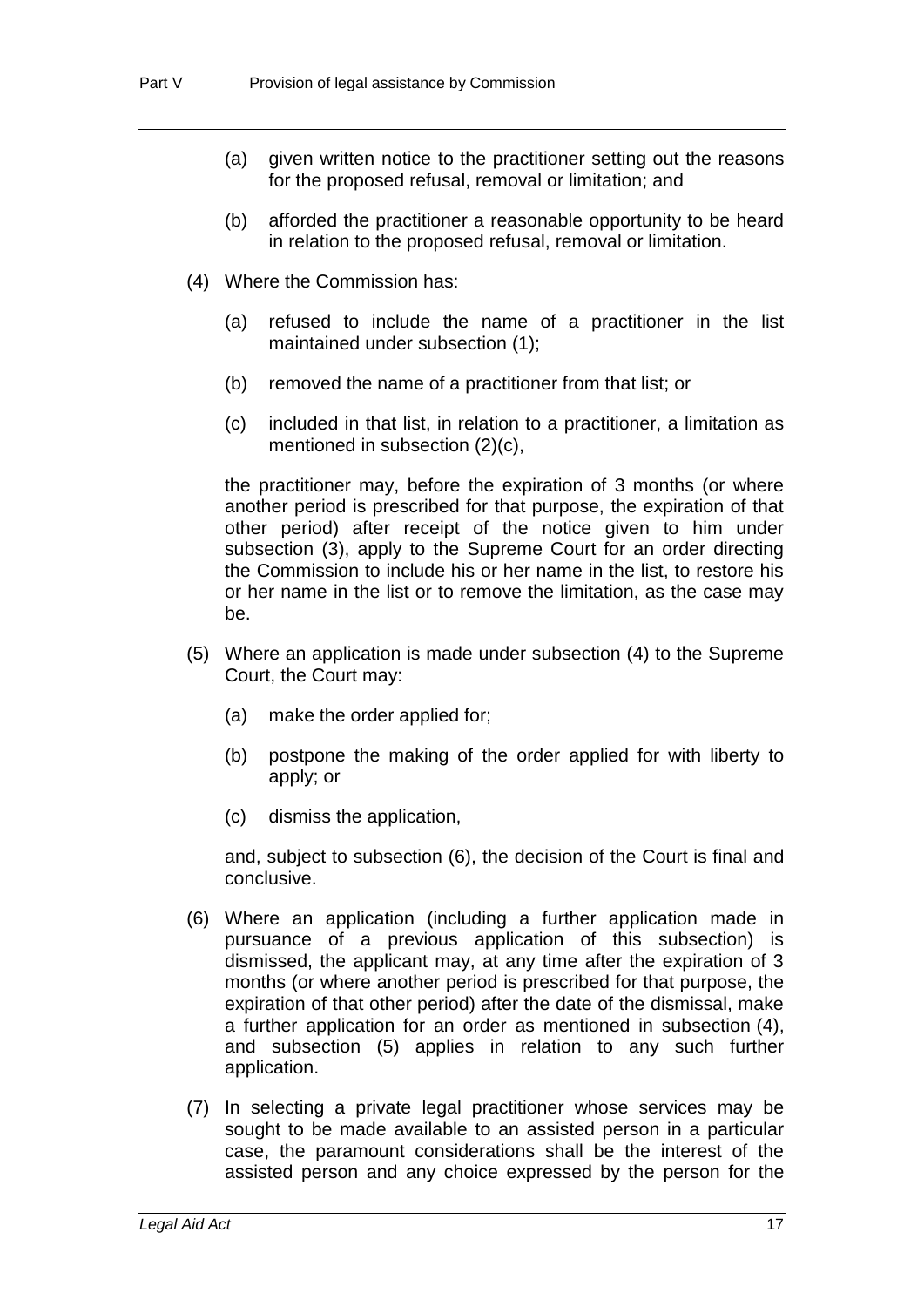services of a particular practitioner but, subject to those considerations, work shall be allocated among the practitioners whose names are on the list maintained under subsection (11) in a manner that is equitable having regard to the nature of their legal practices and their expertise in particular fields of law.

- (8) In determining the fees to be offered to private legal practitioners for the performance of services on behalf of assisted persons, the Commission shall consult and take into account the views of the Law Society and, where it considers it appropriate, the body known as the Northern Territory Bar Association.
- (9) Subject to subsection (8), the fees to be offered to private legal practitioners for the performance of services on behalf of assisted persons shall, so far as practicable, consist of fixed amounts in respect of the performance of particular services and be less than the ordinary professional cost of those services.
- (10) The Director may, in such classes of cases as the Commission determines, refer to a Legal Aid Committee accounts from private legal practitioners in respect of fees, disbursements or out-ofpocket expenses in connection with the provision of legal assistance for the purpose of determining whether the amounts claimed are properly payable.
- (11) The Commission shall maintain a record containing particulars of the number and type of matters dealt with by specified private legal practitioners under this Act and shall make the record available for inspection on request by the Law Society.
- (12) The Commission may defer payment of fees payable by it to a private legal practitioner in connection with proceedings in respect of which legal assistance has been granted until:
	- (a) the Commission is satisfied that the practitioner has taken reasonable steps to recover party and party costs to which the assisted person is entitled;
	- (b) the conclusion of any investigation in relation to an alleged:
		- (i) breach of this Act or the *Legal Profession Act* by the practitioner;
		- (ii) fraud or misrepresentation by the practitioner in relation to the provision of legal assistance or any such fraud or misrepresentation to which the practitioner is a party; or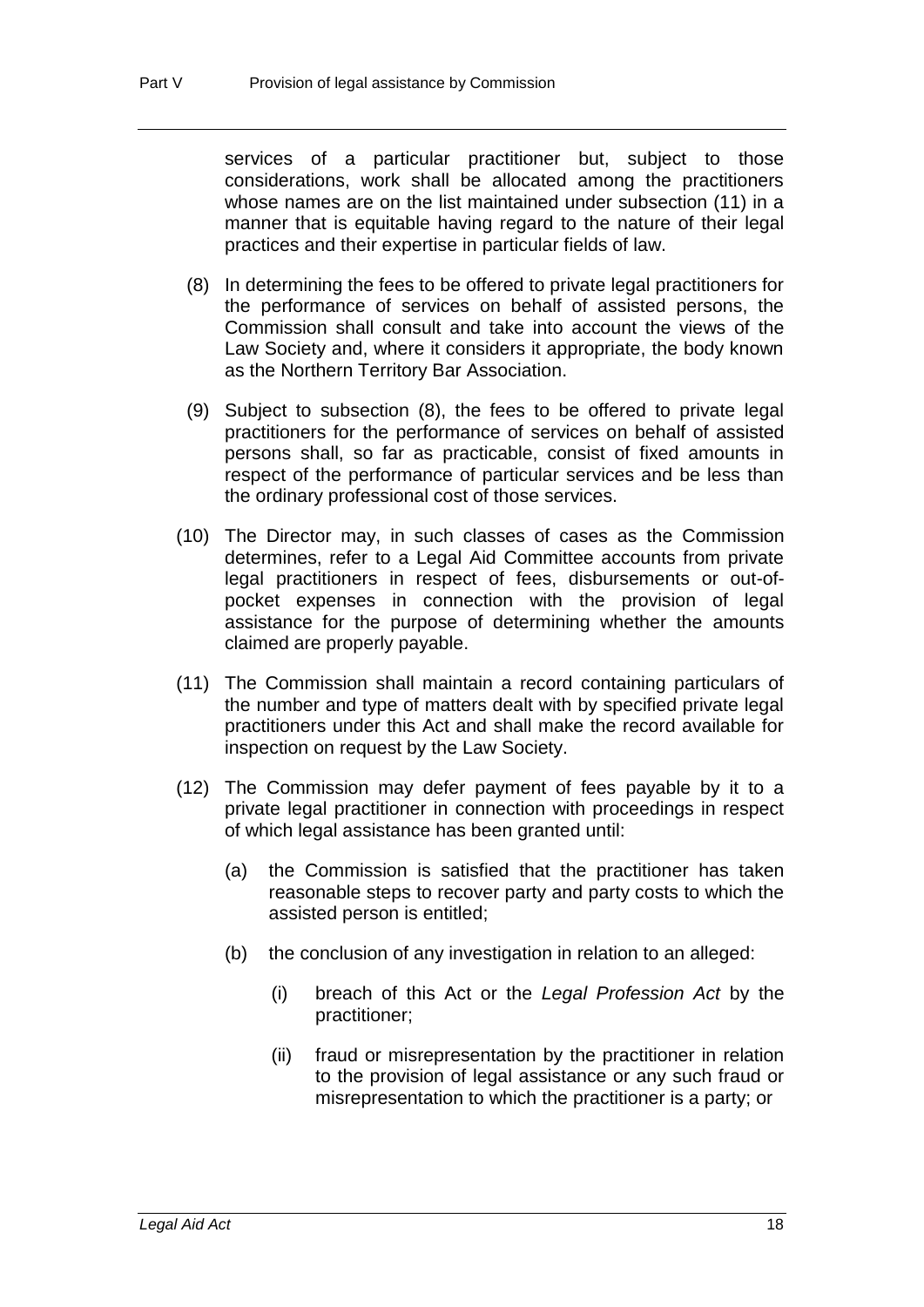- (iii) improper action by the practitioner in bringing, defending or conducting proceedings in relation to which legal aid has been provided or any such action to which the practitioner is a party; or
- (c) the completion of any criminal or disciplinary proceedings commenced against the practitioner in respect of a matter referred to in paragraph (b).
- (13) Without affecting any other power of the Commission to refuse payment of fees, the Commission may refuse to make a payment of fees to a private legal practitioner in connection with proceedings in respect of which legal assistance has been granted if an allegation referred to in subsection (12)(b) against the practitioner is substantiated in criminal or disciplinary proceedings.

### **31 Prohibition of additional payments to private practitioners**

Where a private legal practitioner performs, or has performed, legal services on behalf of an assisted person the practitioner shall not demand, take or accept payment for performing the services in respect of which the legally assisted person is receiving, or has received, legal assistance under this Act other than the payment or payments to which he or she is entitled under this Act.

### **32 Entitlement of assisted persons to costs in proceedings**

- (1) For the purposes of the making or enforcement of an order for costs, or the determination of an entitlement to costs, in a proceeding before a court to which an assisted person is a party, the person shall be deemed to be liable to pay the ordinary professional costs of the legal services provided to the person or in connection with the proceeding and any disbursements and out-of-pocket expenses incurred in or in connection with the provision of those services.
- (2) Where an amount is recoverable by an assisted person (whether in a proceeding or by virtue of a settlement or compromise) in respect of the matter in which the legal assistance was given, the person is liable to pay to the Commission:
	- (a) in the case of an amount recoverable in a civil proceeding in respect of which legal assistance comprising financial assistance from the Contingency Legal Aid Fund was provided:
		- (i) an amount up to the value of that financial assistance; and
		- (ii) such proportion of that amount recoverable,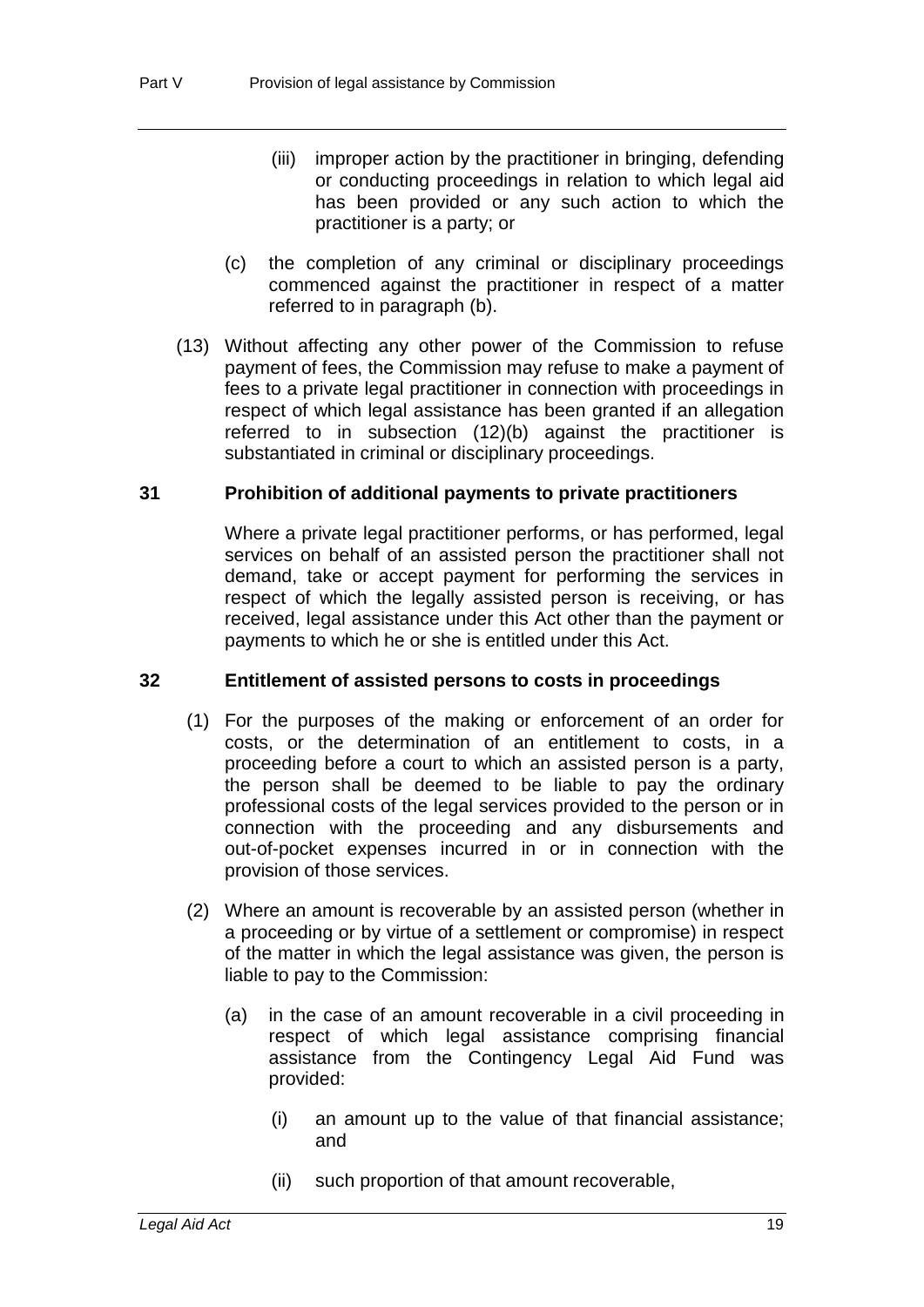as was agreed to be paid by the assisted person as a condition subject to which the legal assistance was made available; and

- (b) in any other case an amount equal to so much of the amount as the Director, having regard to guidelines determined by the Commission in pursuance of section 12(d), determines.
- (3) In determining the amount that an assisted person to whom subsection (2)(b) relates is liable to pay under subsection (2), the Director shall have regard to:
	- (a) the amount actually recovered by the assisted person; and
	- (b) any failure by the assisted person to take action to recover the amount recoverable, including a failure to comply with a direction of the Director under subsection (4).
- (4) The Director may give directions to an assisted person requiring the person to take specific action to recover an amount that is recoverable by the person in respect of the matter in which legal assistance was given.
- (5) If an amount is recoverable by an assisted person (whether in a proceeding or by virtue of a settlement or compromise) in respect of the matter in which the legal assistance was given, the Director may, by writing signed by the Director, direct the assisted person to assign his or her right to recover the amount to the Commission within 3 months (or where another period is prescribed for that purpose, the expiration of that other period) after the day on which the direction is given.
- (6) Where an assisted person fails to comply with a direction under subsection (5), the person shall be deemed to have assigned to the Commission his or her right to recover the amount at the expiration of the period referred to in that subsection and, for the purpose of recovering the amount, the Commission shall stand in place of the person and may use all the remedies and, if necessary, the name, of the person in any proceeding to recover the amount.
- (7) The amount that a person is liable to pay to the Commission under subsection (2) is recoverable by the Commission as a debt due and payable to it.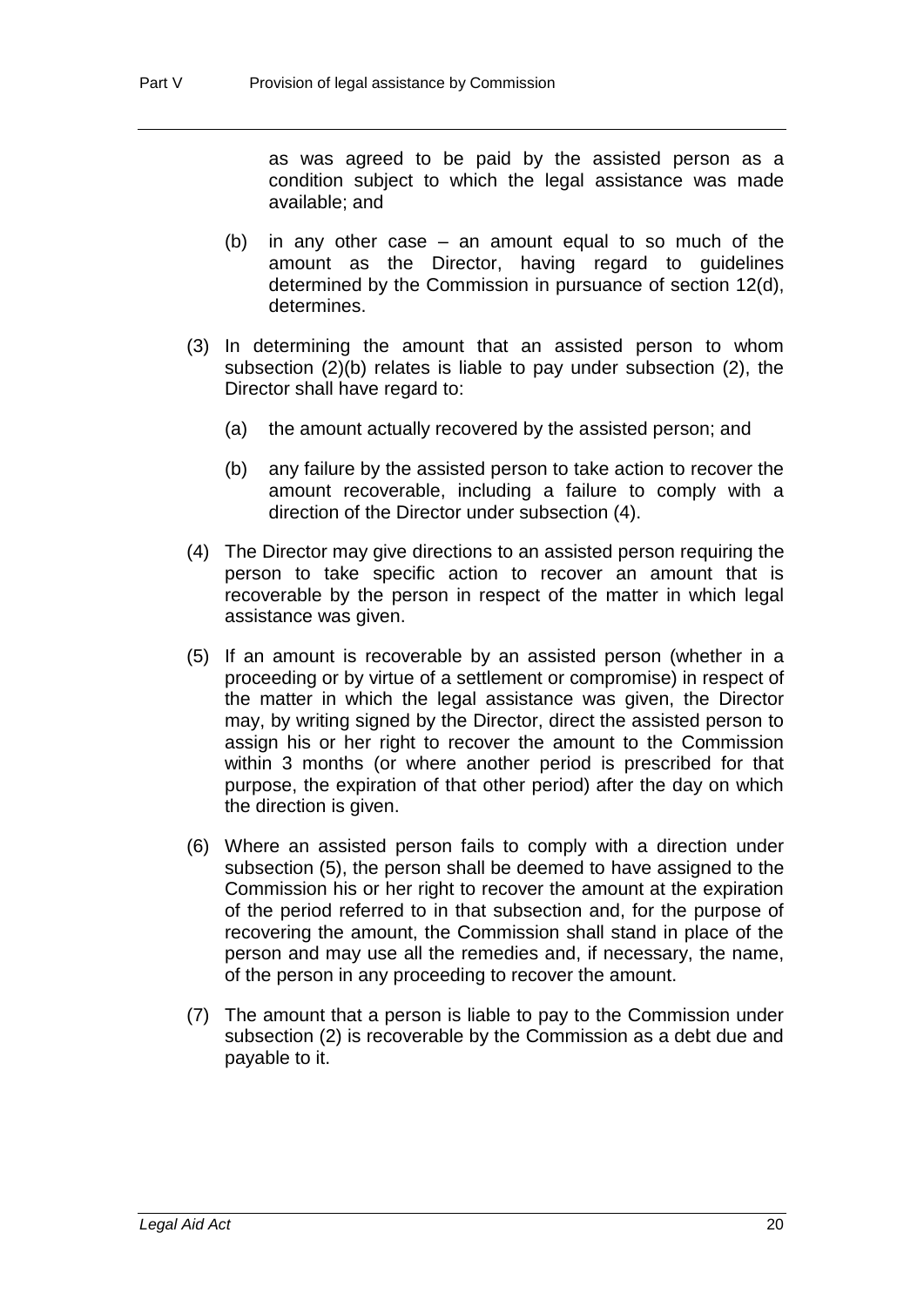### **33 Payment by Commission of costs awarded against assisted persons**

- (1) Where:
	- (a) legal assistance (other than financial assistance from the Contingency Legal Aid Fund to bring or defend a civil proceeding) is provided under this Act to a person in relation to a proceeding (other than a cross-proceeding) instituted by the person in a court; and
	- (b) the court makes an order in the proceeding directing the assisted person to pay costs incurred by another party to the proceeding,

either the assisted person or the other party may request the Commission to pay to the other party on behalf of the assisted person an amount representing the whole or a part of the costs that the assisted person was so directed to pay.

- (2) A request under subsection (1) shall be decided, in accordance with guidelines under section 12(c):
	- (a) if the question whether legal assistance should be granted in relation to the proceeding was decided by an officer – by an officer; or
	- (b) if the question was decided by a Legal Aid Committee by a Legal Aid Committee.
- (3) Subject to subsection (4), the Commission shall pay so much (if any) of the amount requested to be paid as the officer or the Legal Aid Committee, as the case may be, considers just and equitable for the Commission to pay.
- (4) The Commission shall not pay an amount in respect of costs incurred in a proceeding at first instance except in accordance with guidelines under section 12(f).
- (5) An amount paid by the Commission under this section shall be deemed to have been paid by the assisted person.

### **34 Notification of decisions**

(1) Where a decision under this Act in relation to the provision of legal assistance or to the making of a payment in respect of costs, including a decision reconsidering or reviewing a previous decision, is made by an officer or by a Legal Aid Committee, the Commission shall, as soon as practicable after the decision is made, communicate the decision to the person who applied for the legal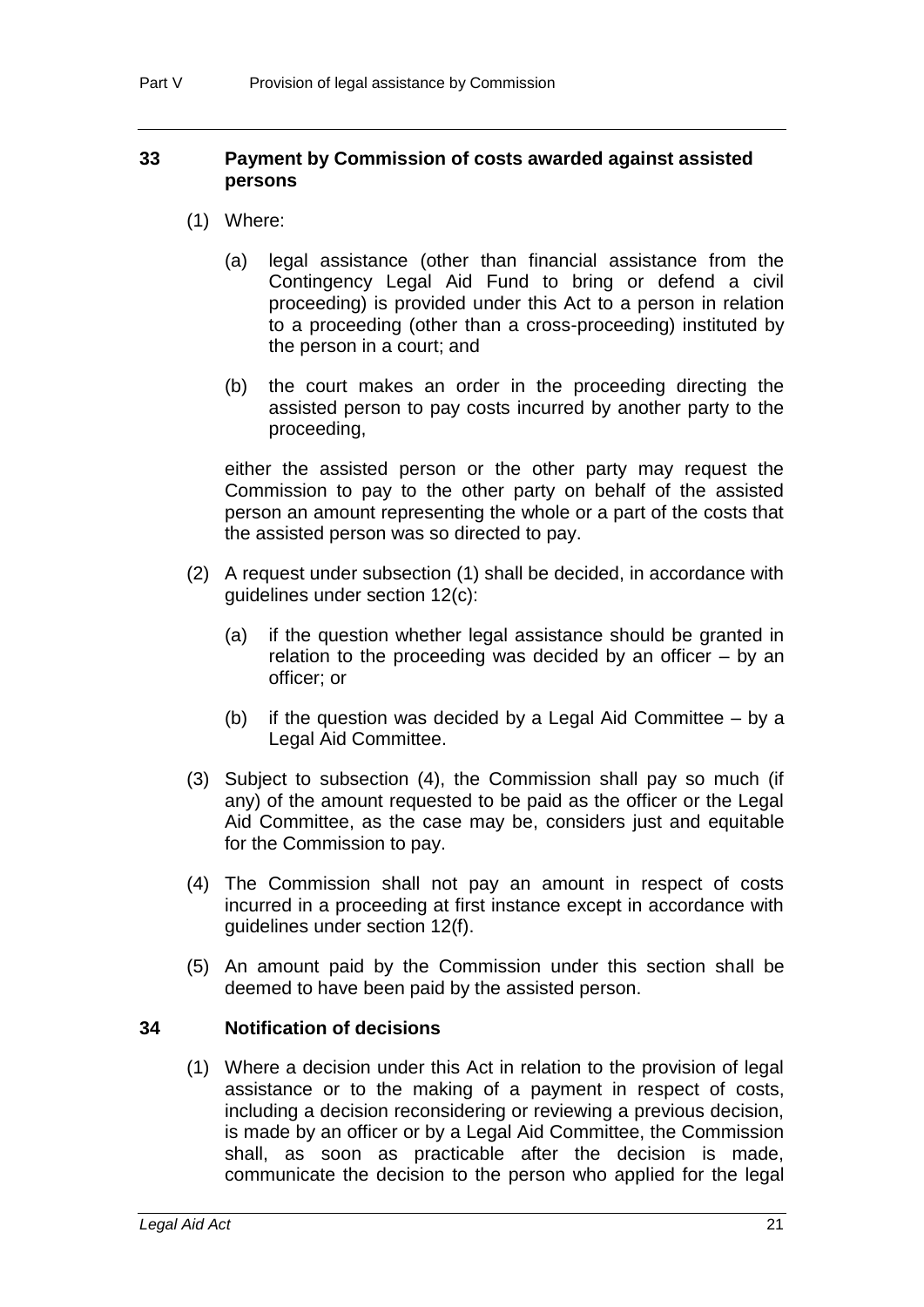assistance or for the payment.

- (2) Where a decision referred to in subsection (1) is a decision refusing to provide, or imposing a condition on the provision of, legal assistance under this Act, the Commission, if requested to do so, shall cause to be furnished to the person a short statement of the reasons for the decision.
- (3) The communication to a person of a decision referred to in subsection (1), other than a decision in relation only to the provision of legal advice or duty lawyer services, shall be effected:
	- (a) where the matter to which the decision relates was dealt with on behalf of the person by a practitioner – by giving to the practitioner, or by sending to the practitioner by post to the address of the practitioner last known to the Commission, a document setting out the terms of the decision and particulars of the right of the person to have the decision reconsidered and reviewed in accordance with section 35; and
	- (b) in any other case by giving such a document to the person or by sending it to the person:
		- (i) by post to the address of the person last known to the Commission; or
		- (ii) in any other way authorized by the person.

# **Part VI Reconsideration and review of decisions**

### **35 Reconsideration of decisions**

- (1) Where a decision has been made:
	- (a) refusing to provide legal assistance under this Act;
	- (b) refusing to provide legal assistance under this Act of the nature, or to the extent, applied for;
	- (c) imposing a condition on the provision of legal assistance under this Act or varying adversely to a legally assisted person a condition so imposed;
	- (d) terminating the provision of legal assistance under this Act;
	- (e) refusing to pay the whole or a part of an amount that the Commission has been requested to pay under section 33; or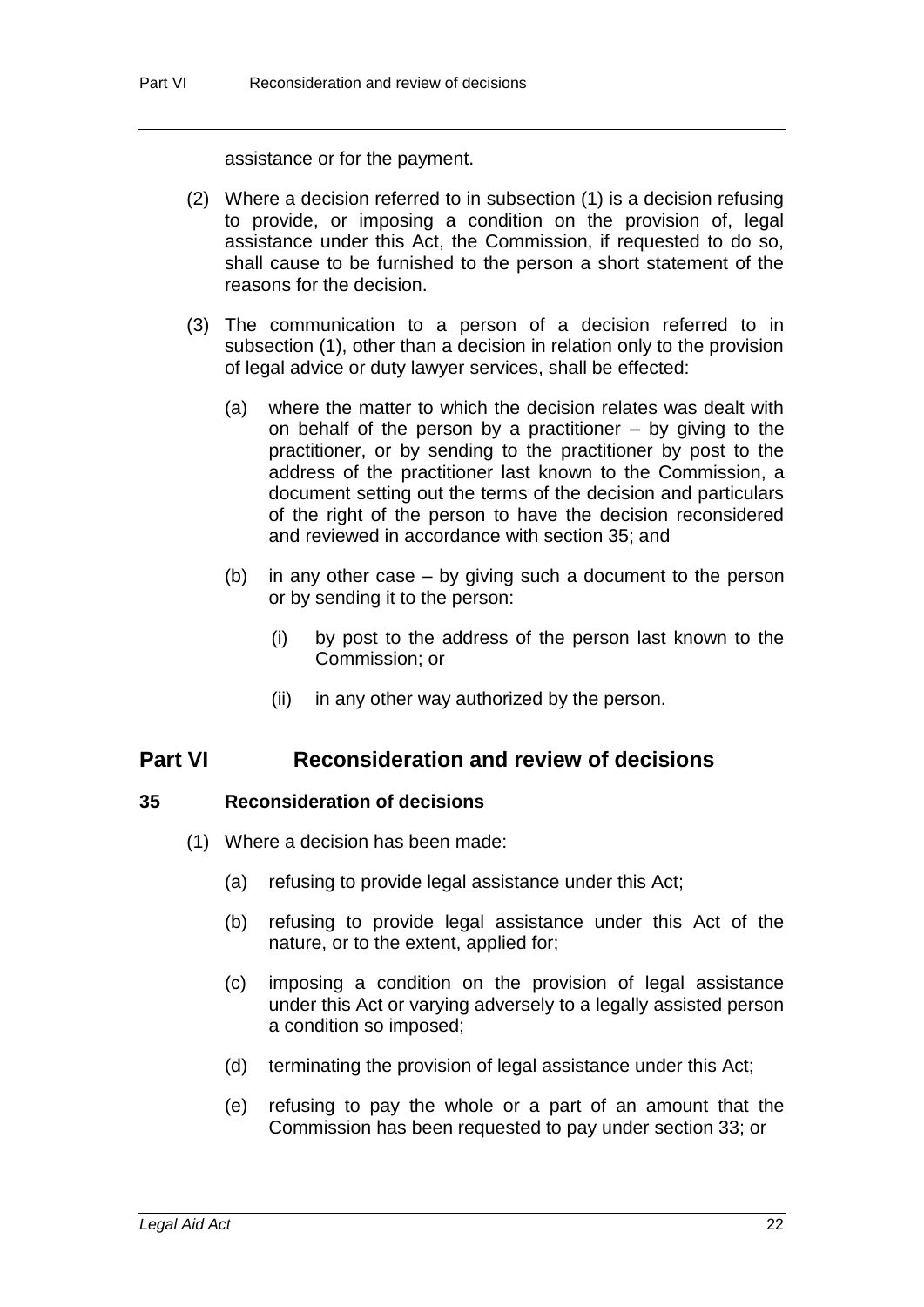(f) in relation to any other matter relating to the provision or refusal of legal assistance,

the person who applied for the legal assistance or for the payment may, by notice in writing to the Commission, request that the decision be reconsidered.

- (2) Where a notice requesting that a decision be reconsidered is received by the Commission, the decision shall be reconsidered:
	- (a) where the decision was made by a Legal Aid Committee by the Committee; or
	- (b) where the decision was made by an officer by an appropriate officer in accordance with arrangements made or approved by the Director,

and may be confirmed or varied.

- (3) Where a decision is confirmed or varied following a reconsideration under subsection (2), the person who requested the reconsideration may, by notice in writing to the Commission, request the Commission to refer the decision, or the decision as varied, as the case may be, to a Review Committee for review and the Commission shall comply with the request.
- (4) A request by a person for a reconsideration or review of a decision shall be made before the expiration of 3 months after the person received notice of the relevant decision or such longer period as the Commission, in special circumstances, allows.

#### **36 Establishment and constitution of Review Committees**

- (1) Subject to and in accordance with the Regulations, there shall be such Review Committees as the Commission establishes in accordance with this Part.
- (2) A Review Committee shall consist of:
	- (a) a private legal practitioner;
	- (b) an officer; and
	- (c) a person, (not being a private legal practitioner or an officer) who has qualifications or experience relevant to the performance of the function of a Review Committee.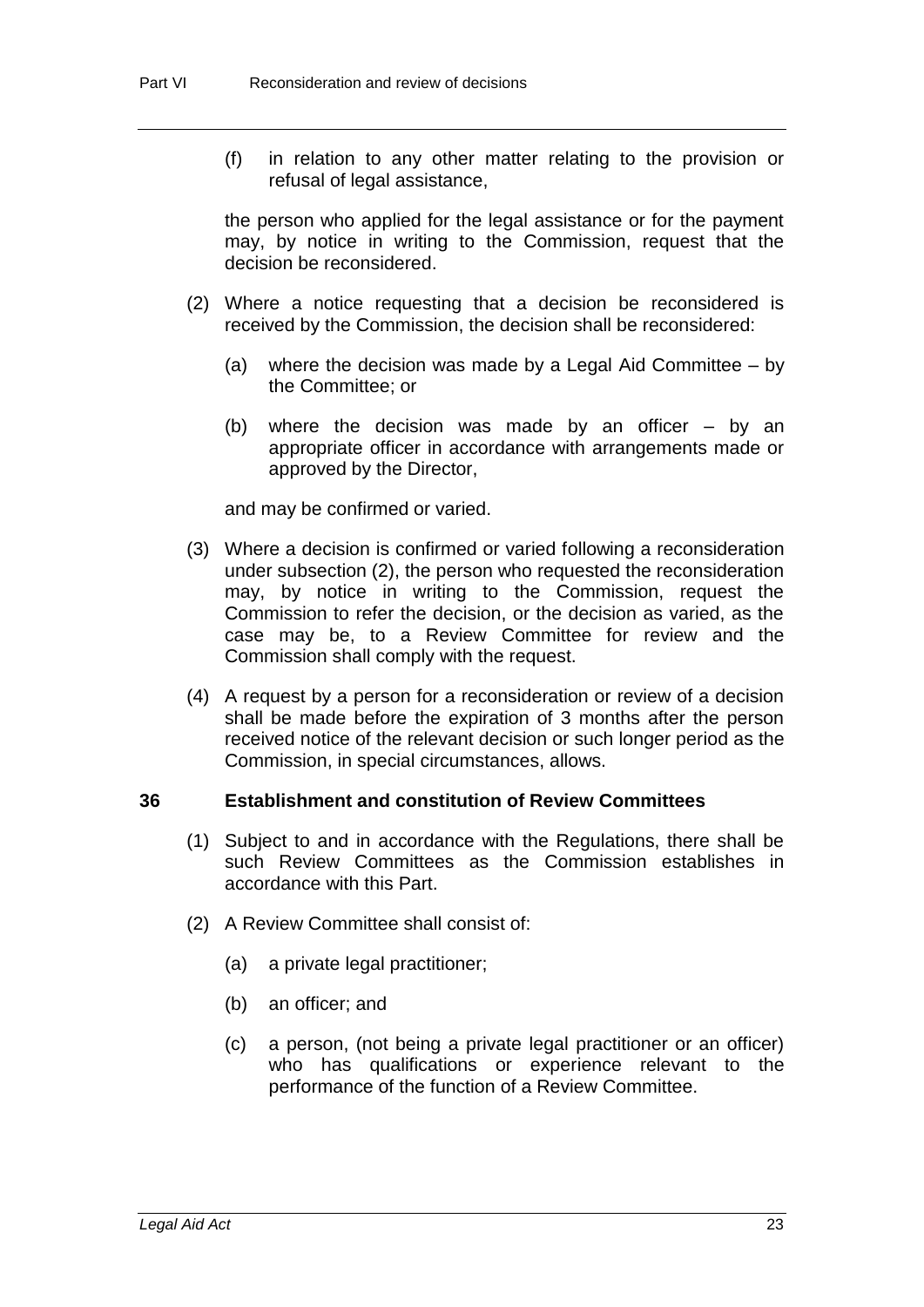#### **37 Appointment of members of Review Committee**

- (1) The members of a Review Committee shall be appointed by the Commission.
- (2) The Commission shall appoint a member of each Review Committee to be Chairman of that Committee.
- (3) The Commission may appoint as a deputy a member of a Review Committee:
	- (a) in the case of a member referred to in section  $36(2)(a) a$ private legal practitioner;
	- (b) in the case of a member referred to in section  $36(2)(b) an$ officer; and
	- (c) in the case of a member referred to in section  $36(2)(c) a$ person (not being a private legal practitioner or an officer) who has qualifications or experience relevant to the performance of the function of a Review Committee.
- (4) In the event of the absence of a member of a Review Committee from a meeting of the Review Committee, the deputy of the member is entitled to attend the meeting and while so attending shall be deemed to be a member.

#### **38 Function of Review Committee**

- (1) The function of a Review Committee is to review decisions referred to the Committee under section 35(3).
- (2) In making a decision on a matter referred to it, a Review Committee shall have regard to the amount of funds available to the Commission for the provision of legal assistance, the nature and extent of legal assistance that has been provided from those funds and the nature and extent of the legal assistance that the Commission is likely to be required to provide in the future.

#### **39 Person requesting review to have opportunity to be heard**

A Review Committee that reviews a decision referred to in section 35(3) shall not make a decision on the review unless it has afforded to the person who requested the review a reasonable opportunity to:

- (a) attend a meeting of the Review Committee;
- (b) address the Review Committee in relation to the review; and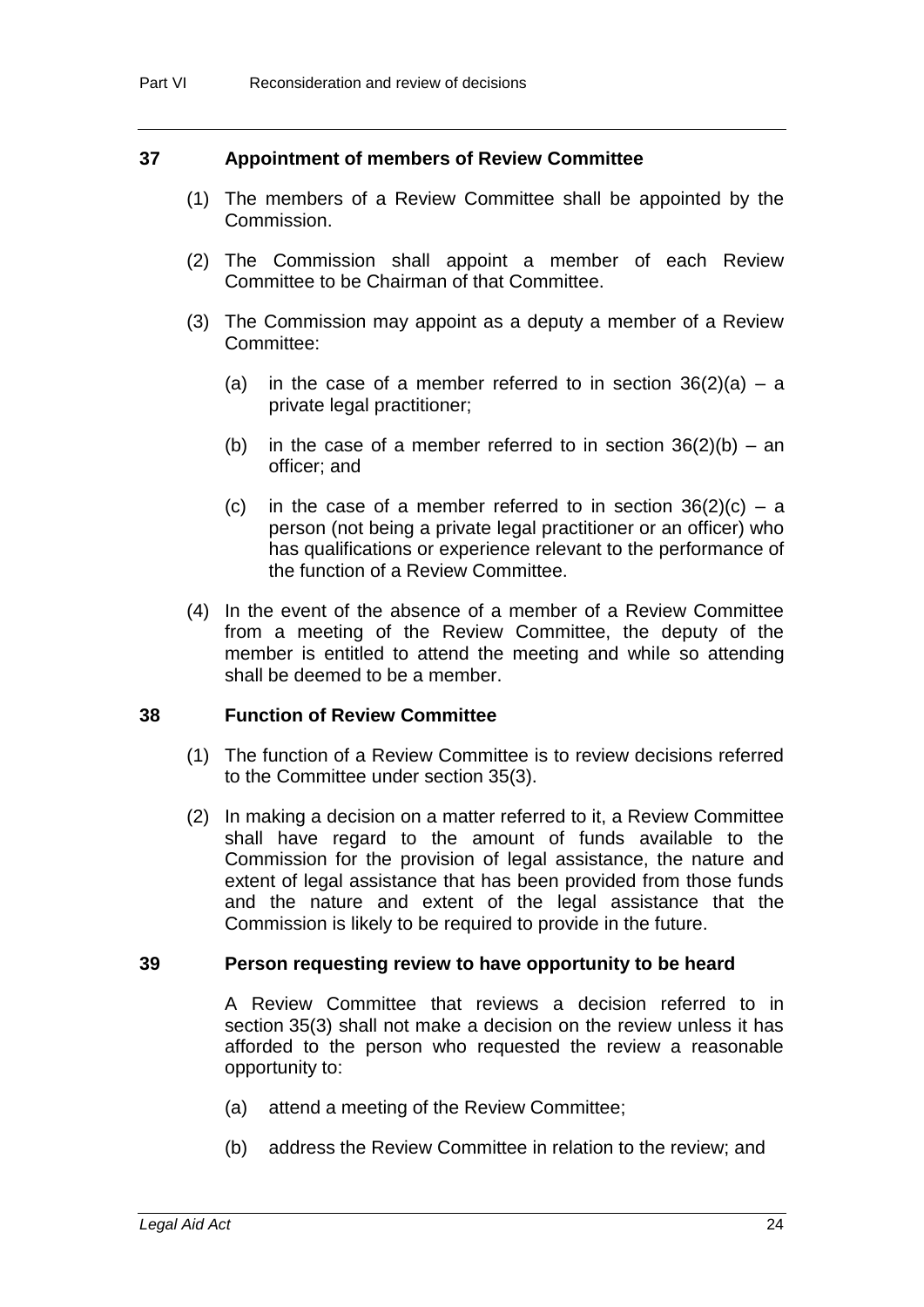(c) place before the Committee documents relevant to the review.

#### **40 Power of Review Committees to obtain information and documents**

A Review Committee may request the Director or another officer of the Commission to:

- (a) furnish to the Committee any information known to him or her, or to which he or she has access, that relates to a decision being reviewed by the Committee;
- (b) produce to the Committee any document in his or her custody or control that relates to a decision being reviewed by the Committee; or
- (c) furnish to the Committee any information relating to the amount of the funds available to the Commission for the provision of legal assistance, the nature and extent of the legal assistance that has been provided from those funds and the nature and extent of the legal assistance that the Commission is likely to be requested to provide in the future,

and that person shall provide the information or produce the documents requested.

### **41 Decision of Review Committee**

- (1) A Review Committee that reviews a decision of an officer or of a Legal Aid Committee referred to it under section 35(3) (in this section referred to as a *primary decision*) shall give a decision in writing:
	- (a) confirming the primary decision;
	- (b) varying the primary decision; or
	- (c) setting aside the primary decision and making a decision in substitution for the primary decision.
- (2) A primary decision as varied by a Review Committee, or a decision made by a Review Committee in substitution for a primary decision, shall, for the purposes of this Act (other than section 35(3)), be deemed to be a decision made by the officer who, or the Legal Aid Committee which, made the primary decision.
- (3) A Review Committee shall cause a copy of its decision to be sent to the person who requested the review and to the Commission.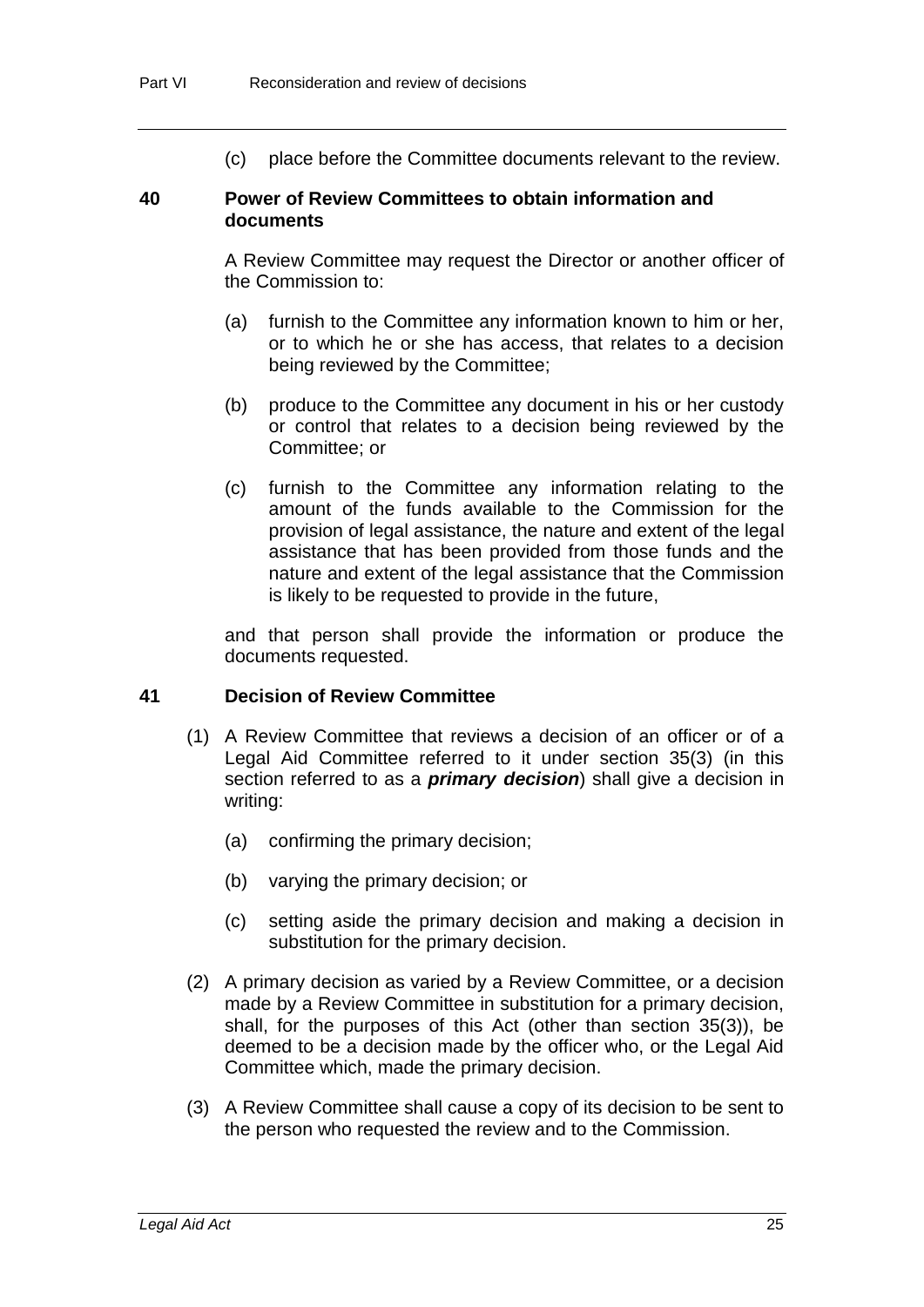- (4) A Review Committee shall, if asked to do so by the person who requested the review, cause a short statement in writing of the reasons for the decision to be sent to the person.
- (5) The decision of a Review Committee shall be final and conclusive.

# **Part VII Finances of Commission**

## **Division 1 Accountability and reporting**

### **42** *Audit Act* **to apply**

The *Audit Act* applies to and in relation to:

- (a) the Commission as if a reference in that Act to an Agency were a reference to the Commission; and
- (b) the Director as if a reference in that Act to an Accountable Officer were a reference to the Director.

#### **42A Financial responsibilities of Director**

- (1) The Director is responsible for the financial administration of the Commission.
- (2) The Director must ensure that:
	- (a) proper records of all transactions affecting the Commission are kept;
	- (b) employees of the Commission observe the requirements imposed by or under this Act in relation to financial matters; and
	- (c) procedures that ensure proper internal control of financial matters of the Commission are in place.
- (3) The Director must ensure that the Commission has an adequate internal audit capacity.

# **42B Accounting and property manual to be kept**

(1) The Commission must issue and maintain an accounting and property manual for the use of the Director and employees of the Commission.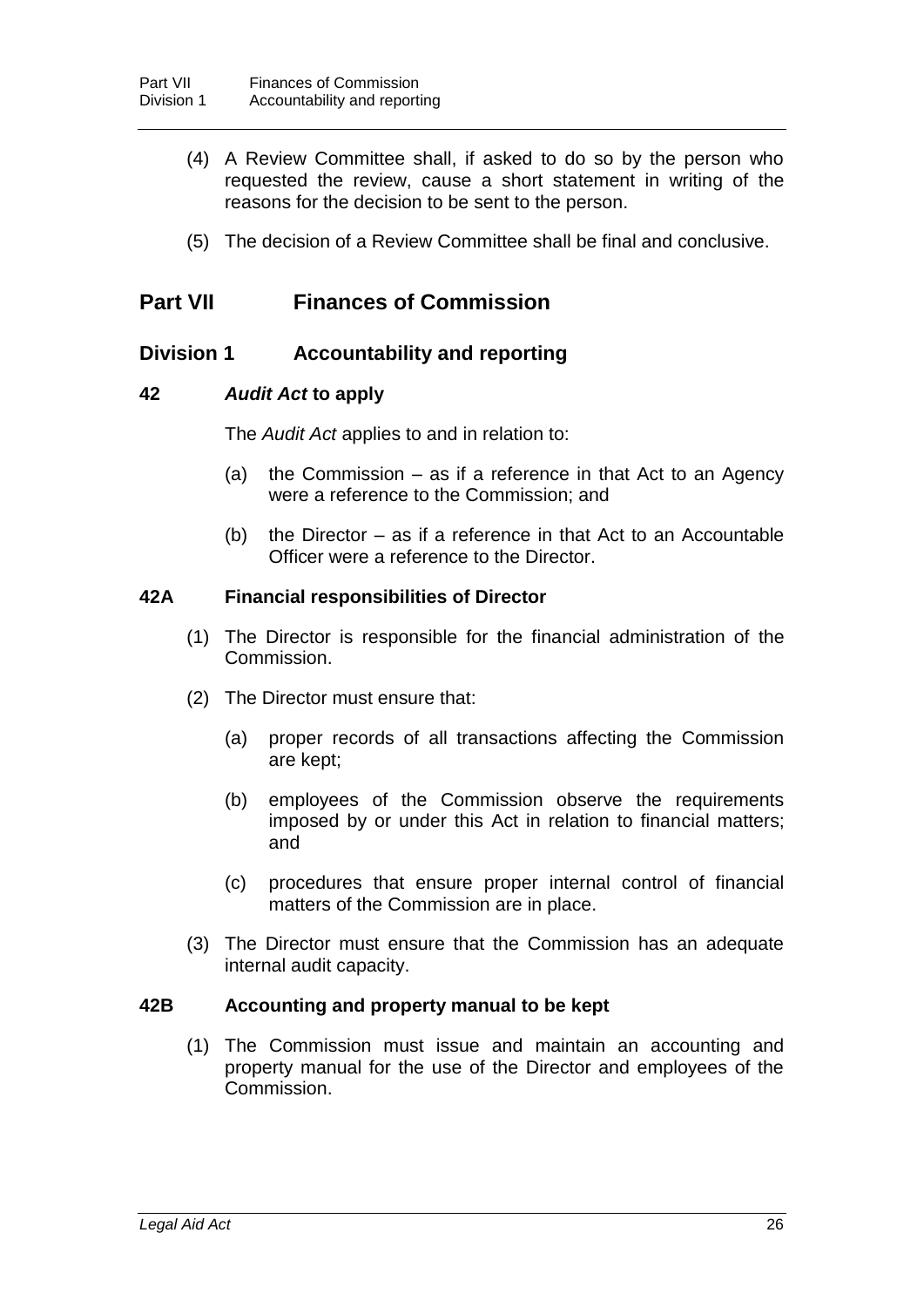- (2) The accounting and property manual is to include:
	- (a) information about and an explanation of legislation that governs the operation of the Commission;
	- (b) information about and an explanation of agreements that govern the operation of the Commission; and
	- (c) information about, explanations of and directions as to the management and control of the assets of the Commission.
- (3) A copy of, or in an appropriate case, an extract from the accounting and property manual is to be made available to the Director and each employee of the Commission.
- (4) The accounting and property manual is to be complied with by the Director and each employee of the Commission.

#### **42C Annual financial statements**

- (1) The Director must prepare a financial statement relating to each financial year.
- (2) The financial statement is to be prepared:
	- (a) within 3 months after the end of the financial year to which it relates; or
	- (b) within another period, after the end of the financial year, determined by the Treasurer.
- (3) The financial statement:
	- (a) is to be prepared in the form the Treasurer directs; and
	- (b) except to the extent that the Treasurer directs otherwise is to be a general purpose financial report prepared in accordance with the Australian Accounting Standards determined by the Australian Accounting Standards Board.
- (4) The Director must provide a copy of the financial statement to the Auditor-General.
- (5) The Auditor-General must audit the statement provided under subsection (4).
- (6) The Auditor-General must, before 2 months after receiving the statement provided under subsection (4) or another period determined by the Administrator:
	- (a) report on the statement to the Minister; and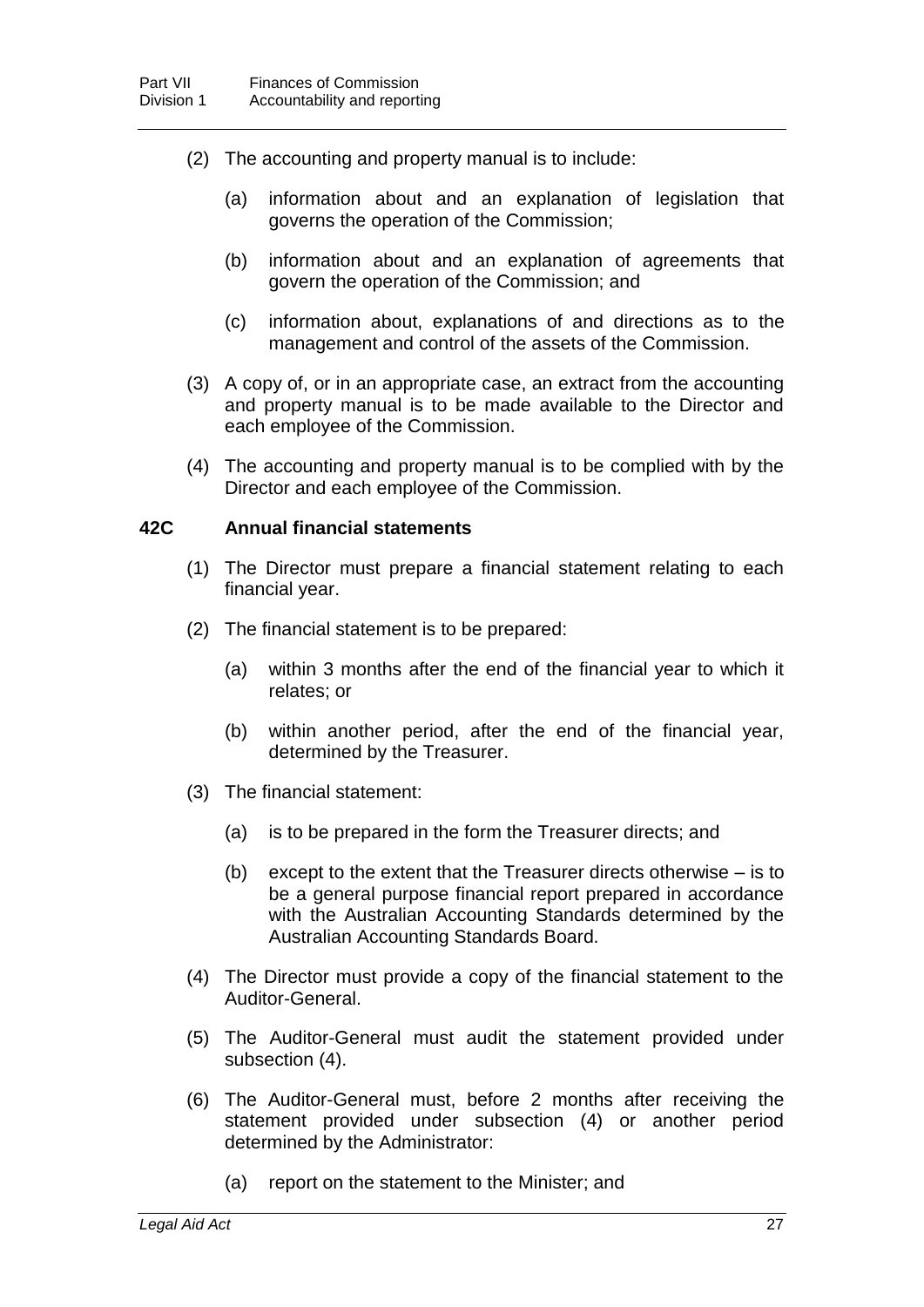(b) provide a copy of the report to the Director.

#### **42D Annual reports**

- (1) The Commission must provide a report to the Minister on the operations of the Commission during each financial year.
- (2) The report is to contain information about:
	- (a) the organisation of the Commission, including the number of employees at each salary level or salary range in the Commission and any variation in those numbers since the last report;
	- (b) the Commission's operations, initiatives and achievements (including those relating to planning, efficiency, effectiveness and performance and, where appropriate, delivery of services to the community);
	- (c) the financial planning and performance of the Commission;
	- (d) equal opportunity management programs and other initiatives designed to ensure that employees employed in the Commission have equal employment opportunities;
	- (e) management training and staff development programs in the Commission; and
	- (f) occupational health and safety programs in the Commission.
- (3) The report is to include:
	- (a) the financial statement prepared under section 42C; and
	- (b) the report provided to the Director under section  $42C(6)(b)$ ,

in relation to the financial year.

- (4) The report is to be provided to the Minister:
	- (a) within 6 months after the end of the financial year to which it relates; or
	- (b) within a longer period determined by the Treasurer.
- (5) The Minister must table a copy of the report in the Legislative Assembly within 6 sitting days after he or she receives the report.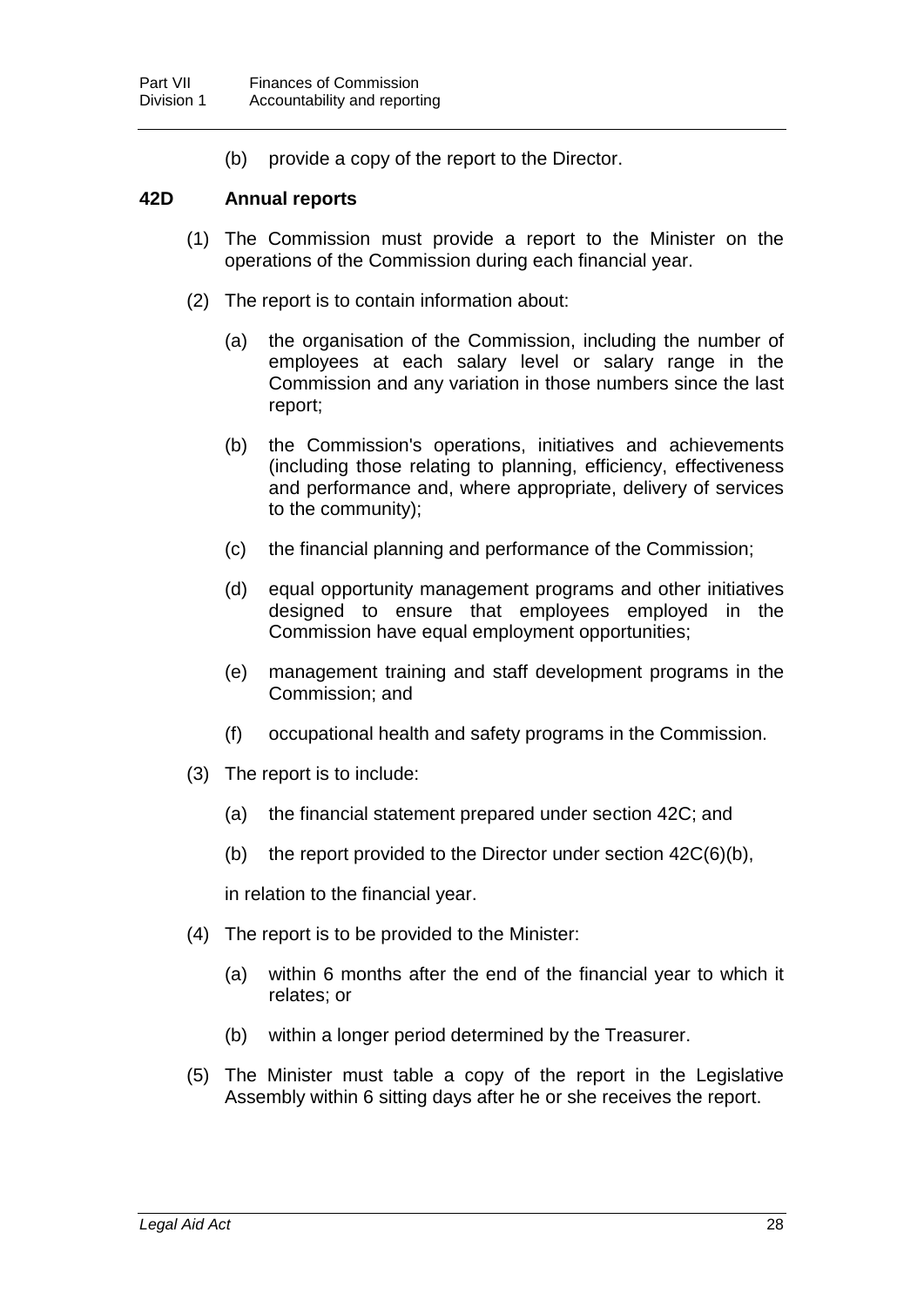# **Division 2 Funds of the Commission**

## **43 Establishment of Legal Aid Fund**

- (1) There is established by this section a fund to be known as the Legal Aid Fund.
- (2) The Fund shall consist of:
	- (a) money paid to, or recovered by, the Commission under this Act (other than money received or held by the Commission on trust);
	- (b) money paid to the Commission, being money appropriated by the Parliament of the Territory or the Commonwealth for the purposes of the Commission;
	- (c) other money paid to the Commission for the purposes of the provision of legal assistance or otherwise for the purposes of the Fund; and
	- (d) income derived from the investment of money forming part of the Fund.
- (3) The Legal Aid Fund shall be controlled and administered by the Commission.

### **44 Establishment of Contingency Legal Aid Fund**

- (1) There is established by this section a fund to be known as the Contingency Legal Aid Fund.
- (2) The Contingency Legal Aid Fund shall consist of money paid or lent to it by any person.
- (3) The Contingency Legal Aid Fund shall be controlled and administered by the Commission.

### **45 Application of funds**

- (1) Money in the Legal Aid Fund shall be applied only:
	- (a) in the discharge of obligations and liabilities of the Commission arising under this Act;
	- (b) in the payment of remuneration and allowances payable under this Act; and
	- (c) as a loan or payment to the Contingency Legal Aid Fund.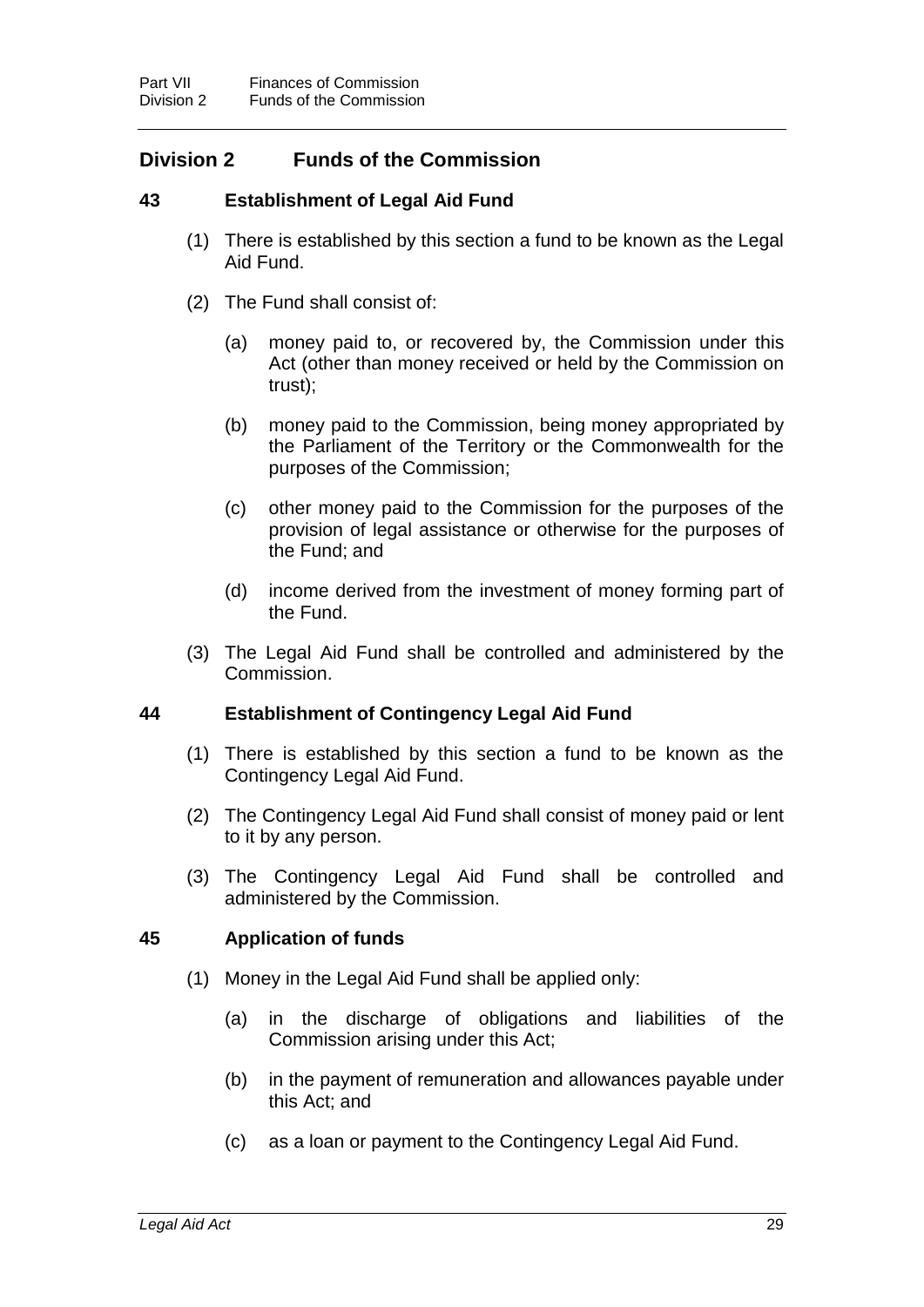- (2) Money in the Contingency Legal Aid Fund shall be applied only:
	- (a) to provide legal assistance to bring or defend a civil proceeding, including the provision of such assistance by officers; or
	- (b) to repay money lent to it by the Legal Aid Fund together with interest, if any, charged on the money.
- (3) Money standing to the credit of either Fund may be invested by the Commission in any manner in which trust funds may, for the time being, be invested under the *Trustee Act*, but not otherwise.
- (4) The Commission may authorize the Treasurer to invest money standing to the credit of either Fund on its behalf and the Treasurer may invest that money accordingly.

#### **46 Limitation of liability of Contingency Legal Aid Fund**

Notwithstanding anything in this Act, the liability of the Commission in relation to assistance to be made available from the Contingency Legal Aid Fund shall not exceed the amount from time to time standing to the credit of that Fund.

# **Part VIII Administrative provisions relating to Commission**

#### **47 Tenure of office**

Subject to this Part, a Commissioner other than the Director or a person appointed under section 51A to act in the place of a Commissioner, holds office for such period, not exceeding 3 years, as is specified in the instrument of appointment, but is eligible for re-appointment.

#### **48 Qualifications for appointment**

A person is not eligible for appointment as the Chairman of the Commission unless the person is:

- (a) a Judge or Magistrate; or
- (b) a lawyer who has been admitted to the legal profession for at least 5 years.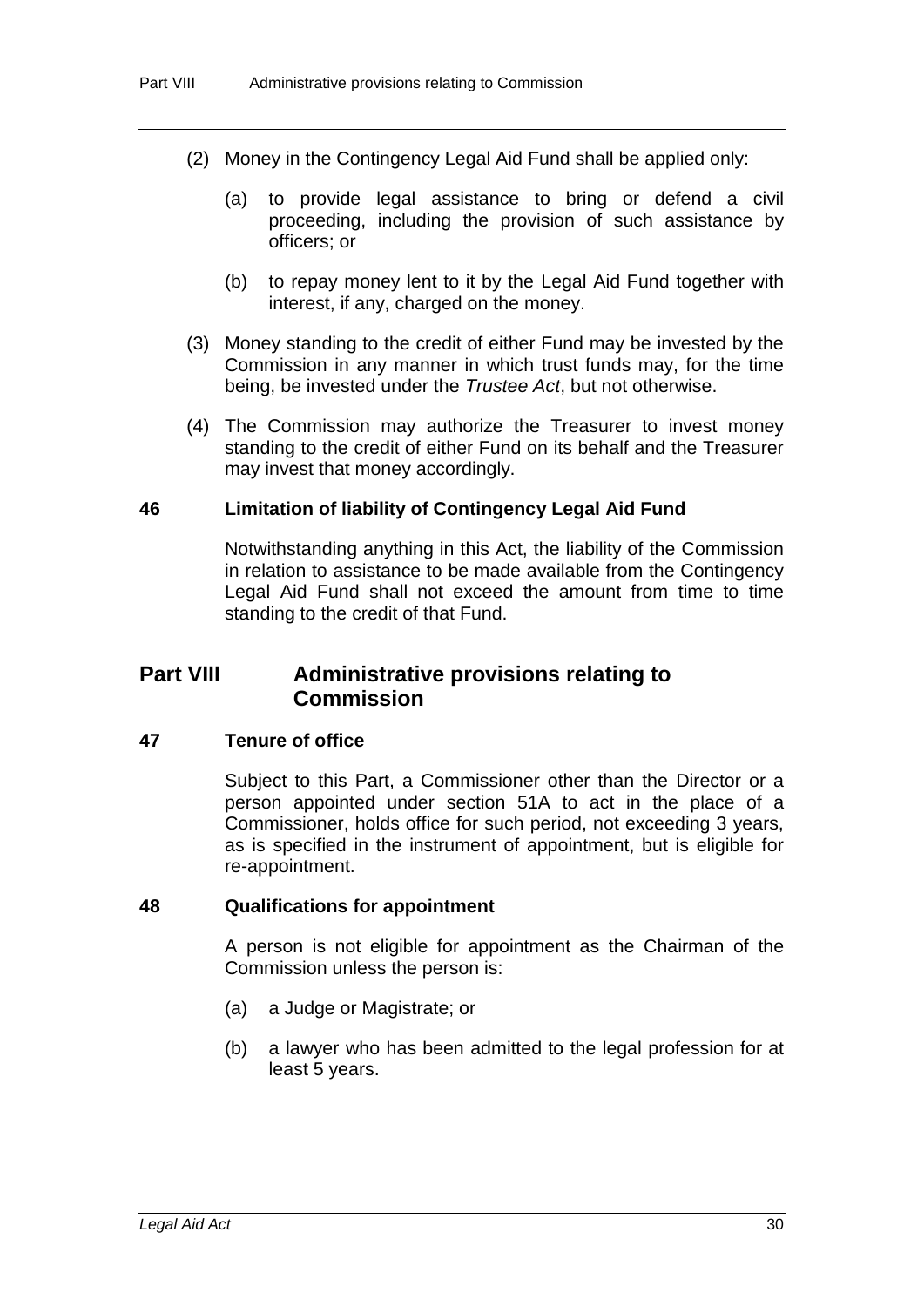#### **49 Resignation**

A Commissioner, other than the Director or a person appointed under section 51A to act in the place of a Commissioner, may resign office by writing signed by him or her delivered to the Minister.

#### **50 Removal from office**

- (1) The Minister may remove a Commissioner, other than the Director or a person appointed under section 51A to act in the place of a Commissioner, from office for misbehaviour or physical or mental incapacity.
- (2) If a Commissioner, other than the Director or a person appointed under section 51A to act in the place of a Commissioner:
	- (a) becomes bankrupt, applies to take the benefit of any law for the relief of bankrupt or insolvent debtors, compounds with his or her creditors or makes an assignment of his or her remuneration for their benefit;
	- (b) is absent, except by leave of the Commission, from 3 consecutive meetings of the Commission; or
	- (c) fails to comply with his or her obligations under section 53,

the Minister shall remove the Commissioner from office.

### **51 Acting Chairman of Commission**

- (1) The Minister may appoint a Commissioner who is eligible for appointment as Chairman to act in the office of Chairman where:
	- (a) there is a vacancy in the office, whether or not an appointment has previously been made to the office; or
	- (b) the Chairman is, or is expected to be, absent from duty or from the Territory or is, for any reason, unable to perform the duties of his or her office.
- (2) The Minister may at any time terminate an appointment under this section.
- (3) A person appointed to act in the office of Chairman may resign the appointment by writing signed by him or her delivered to the Minister.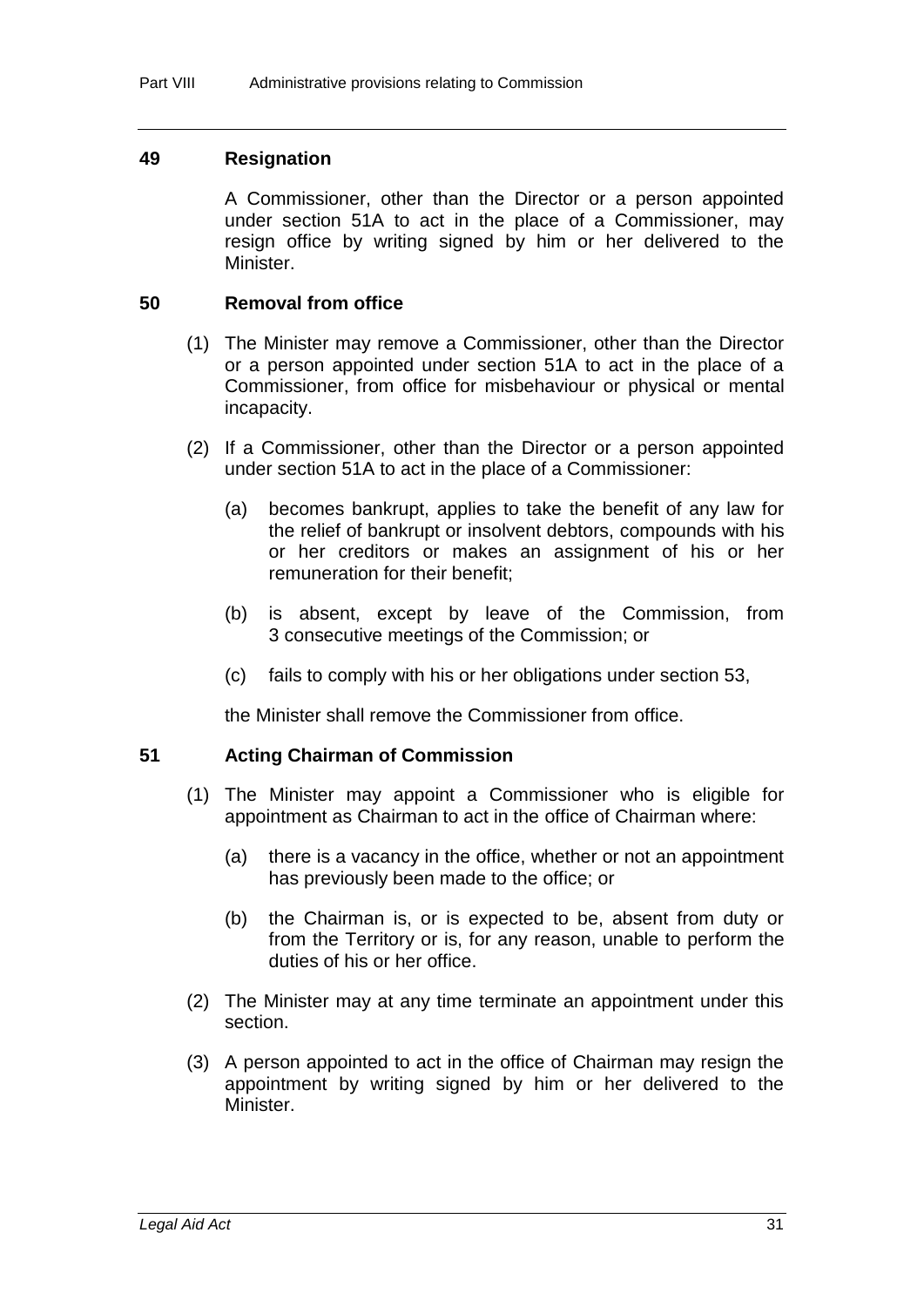(4) The validity of anything done by a person acting in the office of Chairman shall not be called in question on the ground that the occasion for his or her appointment had not arisen or that the appointment had ceased to have effect or that the occasion for the person to act had not arisen or had ceased.

## **51A Regional representatives of staff-elected Commissioner**

- (1) The Commission may appoint a member of the staff of the Commission employed at a place outside Darwin to act at a meeting of the Commission in the place of the Commissioner appointed under section 6(1)(f).
- (2) A person appointed under subsection (1) may, with the consent of the Commissioner appointed under section 6(1)(f), act in the place of the Commissioner at a meeting of the Commission.
- (3) The Commission may at any time terminate an appointment under subsection (1).
- (4) A person appointed under subsection (1) may resign from the appointment at any time by writing signed by him or her delivered to the Commission.

## **52 Meetings**

- (1) Subject to subsection (2), the Chairman shall call such meetings of the Commission as are necessary for the performance of the functions of the Commission.
- (2) The Chairman shall call a meeting of the Commission if requested in writing to do so by 3 Commissioners.
- (3) The Chairman shall preside at all meetings of the Commission at which he or she is present.
- (4) If the Chairman is not present at a meeting of the Commission, the Commissioners present shall elect one of their number to preside at the meeting.
- (5) At a meeting of the Commission:
	- (a) 4 Commissioners constitute a quorum;
	- (b) questions arising shall be determined by a majority of the votes of the Commissioners present and voting and in the event of an equality of votes the person presiding at the meeting shall have a casting vote in addition to his or her deliberative vote; and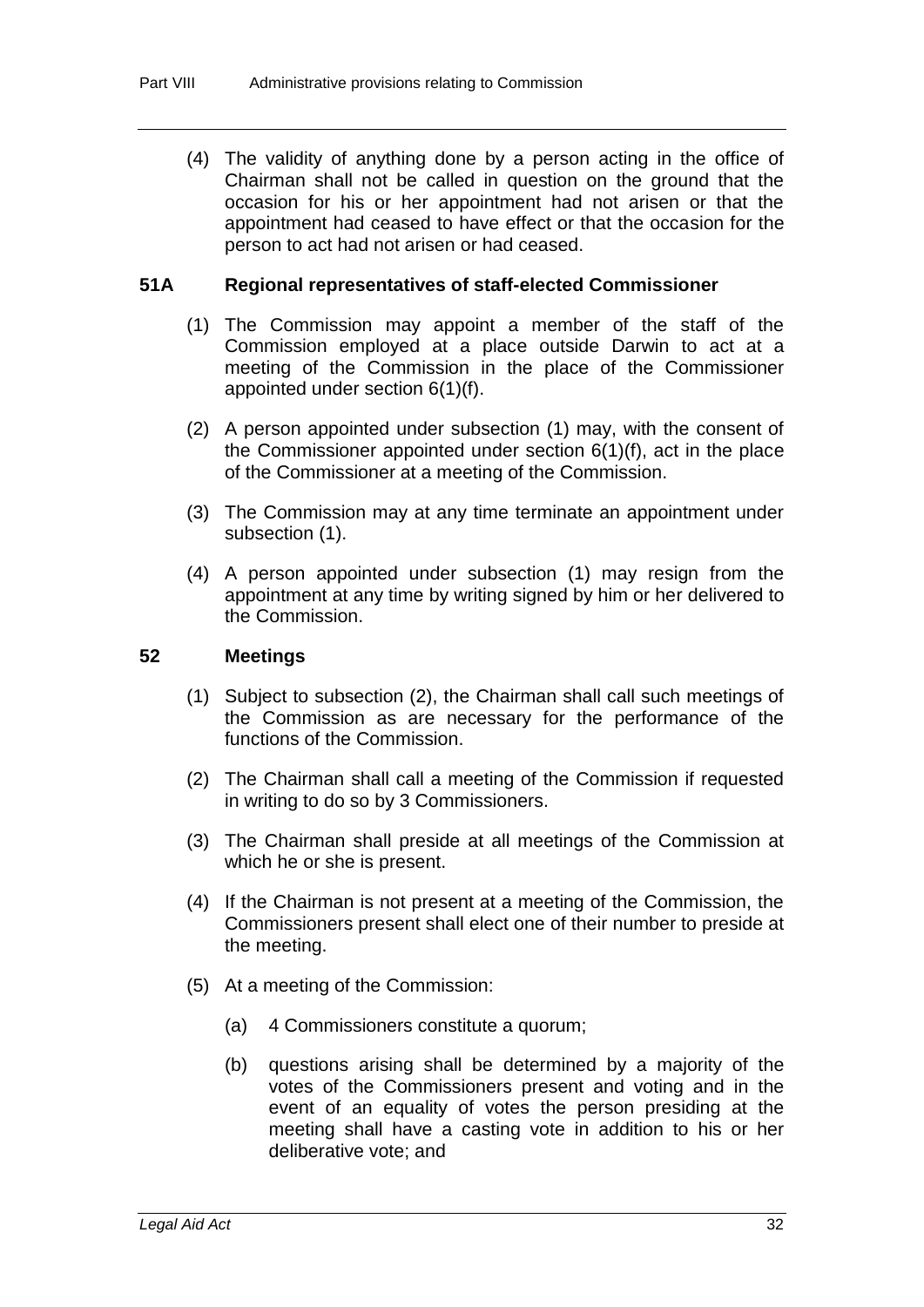- (c) subject to this Act, the Commission shall determine the procedure to be followed at or in connection with the meeting.
- (6) The Commission shall cause minutes to be kept of its meetings.

## **53 Interests to be disclosed**

- (1) A Commissioner who has a direct or indirect pecuniary interest in a matter being considered or about to be considered by the Commission, otherwise than as a member of, and in common with the other members of, an incorporated company which consists of more than 25 persons and of which he or she is not a director, shall, as soon as possible after the relevant facts have come to his or her knowledge, disclose the nature of his or her interest at a meeting of the Commission.
- (2) A disclosure under subsection (1) shall be recorded in the minutes of the meeting of the Commission and the Commissioner shall not be present during any deliberation of the Commission in relation to that matter.

# **Part IX Miscellaneous**

### **54 Delegation**

- (1) The Commission, Minister or Director may, by instrument in writing, delegate to a person any of its or his or her powers and functions under this Act, other than this power of delegation.
- (2) A power or function delegated under this section, when exercised or performed by the delegate, shall, for the purpose of this Act, be deemed to have been exercised or performed by the Commission, Minister or Director, as the case may be.
- (3) A delegation under this section does not prevent the exercise of a power or the performance of a function by the Commission, Minister or Director.

### **55 Secrecy**

- (1) This section applies to:
	- (a) every person who is or has been a Commissioner, an officer or other person employed in the service of the Commission, a member of a Legal Aid Committee, a member of a Review Committee; and
	- (b) any person who has performed any function in relation to this Act under the *Financial Management Act* or the *Audit Act*.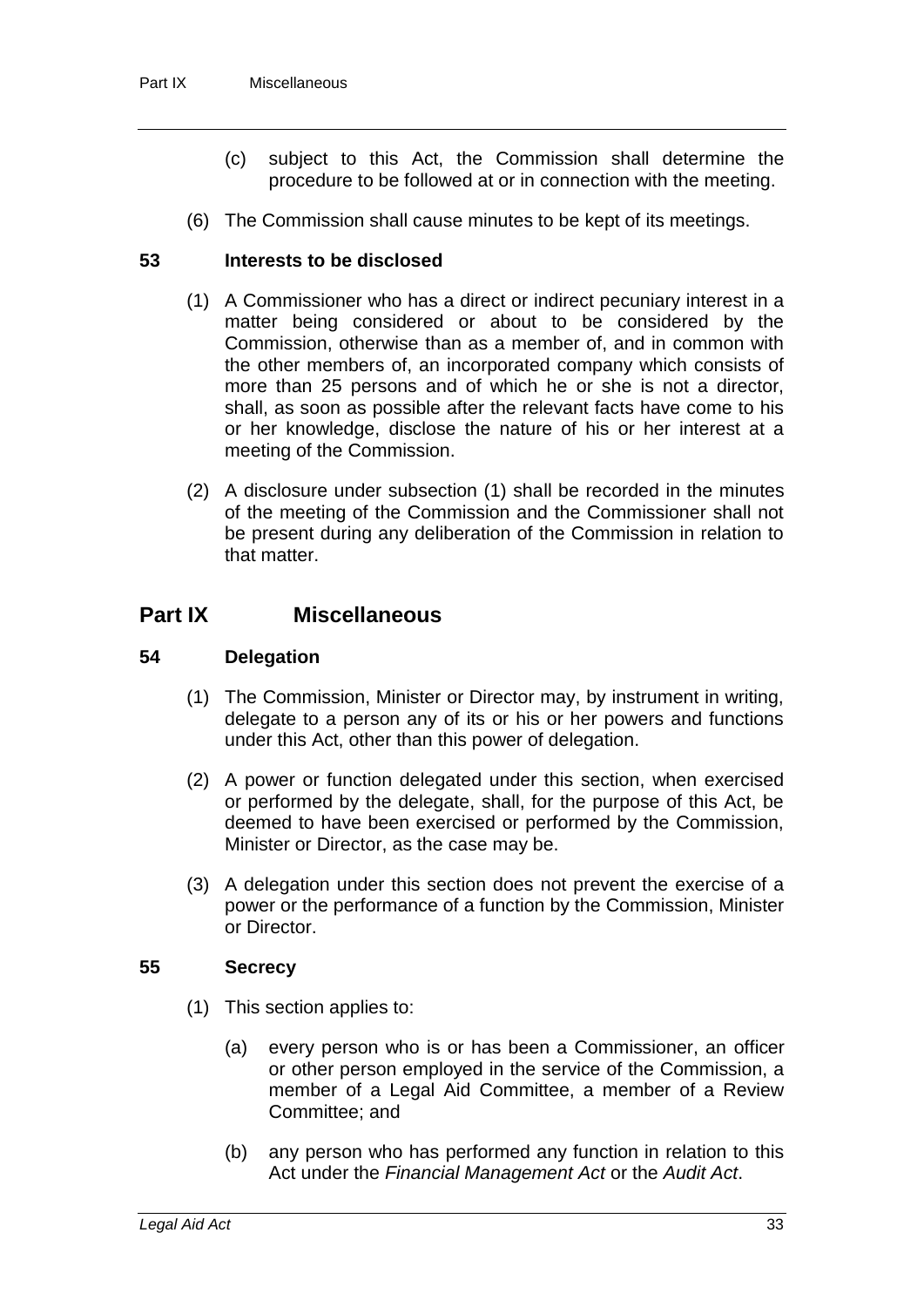- (2) A person to whom this section applies shall not, either directly or indirectly, except for the purpose of this Act:
	- (a) make a record of, or divulge or communicate to a person, any information concerning the affairs of another person acquired by him or her by reason of his or her office or employment under or for the purposes of this Act or in the performance of a function under this Act; or
	- (b) produce to a person a document relating to the affairs of another person furnished for the purposes of this Act.

Maximum penalty: 17 penalty units or imprisonment for 6 months.

- (3) Subject to sections 18 to 21 inclusive of the *Audit Act*, a person to whom this section applies shall not be required to produce before a court a document relating to the affairs of another person of which he or she has the custody or to which he or she has access, by virtue of his or her office or employment under or for the purposes of this Act or in the performance of a function under this Act, or to divulge or to communicate to a court any information concerning the affairs of another person obtained by him or her by reason of such an office or employment or in the performance of such a function.
- (3A) Subsections (2) and (3) do not apply to:
	- (a) an investigation undertaken in respect of the commission of an offence against this Act or proceedings for an offence against this Act;
	- (b) a proceeding under Chapter 4 of the *Legal Profession Act*, including a proceeding initiated by the Commission in respect of the professional conduct of a private legal practitioner whose services have been made available under this Act to legally assisted persons; or
	- (c) proceedings brought by the Commission under section 29 or 32 to recover money payable to the Commission.
	- (4) Subsection (3) does not apply if the court considers that it is necessary in the interests of justice that the document be produced or the information be divulged or communicated.
	- (5) This section does not affect any law or rule of practice or procedure relating to the discovery of documents in a proceeding in respect of which legal assistance is provided to a person under this Act.
	- (6) In this section, *court* includes a tribunal.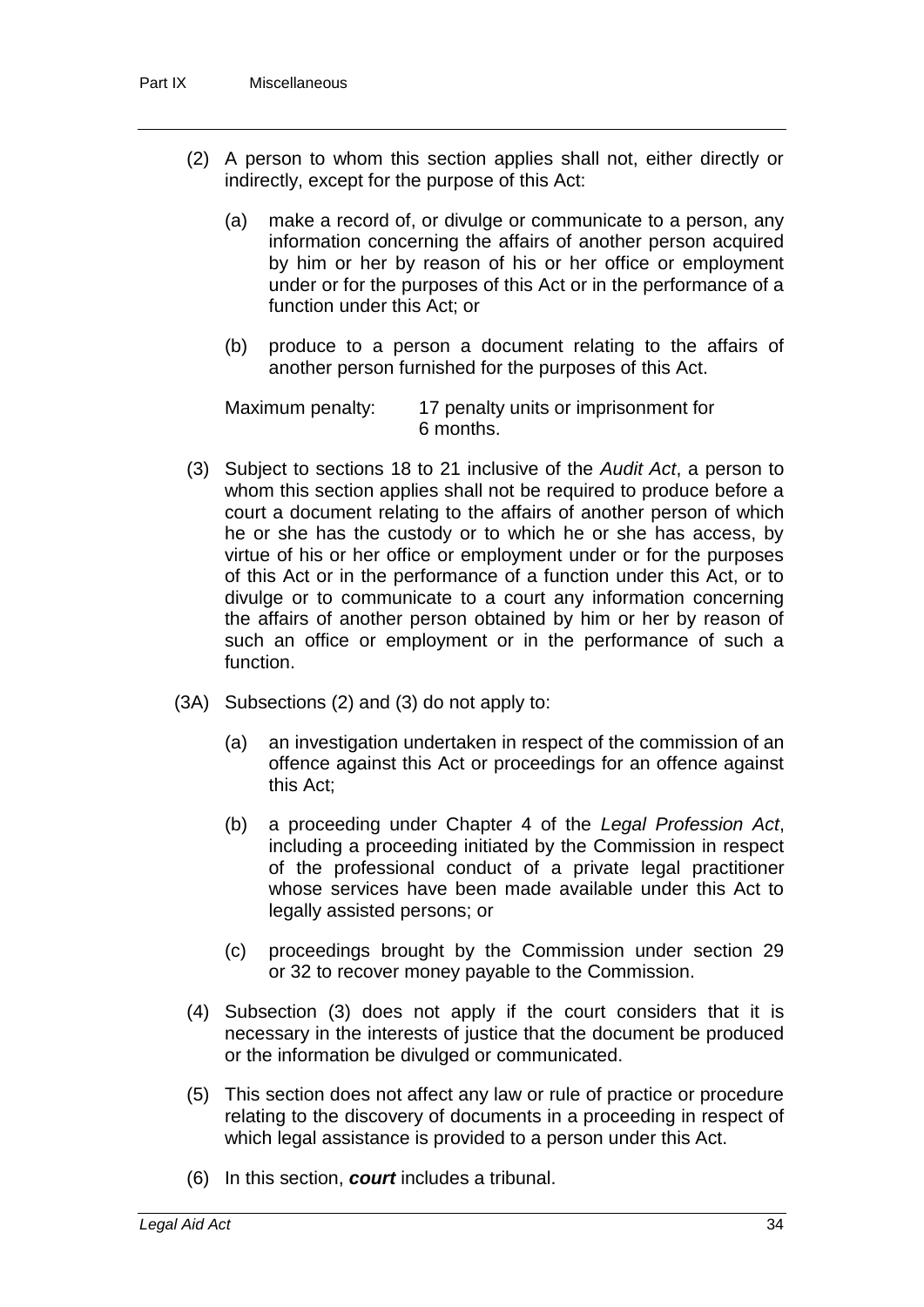### **56 Liabilities of Commission**

- (1) The Commission has the same liability for acts or omissions by an officer in the course of the performance of the officer's duties as a master has for acts or omissions of his or her servants.
- (2) A member of the Commission, of a Legal Aid Committee or of a Review Committee is not liable for any act or omission of the member, of the Commission, or of the Committee of which he or she is a member, if the act was done, or the omission occurred, in good faith in the performance of a function under this Act.

#### **57 False or misleading statements**

- (1) A person shall not:
	- (a) make, whether orally or in writing, a false or misleading statement in connection with, or in support of, an application for legal assistance; or
	- (b) furnish to the Commission in connection with an application for legal assistance a document that is false or misleading in a material particular.

Maximum penalty: 17 penalty units.

- (2) Where:
	- (a) a person is found guilty of an offence against subsection (1) in respect of an application for legal assistance;
	- (b) legal assistance under this Act was granted on the application; and
	- (c) the Commission incurred expenses in providing the legal assistance,

the court may, in addition to imposing a penalty in respect of the offence, order the person to pay to the Commission an amount equal to the amount of those expenses incurred by the Commission.

(3) For the purposes of subsection (2), a certificate in writing signed by the Director, or by a person acting in the office of Director, certifying that the Commission incurred expenses of an amount specified in the certificate in providing legal assistance on an application identified in the certificate is prima facie evidence of the matters stated in the certificate.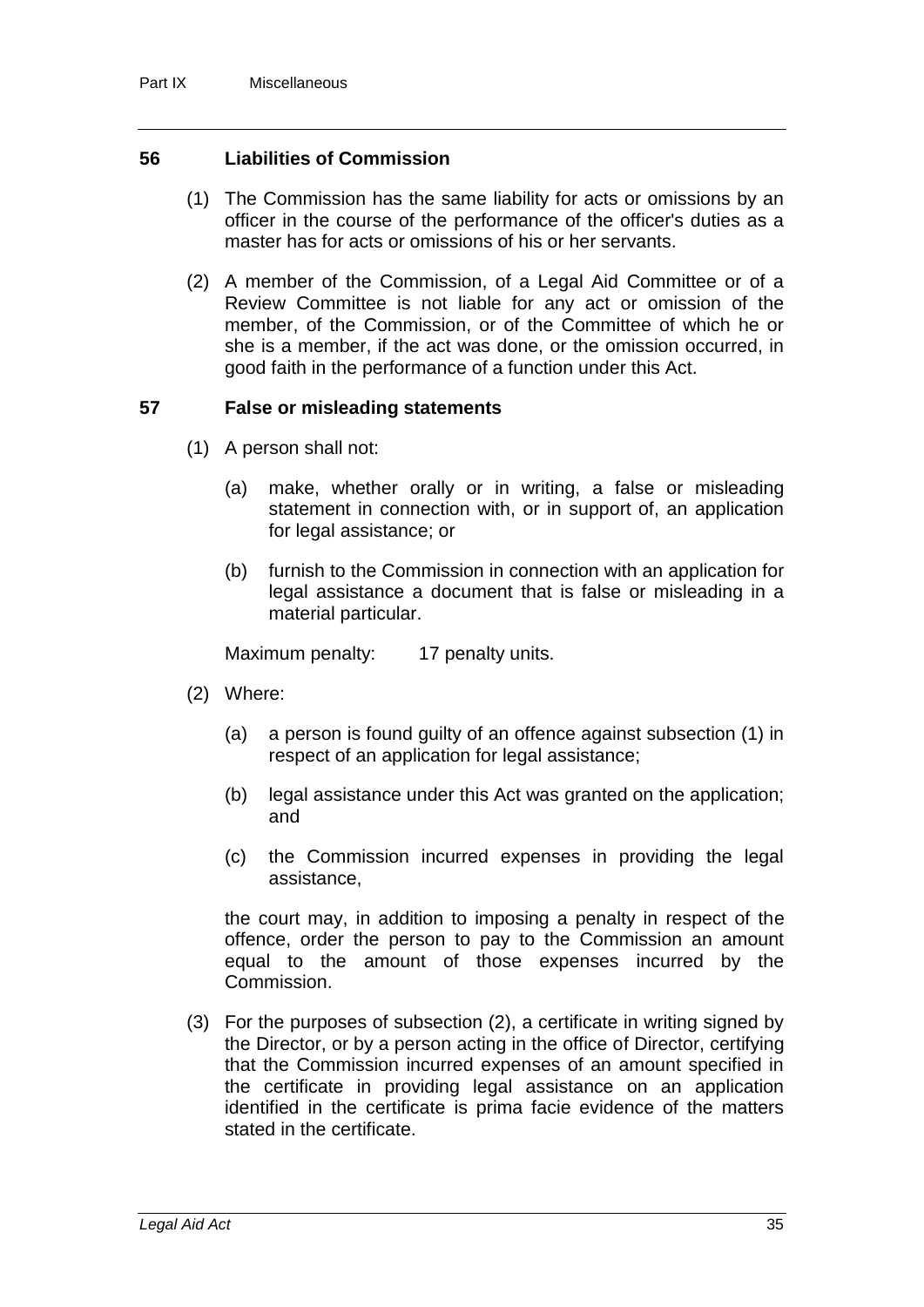#### **58 Certificate as to amounts owing to Commission**

In an action against a person for the recovery of an amount payable to the Commission under section 29 or 32, a certificate in writing signed by the Director, or by a person acting in the office of Director, certifying that the amount specified in the certificate was, at the date of the certificate, payable by the first-mentioned person to the Commission under that section is prima facie evidence of the matters stated in the certificate.

### **59 Costs may be charged on land**

- (1) Any amount required to be paid to the Commission by an assisted person which is subject to a condition under section 29(1)(c)(i) is, on and from the lodging of the relevant application referred to in subsection (2) until paid or recovered, a statutory charge within the meaning of the *Land Title Act*, for the benefit of the Legal Aid Fund on any land which is recovered or preserved for the assisted person in the proceedings.
- (2) The Director may, in the name and on behalf of the Commission, apply under section 86 of the *Land Title Act* to have the charge registered.
- (5) When:
	- (a) the amount charged is paid or recovered;
	- (b) payment of the amount charged is waived by the Commission; or
	- (c) the amount charged is otherwise secured,

the Director shall request the Registrar-General to cancel the registration of the charge and the Registrar-General shall comply with the request.

- (6) If land is charged under this section, the Registrar-General shall not register a transfer or mortgage of that land without the consent of the Director.
- (7) Stamp duty is not payable on a notice lodged under this section.

### **60 Regulations**

The Administrator may make regulations, not inconsistent with this Act, prescribing matters:

(a) required or permitted by this Act to be prescribed; or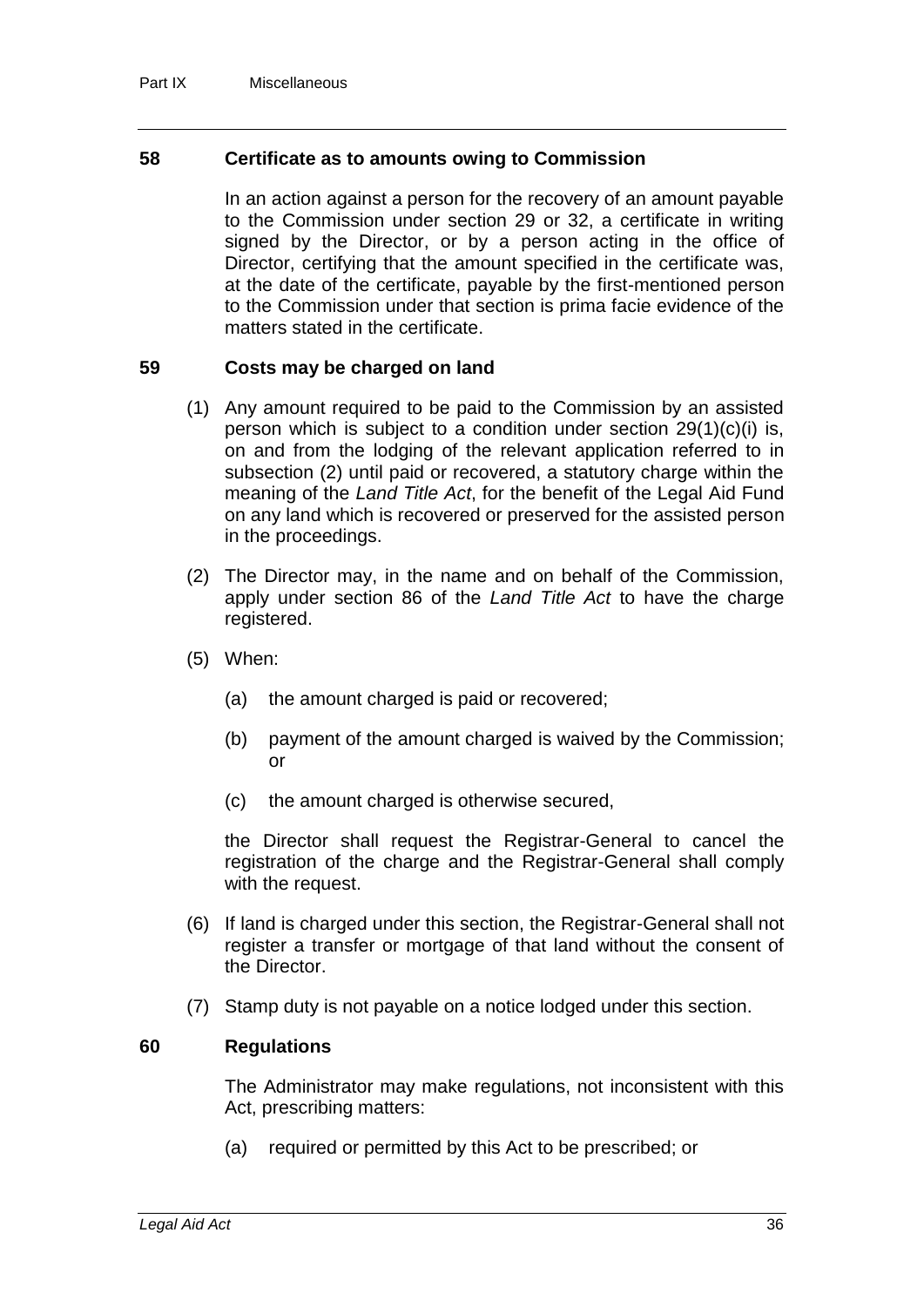(b) necessary or convenient to be prescribed for carrying out or giving effect to this Act.

# **Part X Transitional**

### **61 Definitions**

In this Part:

*Australian Legal Aid Office* means that part of the Office of Legal Aid Administration Division of the Attorney-General's Department of the Commonwealth that is designated the Australian Legal Aid Office and that operates in the Territory.

*eligible person* means a person employed in the Australian Legal Aid Office.

### **62 Legal aid provided by Australian Legal Aid Office**

- (1) An application for legal aid made to the Australian Legal Aid Office which has not been determined immediately before the commencement of this Act shall be deemed to be an application under section 23.
- (2) Where, before the commencement of this Act, the Australian Legal Aid Office was performing services on behalf of a person by way of legal aid, then, as from that commencement, the services shall, so far as is necessary, continue to be performed on behalf of the person by the Commission.
- (3) A private legal practitioner who, immediately before the commencement of this Act, was acting for a person in a matter in the course of the operations of the Australian Legal Aid Office shall, in respect of that matter, be deemed to be a private legal practitioner to whom the Commission has assigned work under this Act.
- (4) Services:
	- (a) performed on or after the commencement of this Act by the Commission on behalf of a person under subsection (2); or
	- (b) carried out on or after the commencement of this Act by a private legal practitioner under subsection (3),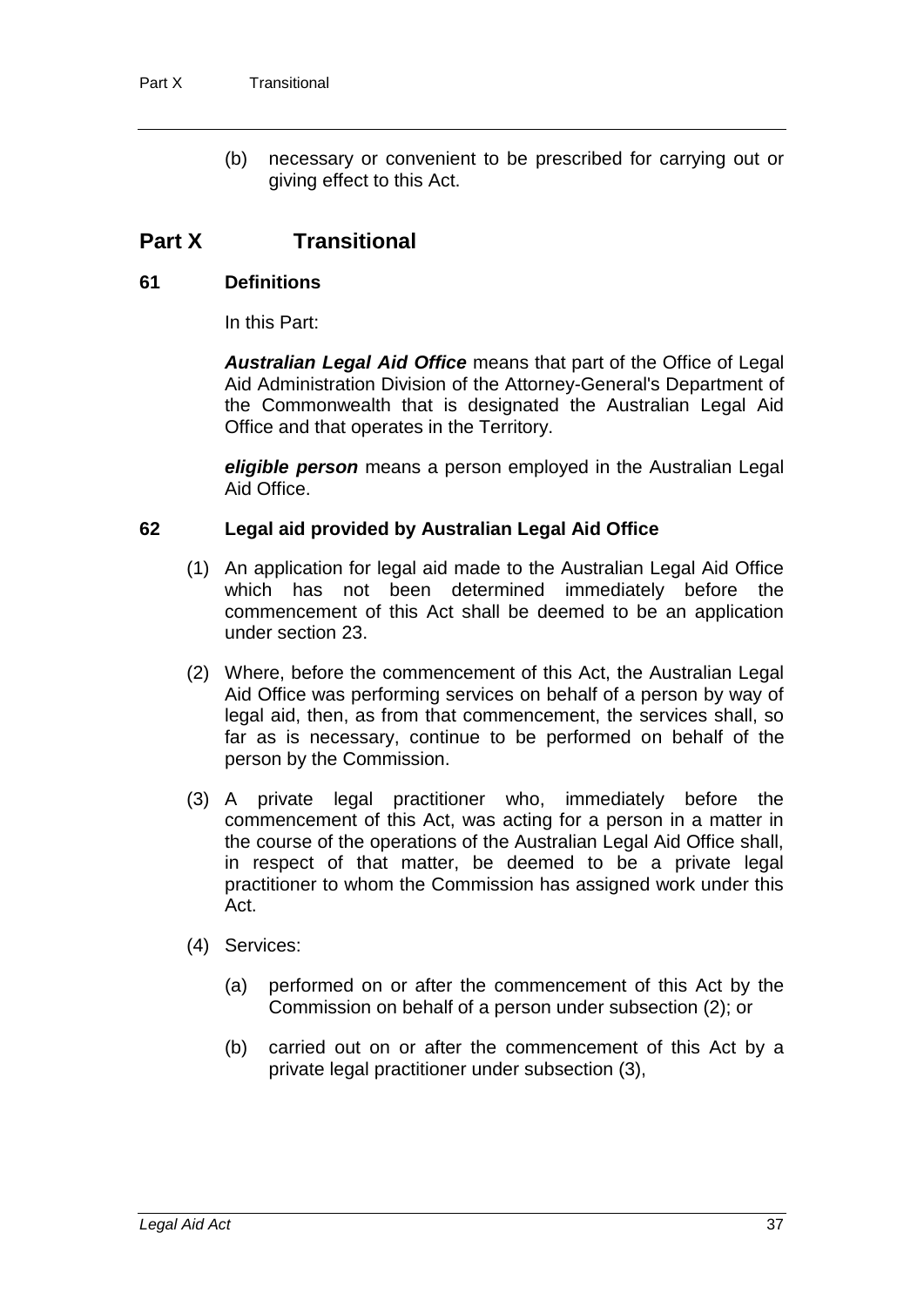shall, notwithstanding anything to the contrary in this Act, be performed or carried out subject to any conditions attached to, and the policies of the Australian Legal Aid Office in relation to, the performance or carrying out of the services before that commencement.

- (5) For the purposes of subsection (4), the Commission shall be deemed to stand in the place of and shall have all or any of the rights, duties and obligations of the Australian Legal Aid Office in respect of the performance or carrying out of the services referred to in that subsection before the commencement of this Act.
- (6) On and from the commencement of this Act, the Director shall be deemed to be the solicitor for a person in any proceeding in a court, or in any other matter, in which an officer or employee of the Australian Legal Aid Office was acting in the course of the operations of that Office as the solicitor for the person immediately before that commencement.

## **64 Validation**

An agreement entered into before the commencement of this Act, and anything done before that commencement in accordance with any such agreement, that would have been valid if entered into or done after that commencement is validated.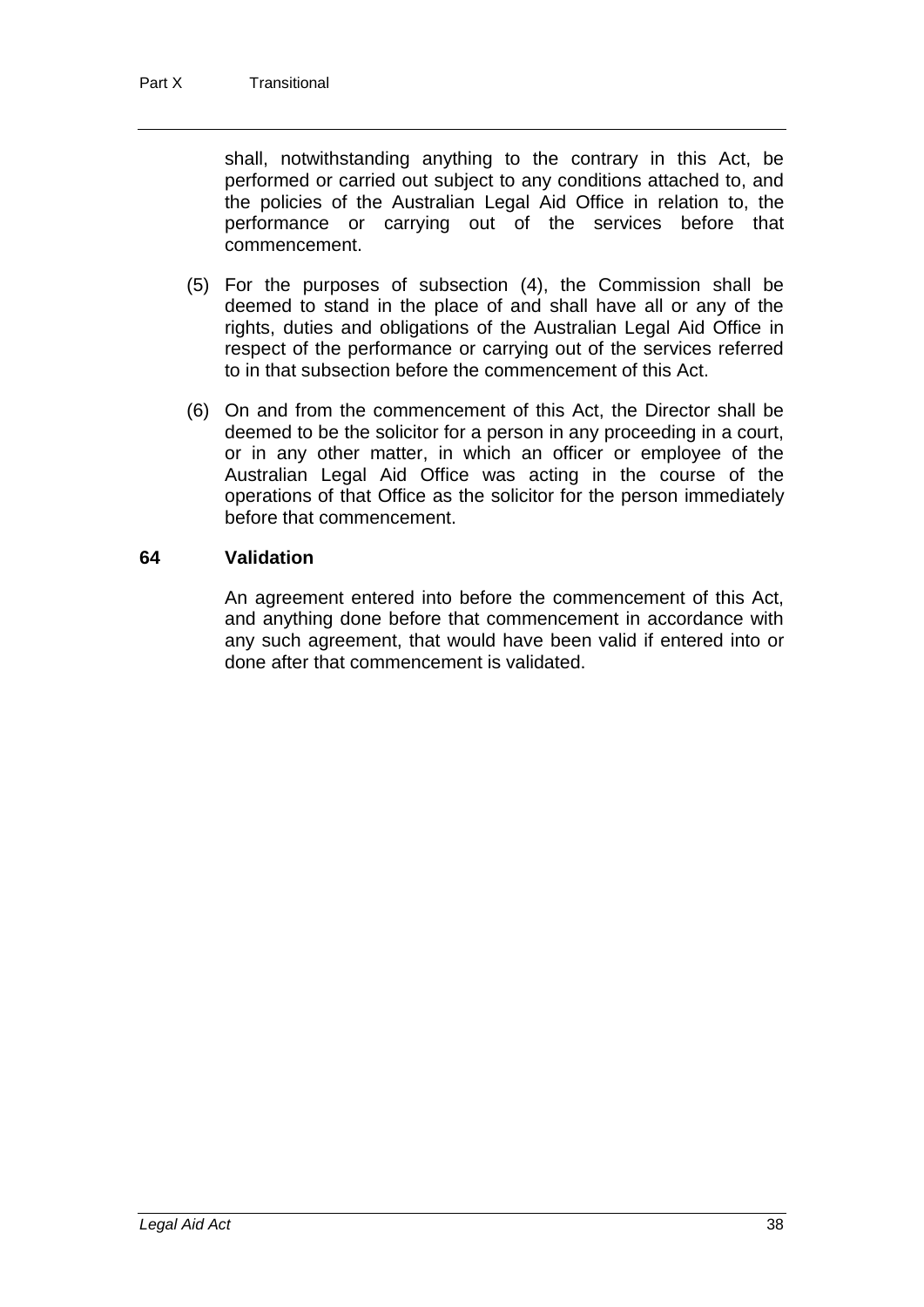#### **ENDNOTES**

**1 KEY**

Key to abbreviations

| amd = amended         |
|-----------------------|
| app = appendix        |
| $bl = by-law$         |
| ch = Chapter          |
| cl = clause           |
| div = Division        |
| exp = expires/expired |
| f = forms             |
| Gaz = Gazette         |
| hdg = heading         |
| ins = inserted        |
| It = $long$ title     |
| nc = not commenced    |

**ad = order app = appendix om = omitted pt = Part**  $\mathbf{r}$  = regulation/rule **cl = clause rem = remainder div = Division renum = renumbered exp = expires/expired rep = repealed f = forms s = section** *Gaz* **=** *Gazette* **sch = Schedule hdg = heading sdiv = Subdivision ins = inserted SL = Subordinate Legislation lt = long title sub = substituted**

# **2 LIST OF LEGISLATION**

# *Legal Aid Act 1990* **(Act No. 30, 1990)**

Assent date 11 June 1990<br>Commenced 1 July 1990 (0 Commenced 1 July 1990 (*Gaz* S40, 29 June 1990)

#### *Legal Aid Amendment Act 1992* **(Act No. 75, 1992)**

| Assent date | 14 December 1992 |
|-------------|------------------|
| Commenced   | 14 December 1992 |

#### *Public Sector Employment and Management (Consequential Amendments) Act 1993* **(Act No. 28, 1993)**

| Assent date | 30 June 1993                                        |
|-------------|-----------------------------------------------------|
| Commenced   | 1 July 1993 (s 2, s 2 Public Sector Employment and  |
|             | Management Act 1993 (Act No. 11, 1993) and Gaz S53, |
|             | 29 June 1993)                                       |

#### *Statute Law Revision Act (No. 2) 1993* **(Act No. 70, 1993)**

| Assent date | 9 November 1993 |
|-------------|-----------------|
| Commenced   | 9 November 1993 |

#### *Real Property (Statutory Charges Consequential Amendments) Act 1993* **(Act No. 77, 1993)**

| Assent date | 23 November 1993                                     |
|-------------|------------------------------------------------------|
| Commenced   | 1 October 1994 (s 2, s 2 Real Property Amendment Act |
|             | (No. 2) 1993 (Act No. 76, 1993) and Gaz G37,         |
|             | 14 September 1994, p 2)                              |

#### *Financial Management (Consequential Amendments) Act 1995* **(Act No. 5, 1995)**

| Assent date | 21 March 1995                                                |
|-------------|--------------------------------------------------------------|
| Commenced   | 1 April 1995 (s 2, s 2 Financial Management 1995 (Act No. 4, |
|             | 1995) and <i>Gaz</i> S13, 31 March 1995)                     |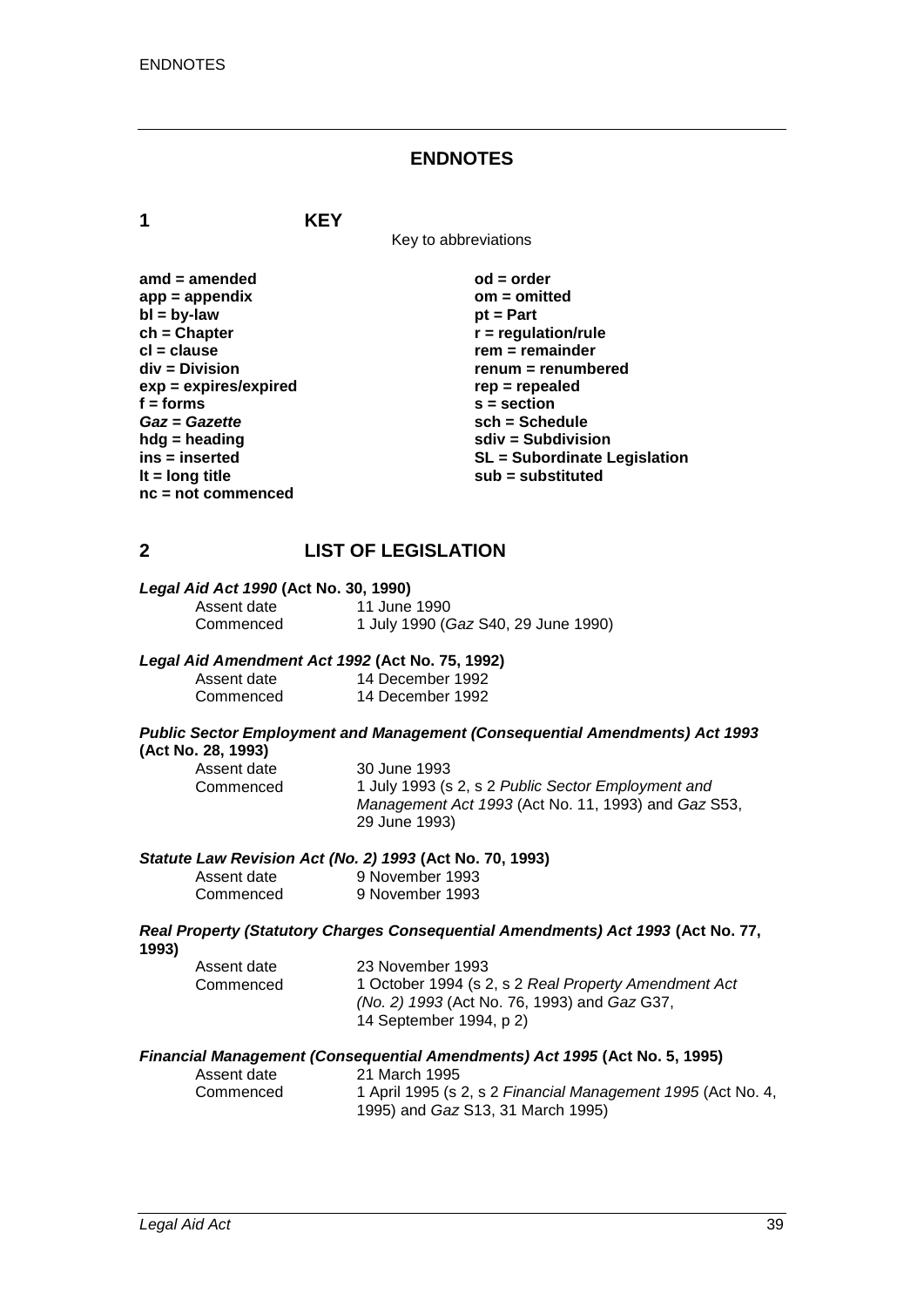|                |                                                                | Sentencing (Consequential Amendments) Act 1996 (Act No. 17, 1996)                                                                    |
|----------------|----------------------------------------------------------------|--------------------------------------------------------------------------------------------------------------------------------------|
|                | Assent date<br>Commenced                                       | 19 April 1996<br>s 7: 19 April 1996; rem: 1 July 1996 (s 2, s 2 Sentencing Act<br>1995 (Act No. 39, 1995) and Gaz S15, 13 June 1996) |
|                | Legal Aid Amendment Act 1998 (Act No. 78, 1998)                |                                                                                                                                      |
|                | Assent date<br>Commenced                                       | 21 October 1998<br>1 January 1999 (Gaz G45, 18 November 1998, p 4)                                                                   |
|                |                                                                |                                                                                                                                      |
|                | Legal Aid Amendment Act 1999 (Act No. 63, 1999)<br>Assent date | 14 December 1999                                                                                                                     |
|                | Commenced                                                      | 1 February 2000 (Gaz G1, 12 January 2000, p 6)                                                                                       |
|                |                                                                | Land Title (Consequential Amendments) Act 2000 (Act No. 45, 2000)                                                                    |
|                | Assent date                                                    | 12 September 2000                                                                                                                    |
|                | Commenced                                                      | 1 December 2000 (s 2, s 2 Land Title Act 2000 (Act No. 2,                                                                            |
|                |                                                                | 2000) and Gaz G38, 27 September 2000, p 2)                                                                                           |
|                |                                                                | Statute Law Revision Act (No. 2) 2001 (Act No. 62, 2001)                                                                             |
|                | Assent date<br>Commenced                                       | 11 December 2001<br>11 December 2001                                                                                                 |
|                |                                                                |                                                                                                                                      |
|                |                                                                | Justice Legislation Amendment Act (No. 2) 2006 (Act No. 35, 2006)                                                                    |
|                | Assent date<br>Commenced                                       | 3 November 2006<br>3 November 2006                                                                                                   |
|                |                                                                |                                                                                                                                      |
|                |                                                                | Legal Profession (Consequential Amendments) Act 2007 (Act No. 7, 2007)                                                               |
|                | Assent date<br>Commenced                                       | 17 May 2007<br>s 10: 1 July 2007 (Gaz G26, 27 June 2007, p 3);                                                                       |
|                |                                                                | rem: 17 May 2007                                                                                                                     |
|                |                                                                | Justice Legislation Amendment (Penalties) Act 2010 (Act No. 12, 2010)                                                                |
|                | Assent date                                                    | 20 May 2010                                                                                                                          |
|                | Commenced                                                      | 1 July 2010 (Gaz G24, 16 June 2010, p 2)                                                                                             |
|                |                                                                |                                                                                                                                      |
| 3              |                                                                | <b>SAVINGS AND TRANSITIONAL PROVISIONS</b>                                                                                           |
|                |                                                                | s 12 Legal Aid Amendment Act 1998 (Act No. 78, 1998)                                                                                 |
| 4              |                                                                | <b>LIST OF AMENDMENTS</b>                                                                                                            |
| s 4            |                                                                | amd No. 28, 1993, s 3; No. 78, 1998, s 4; No. 63, 1999, s 4; No. 62, 2001,                                                           |
| s 6            | s 15; No. 7, 2007, s 16<br>amd No. 63, 1999, s 5               |                                                                                                                                      |
| s <sub>8</sub> | amd No. 35, 2006, s 25                                         |                                                                                                                                      |
| s 11           |                                                                | amd No. 5, 1995, s 19; No. 78, 1998, s 5                                                                                             |
| s 18           |                                                                | amd No. 28, 2993, s 3; No. 70, 1993, s 8; No. 78, 1998, s 6; No. 7, 2007, s 16                                                       |
| s 19<br>s 19A  | amd No. 7, 2007, s 16<br>ins No. 78, 1998, s 7                 |                                                                                                                                      |
| s 20           | sub No. 28, 1993, s 3                                          |                                                                                                                                      |
|                | amd No. 7, 2007, s 16                                          |                                                                                                                                      |